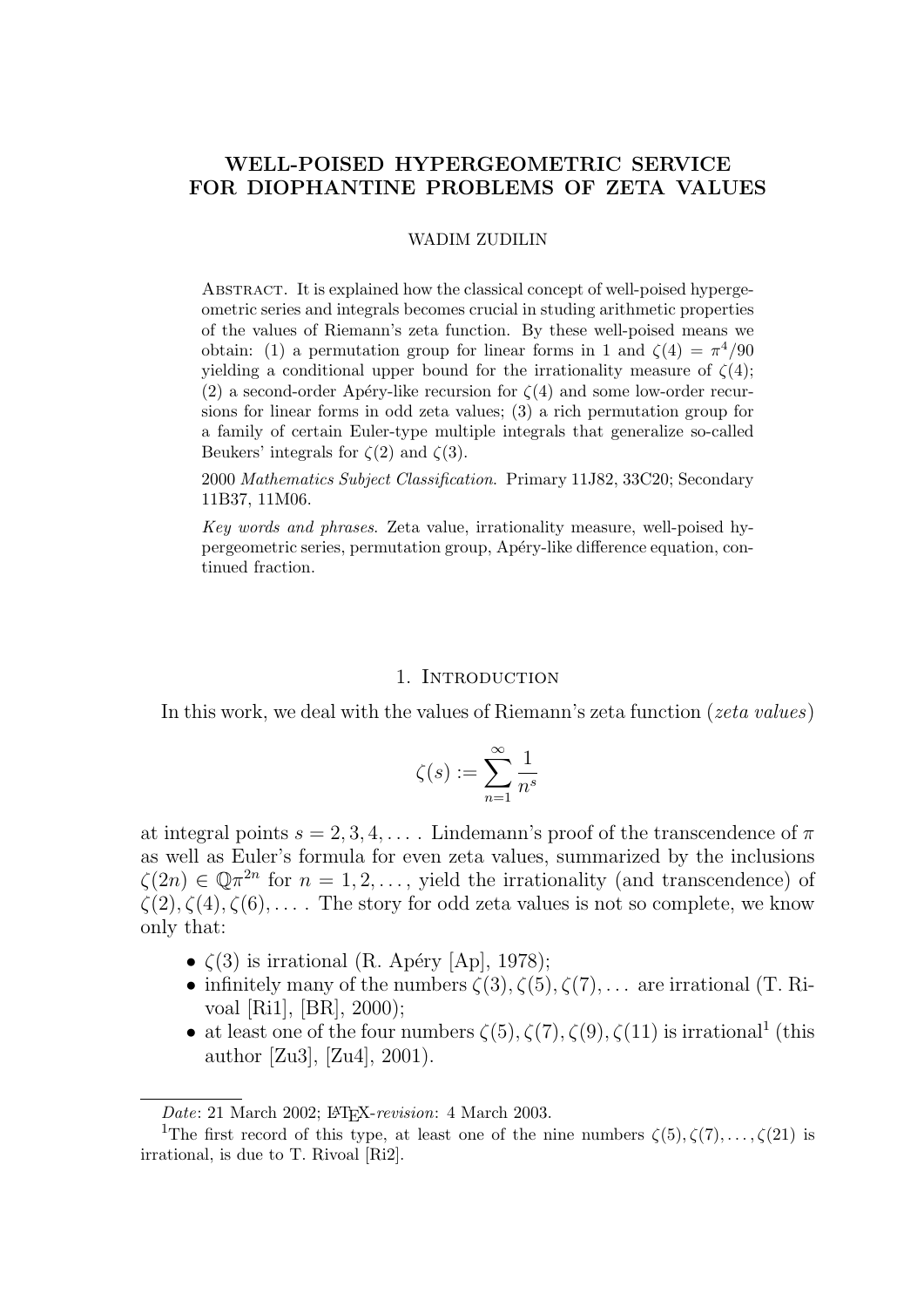The last two results are due to a certain well-poised hypergeometric<sup>2</sup> construction, and a similar approach can be put forward for proving Apéry's theorem (see [Ri3] and [Zu5] for details).

After remarkable Apéry's proof [Ap] of the irrationality of both  $\zeta(2)$  and  $\zeta(3)$ , there have appeared several other explanations of why it is so; we are not able to indicate here the complete list of such publications and mention the most known approaches:

- $\bullet$  orthogonal polynomials [Be1], [Hat] and Padé-type approximations [Be2], [So1], [So3];
- multiple Euler-type integrals [Be1], [Hat], [RV2];
- hypergeometric-type series [Gu], [Ne1];
- modular interpretation [Be3].

G. Rhin and C. Viola have developed a new group-structure arithmetic method to obtain nice estimates for irrationality measures of  $\zeta(2)$  and  $\zeta(3)$  (see [RV1], [RV2], [Vi]). The permutation groups in [RV1], [RV2] for multiple integrals can be translated into certain hypergeometric series and integrals, and this translation [Zu4] leads one to classical permutation groups (due to F. J.W. Whipple and W. N. Bailey) for very-well-poised hypergeometric series.

The aim of this paper is to demonstrate potentials of the well-poised hypergeometric service (series and integrals) in solving quite different problems concerning zeta values. Here we concentrate on the following features:

- hypergeometric permutation groups for  $\zeta(4)$  (Sections 3–5) and for linear forms in odd/even zeta values (Section 8);
- a conditional estimate for the irrationality measure of  $\zeta(4)$  via the group-structure arithmetic method (Section 6);
- an Apéry-like difference equation and a continued fraction for  $\zeta(4)$  (Section 2) and similar difference equations for linear forms in odd zeta values (Section 7);
- Euler-type multiple integrals represented very-well-poised hypergeometric series and, as a consequence, linear forms in odd/even zeta values (Section 8).

All these features can be considered as a part of the general hypergeometric construction proposed recently by Yu. Nesterenko [Ne2], [Ne3].

Hypergeometric sums and integrals of Sections 3–6 are prompted by Bailey's integral transform (Proposition 2 below), and it is a pity that the permutation group for  $\zeta(4)$  (containing 51840 elements!) leads to an estimate for the irrationality measure of  $\zeta(4)$  under a certain (denominator) conjecture only. We indicate this conjecture (supported by our numerical calculations) in Section 6. The particular case of the construction is presented in Section 2; this case can be regarded as a toy-model of that follows, and its main advantage is a certain nice recursion satisfied by linear forms in 1 and  $\zeta(4)$ .

<sup>&</sup>lt;sup>2</sup>We refer the reader to [Ba], Section 2.5, or to formula (69) for a formal definition, to [An] for a nice historical exposition, and to Sections 2–8 below for number-theoretic applications.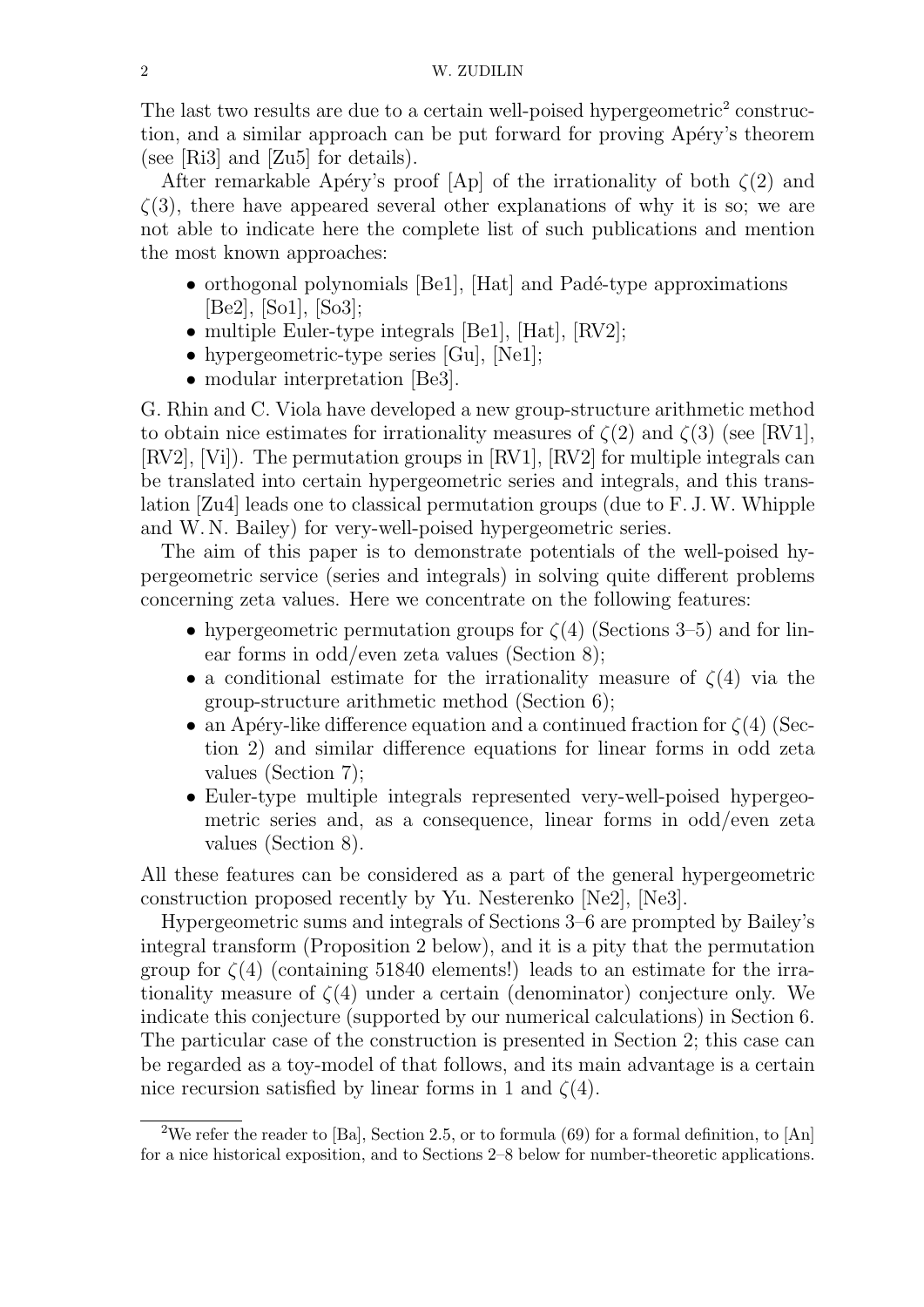Section 7 is devoted to difference equations for higher zeta values; such recursions make possible to predict a true arithmetic (i.e., denominators) of linear forms in zeta values.

The subject of Section 8 is motivated by multiple integrals

$$
J_{k,n} := \int \ldots \int \frac{x_1^n (1-x_1)^n x_2^n (1-x_2)^n \cdots x_k^n (1-x_k)^n}{(1 - (1 - (\cdots (1 - (1-x_k)x_{k-1}) \cdots)x_2)x_1)^{n+1}} dx_1 dx_2 \cdots dx_k
$$

that were conjecturally Q-linear forms in odd/even zeta values depending on parity of  $k$  (see [VaD]). D. Vasilyev [VaD] required several clever but cumbersome tricks to prove the conjecture for  $k = 4$  and  $k = 5$ . However, one can see no obvious generalization of Vasilyev's scheme and, in [Zu4], we have made another conjecture, yielding the old one, about the coincidence of the multiple integrals with some very-well-poised hypergeometric series. We now prove the conjecture of [Zu4] in more general settings and explain how this result leads to a permutation group for a family of multiple integrals.

Acknowledgements. I am grateful to F. Amoroso and F. Pellarin for their kind invitation to contribute to this volume of *Actes des 12<sup>èmes</sup> rencontres* arithmétiques de Caen (June 29–30, 2001). I am kindly thankful to T. Rivoal for his comments and useful discussions on the subject and to G. Rhin for pointing out the reference [Co], where the recurrence for  $\zeta(4)$  was first discovered by means of Apéry's original method. Special gratitude is due to E. Mamchits for his valuable help in computing the group  $\mathfrak{G}$  of Section 5 for linear forms in  $1, \zeta(4)$ .

## 2. DIFFERENCE EQUATION FOR  $\zeta(4)$

In his proof of the irrationality of  $\zeta(3)$ , Apéry consider the sequences  $u_n$  and  $v_n$  of rationals satisfying the difference equation

(1) 
$$
(n+1)^{3}u_{n+1} - (2n+1)(17n^{2} + 17n + 5)u_{n} + n^{3}u_{n} = 0,
$$

$$
u_{0} = 1, u_{1} = 5, v_{0} = 0, v_{1} = 6.
$$

A priori, the recursion (1) implies the obvious inclusions  $n!^3u_n, n!^3v_n \in \mathbb{Z}$ , but a miracle happens and one can check (at least experimentally) the inclusions

$$
u_n \in \mathbb{Z}, \quad D_n^3 v_n \in \mathbb{Z}
$$

for each  $n = 1, 2, \ldots$ ; here and later, by  $D_n$  we denote the least common multiple of the numbers  $1, 2, ..., n$  (and  $D_0 = 1$  for completeness), thanks to the prime number theorem

(2) 
$$
\lim_{n \to \infty} \frac{\log D_n}{n} = 1.
$$

The sequence

$$
u_n \zeta(3) - v_n, \qquad n = 0, 1, 2, \dots,
$$

is also a solution of the difference equation (1), and it exponentially tends to 0 as  $n \to \infty$  (even after multiplying it by  $D_n^3$ ). A similar approach has been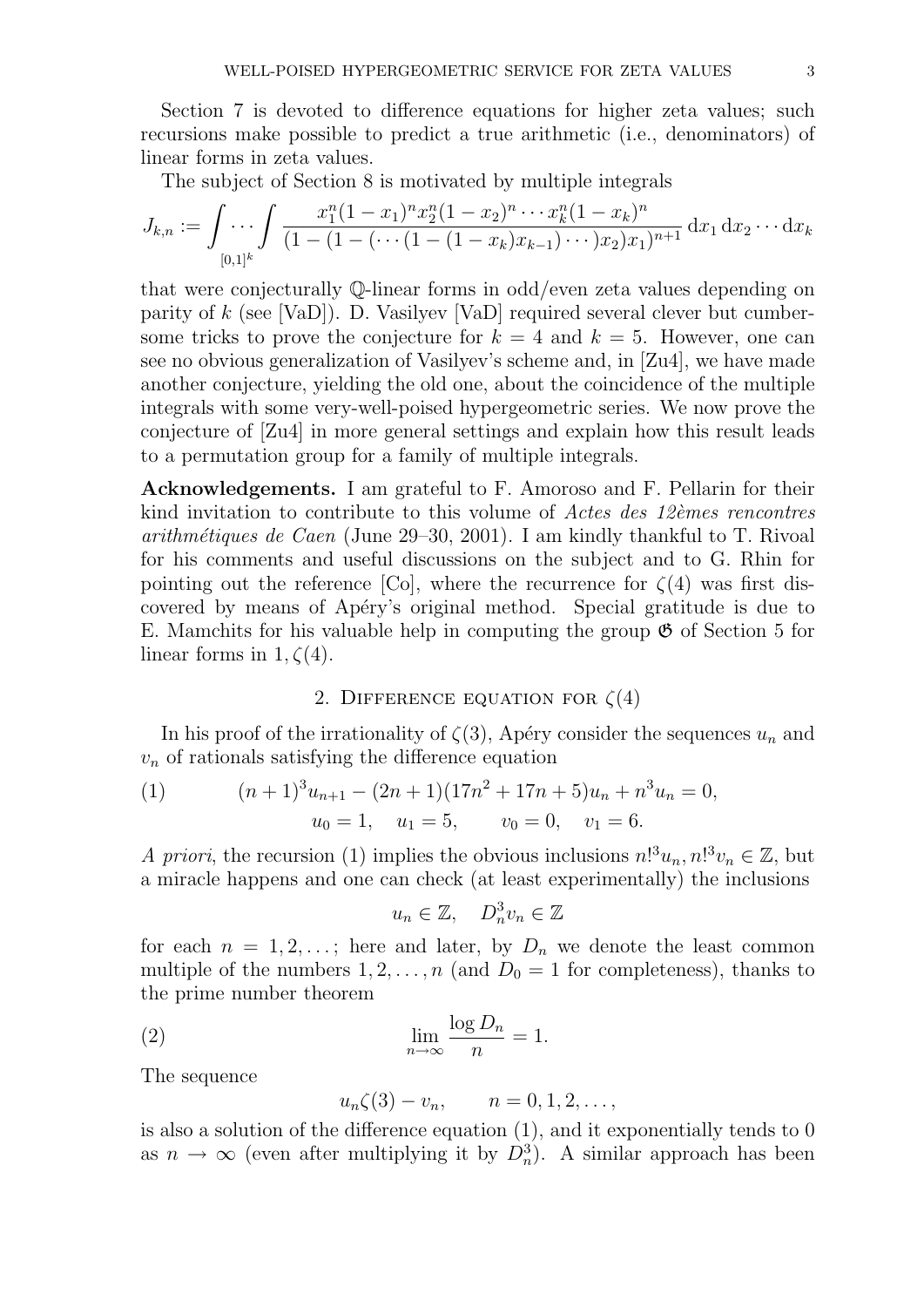used for proving the irrationality of  $\zeta(2)$  (see [Ap], [Po]), and several other Apéry-like difference equations have been discovered later (see, e.g., [Be4]). Surprisingly, a second-order recursion exists for  $\zeta(4)$  and we are now able to present and prove it by hypergeometric means.

Remark. During preparation of this article, we have known that the difference equation for  $\zeta(4)$ , in slightly different normalization, had been stated independently by V. Sorokin [So4] by means of certain explicit Padé-type approximations. Later we have learned that the same but again differently normalized recursion had been already known [Co] in 1981 thanks to H. Cohen and G. Rhin (and Apéry's original 'accélération de la convergence' method). We underline that our approach presented below differs from that of [Co] and [So4]. We also mention that no second-order recursion for  $\zeta(5)$  and/or higher zeta values is known.

Consider the difference equation

(3) 
$$
(n+1)^5 u_{n+1} - b(n)u_n - 3n^3(3n-1)(3n+1)u_{n-1} = 0,
$$

where

(4) 
$$
b(n) = 3(2n+1)(3n^2+3n+1)(15n^2+15n+4) = 270n^5 + 675n^4 + 702n^3 + 378n^2 + 105n + 12,
$$

with the initial data

(5) 
$$
u_0 = 1
$$
,  $u_1 = 12$ ,  $v_0 = 0$ ,  $v_1 = 13$ 

for its two independent solutions  $u_n$  and  $v_n$ .

**Theorem 1.** For each  $n = 0, 1, 2, \ldots$ , the numbers  $u_n$  and  $v_n$  are positive rationals satisfying the inclusions

(6) 6D<sub>n</sub>u<sub>n</sub>  $\in \mathbb{Z}$ , 6D<sub>n</sub><sup>5</sup></sup>  $\frac{5}{n}v_n \in \mathbb{Z},$ 

and there holds the limit relation

(7) 
$$
\lim_{n \to \infty} \frac{v_n}{u_n} = \frac{\pi^4}{90} = \zeta(4).
$$

Application of Poincaré's theorem then yields the asymptotic relations

$$
\lim_{n \to \infty} \frac{\log u_n}{n} = \lim_{n \to \infty} \frac{\log v_n}{n} = 3\log(3 + 2\sqrt{3}) = 5.59879212...
$$

and (see [Zu1], Proposition 2)

$$
\lim_{n \to \infty} \frac{\log |u_n \zeta(4) - v_n|}{n} = 3 \log |3 - 2\sqrt{3}| = -2.30295525...,
$$

since the characteristic polynomial  $\lambda^2 - 270\lambda - 27$  of the equation (3) has zeros since the characteristic<br> $135 \pm 78\sqrt{3} = (3 \pm 2)$  $^{\mathrm{IC}}$  ,  $\overline{3}$ )<sup>3</sup>. Thus, we can consider  $v_n/u_n$  as convergents of a continued fraction for  $\zeta(4)$  and making the equivalent transform of the fraction  $([JT],$  Theorems 2.2 and 2.6) we obtain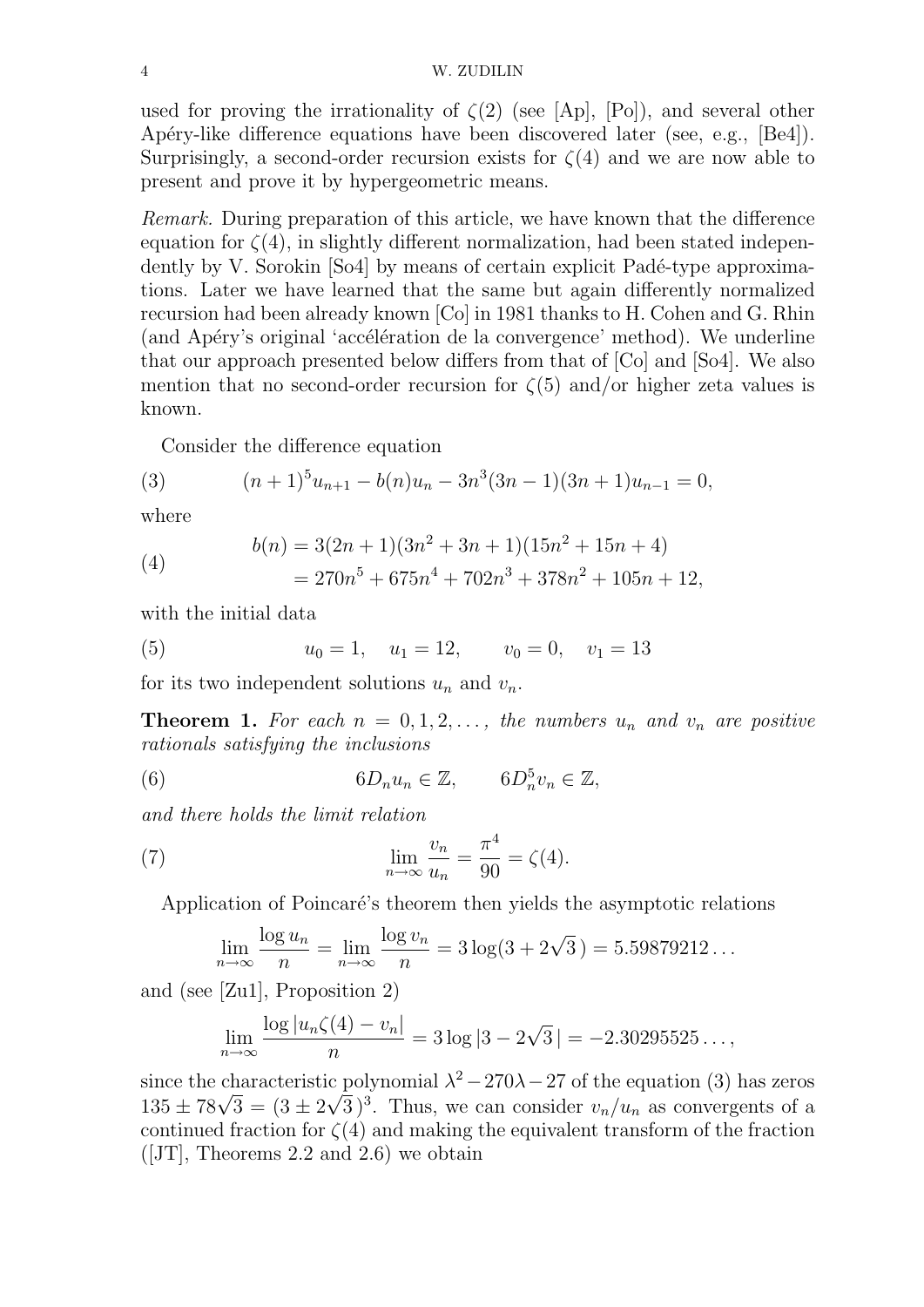Theorem 2. There holds the following continued-fraction expansion:

$$
\zeta(4) = \frac{13}{|b(0)} + \frac{1^7 \cdot 2 \cdot 3 \cdot 4}{|b(1)} + \frac{2^7 \cdot 5 \cdot 6 \cdot 7}{|b(2)} + \dots + \frac{n^7(3n-1)(3n)(3n+1)}{b(n)} + \dots,
$$

where the polynomial  $b(n)$  is defined in (4).

Unfortunately, the linear forms

$$
6D_n^5(u_n\zeta(4)-v_n)\in\mathbb{Z}\zeta(4)+\mathbb{Z}
$$

do not tend to 0 as  $n \to \infty$ .<sup>3</sup>

A motivation of a hypergeometric construction considered below leans on the two series

(8) 
$$
-\sum_{t=1}^{\infty} \frac{d}{dt} \left( \frac{(t-1)\cdots(t-n)}{t(t+1)\cdots(t+n)} \right)^2 \in \mathbb{Q}\zeta(3) + \mathbb{Q}, \qquad n = 0, 1, 2, \dots
$$

(Gutnik's form of Apéry's sequence  $[G_{u}]$ ,  $[N_{e1}]$ ), and

(9) 
$$
n!^{2} \sum_{t=1}^{\infty} (2t+n) \frac{(t-1)\cdots(t-n) \cdot (t+n+1)\cdots(t+2n)}{(t(t+1)\cdots(t+n))^{4}} \in \mathbb{Q}\zeta(3) + \mathbb{Q},
$$

$$
n = 0, 1, 2, \dots
$$

(Ball's sequence), and on the coincidence of these series proved by T. Rivoal [Ri2], [Ri3] with a help of the difference equation (1). These arguments make possible to give a new 'elementary' proof of the irrationality of  $\zeta(3)$  (see [Zu5] for details).

Consider the rational function

(10) 
$$
R_n(t) := (-1)^n (2t+n) \left( \frac{(t-1)\cdots(t-n) \cdot (t+n+1) \cdots (t+2n)}{(t(t+1)\cdots(t+n))^2} \right)^2
$$

and the corresponding series

(11) 
$$
F_n := -\sum_{t=1}^{\infty} R'_n(t).
$$

In some sense, the series (11) is a mixed generalization of both (8) and (9).

Lemma 1. There holds the equality

(12) 
$$
F_n = U_n \zeta(5) + U'_n \zeta(4) + U''_n \zeta(3) + U''_n \zeta(2) - V_n,
$$

where  $U_n, D_n U'_n$  $I'_n, D_n^2 U''_n$  $\binom{n}{n}, D_n^3 U_n^{\prime\prime\prime}$  $U_n^{\prime\prime\prime}, D_n^5V_n \in \mathbb{Z}$ .

Proof. The polynomials

$$
(13)
$$

$$
P_n^{(1)}(t) := \frac{(t-1)\cdots(t-n)}{n!} \quad \text{and} \quad P_n^{(2)}(t) := \frac{(t+n+1)\cdots(t+2n)}{n!}
$$

 $\overline{^{3}$  For a simple explanation why  $\zeta(4)$  is irrational, see [Han].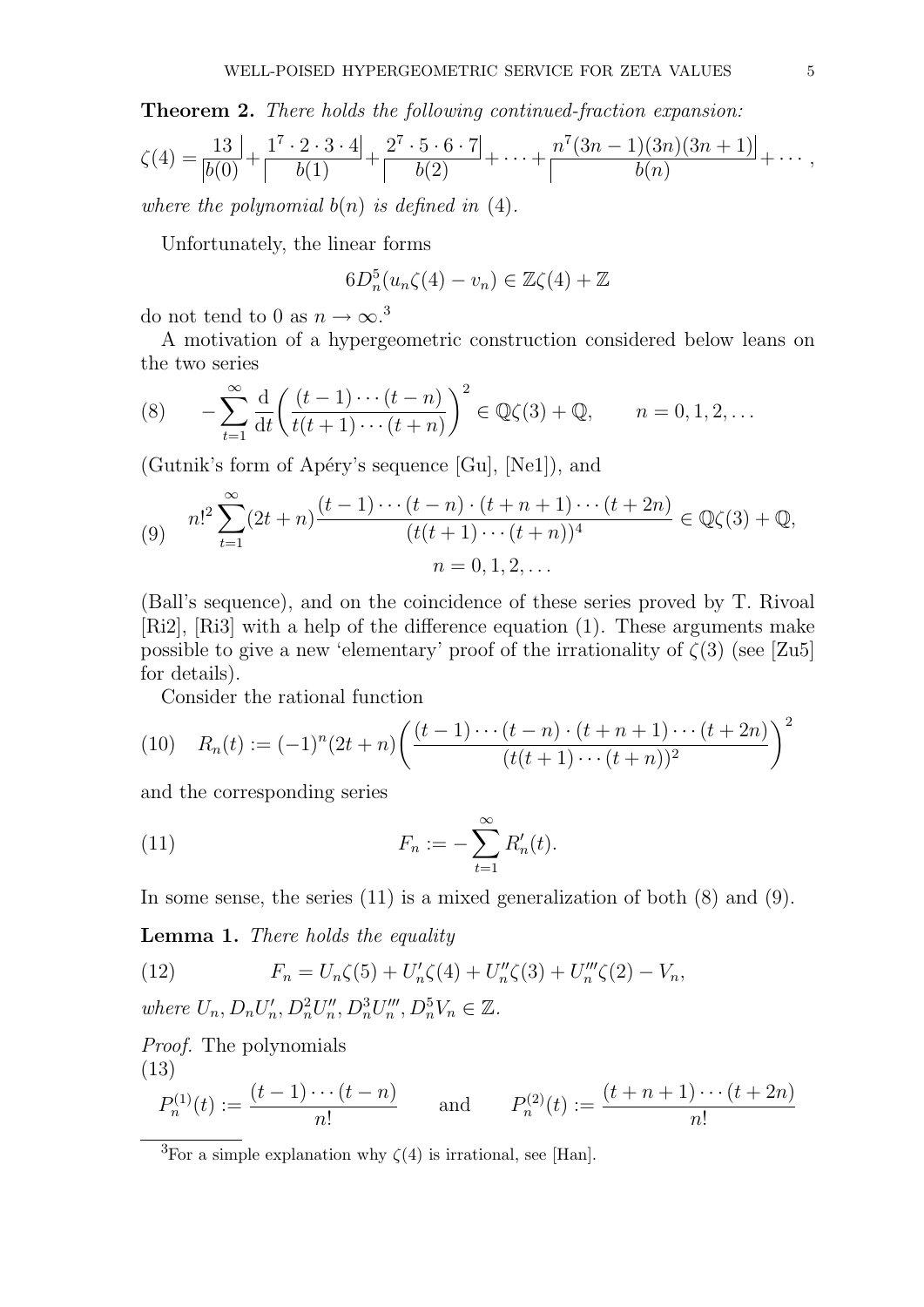are integral-valued and, as it is well known,

(14) 
$$
\frac{D_n^j}{j!} \frac{d^j P_n(t)}{dt^j}\bigg|_{t=-k} \in \mathbb{Z} \quad \text{for} \quad k \in \mathbb{Z} \quad \text{and} \quad j = 0, 1, 2, \dots,
$$

where  $P_n(t)$  is any of the polynomials (13).

The rational function

(15) 
$$
Q_n(t) := \frac{n!}{t(t+1)\cdots(t+n)}
$$

has also 'nice' arithmetic properties. Namely,

(16) 
$$
a_k := Q_n(t)(t+k)|_{t=-k} = \begin{cases} (-1)^k {n \choose k} \in \mathbb{Z} & \text{if } k=0,1,\ldots,n, \\ 0 & \text{for other } k \in \mathbb{Z}, \end{cases}
$$

that allow to write the following partial-fraction expansion:

$$
Q_n(t) = \sum_{l=0}^n \frac{a_l}{t+l}.
$$

Hence, for  $j = 1, 2, \dots$  we obtain

(17) 
$$
\frac{D_n^j}{j!} \frac{d^j}{dt^j} (Q_n(t)(t+k)) \Big|_{t=-k} = \frac{D_n^j}{j!} \frac{d^j}{dt^j} \sum_{l=0}^n a_l \left( 1 - \frac{l-k}{t+l} \right) \Big|_{t=-k}
$$

$$
= (-1)^{j-1} D_n^j \sum_{\substack{l=0 \ l \neq k}}^n \frac{1}{(l-k)^j} \in \mathbb{Z}.
$$

Therefore the inclusions (14), (16), (17) and the Leibniz rule for differentiating a product imply that the numbers

$$
(18)
$$

$$
A_{jk} = A_{jk}^{(n)} := \frac{1}{(4-j)!} \frac{d^{4-j}}{dt^{4-j}} (R_n(t)(t+k)^4)|_{t=-k}
$$
  
= 
$$
\frac{1}{(4-j)!} \frac{d^{4-j}}{dt^{4-j}} ((-1)^n (2t+n) \cdot P_n^{(1)}(t) \cdot P_n^{(2)}(t) \cdot (Q_n(t)(t+k))^4)|_{t=-k}
$$

satisfy the inclusions

(19) 
$$
D_n^{4-j} \cdot A_{jk}^{(n)} \in \mathbb{Z}
$$
 for  $k = 0, 1, ..., n$  and  $j = 1, 2, 3, 4$ .

Now, writing down the partial-fraction expansion of the rational function (10),

(20) 
$$
R_n(t) = \sum_{j=1}^4 \sum_{k=0}^n \frac{A_{jk}^{(n)}}{(t+k)^j},
$$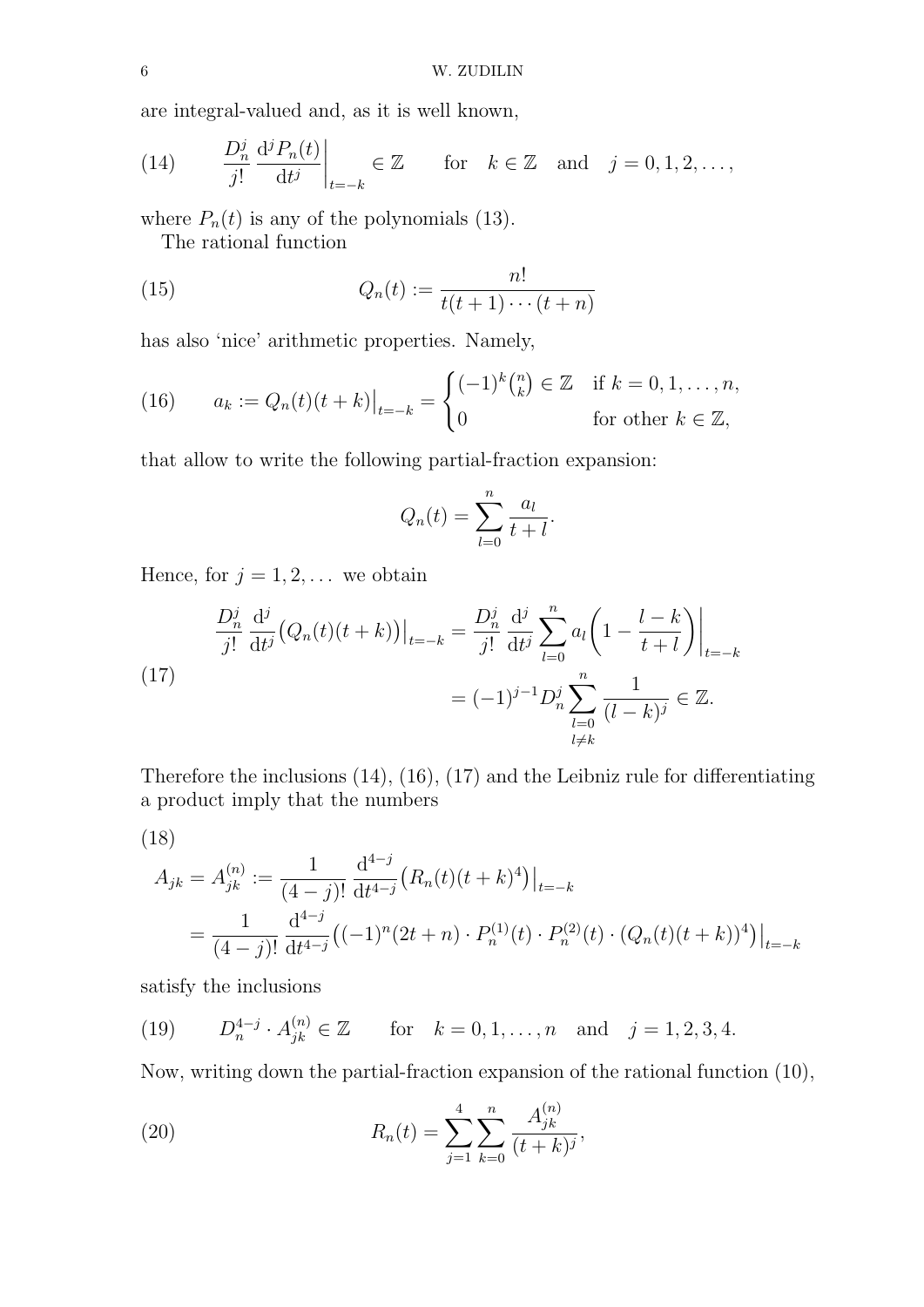we obtain that the quantity

$$
F_n = \sum_{t=1}^{\infty} \sum_{j=1}^{4} \sum_{k=0}^{n} \frac{jA_{jk}}{(t+k)^{j+1}} = \sum_{j=1}^{4} \sum_{k=0}^{n} \sum_{l=k+1}^{\infty} \frac{jA_{jk}}{l^{j+1}}
$$

$$
= \sum_{j=1}^{4} j \sum_{k=0}^{n} A_{jk} \left( \sum_{l=1}^{\infty} - \sum_{l=1}^{k} \right) \frac{1}{l^{j+1}}
$$

has the desired form (12) with

(21) 
$$
U_n = 4 \sum_{k=0}^n A_{4k}^{(n)}, \quad U'_n = 3 \sum_{k=0}^n A_{3k}^{(n)}, \quad U''_n = 2 \sum_{k=0}^n A_{2k}^{(n)}, \quad U'''_n = \sum_{k=0}^n A_{1k}^{(n)},
$$
  
(22) 
$$
V_n = \sum_{j=1}^4 j \sum_{k=0}^n A_{jk}^{(n)} \sum_{l=1}^k \frac{1}{l^{j+1}}.
$$

Finally, using the inclusions (19) and

$$
D_n^{j+1} \cdot \sum_{l=1}^k \frac{1}{l^{j+1}} \in \mathbb{Z} \qquad \text{for} \quad k = 0, 1, \dots, n, \quad j = 1, 2, 3, 4,
$$

we deduce that  $U_n, D_n U'_n$  $I'_n, D_n^2 U''_n$  $T''_n, D_n^3 U'''_n$  $Z_n^m$ ,  $D_n^5 V_n \in \mathbb{Z}$  as required.

Now, with a help of Zeilberger's algorithm of creative telescoping ([PWZ], Chapter 6) we get the rational function (*certificate*)  $S_n(t) := s_n(t)R_n(t)$ , where (23)

$$
s_n(t) := \frac{1}{(2t+n)(t+2n-1)^2(t+2n)^2}
$$
  
\n
$$
\times \left(-(122n^2+115n+29)(t+2(5n-1))t^7 - (4796n^4+2336n^3-859n^2-459n+16)t^6 - 2(4333n^5-43n^4-2645n^3-734n^2+86n+7)t^5 - (3965n^6-13782n^5-14109n^4-2207n^3+878n^2+142n+7)t^4 + 2(5906n^7+17354n^6+10901n^5+329n^4-1340n^3-289n^2-15n+2)t^3 + (22774n^8+42602n^7+20740n^6-2935n^5-4922n^4-1162n^3 + 13n^2+44n+4)t^2 + 2n(8249n^8+13764n^7+5775n^6-2178n^5-2468n^4-568n^3 + 94n^2+64n+8)t + n^2(4549n^8+7531n^7+2923n^6-1975n^5-2056n^4-424n^3 + 196n^2+112n+16)\right)
$$

satisfying the following property.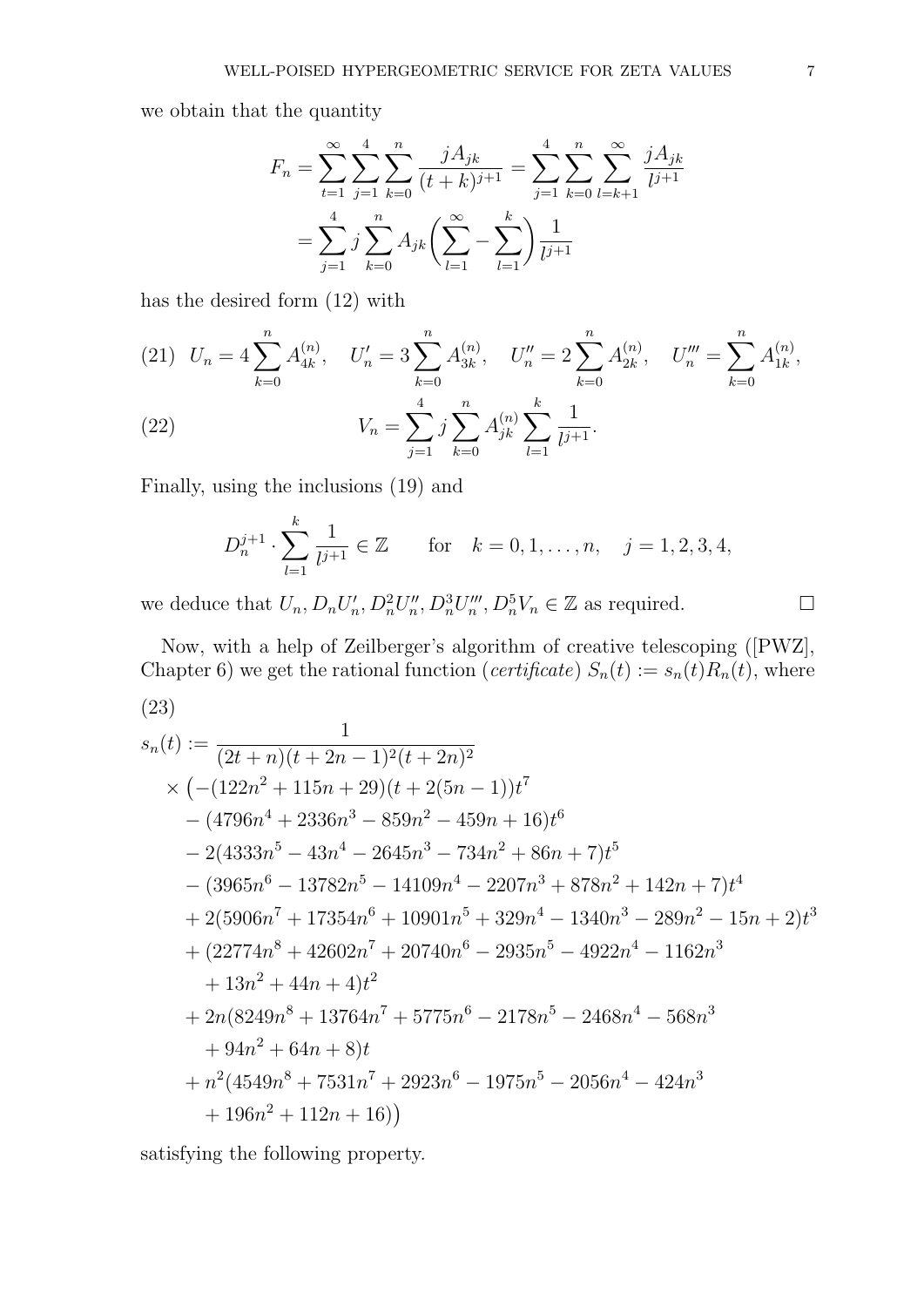**Lemma 2.** For each  $n = 1, 2, \ldots$ , there holds the identity (24)  $(n+1)^5 R_{n+1}(t) - b(n)R_n(t) - 3n^3(3n-1)(3n+1)R_{n-1}(t) = S_n(t+1) - S_n(t),$ where the polynomial  $b(n)$  is given in (4).

*Proof.* Divide both sides of (24) by  $R_n(t)$  and verify the identity

$$
-(n+1)^5 \cdot \frac{(2t+n+1)(t-n-1)^2(t+2n+1)^2(t+2n+2)^2}{(2t+n)(t+n+1)^6}
$$
  

$$
-3(2n+1)(15n^2+15n+4)(3n^2+3n+1)
$$
  

$$
+3n^3(3n-1)(3n+1) \cdot \frac{(2t+n-1)(t+n)^6}{(2t+n)(t-n)^2(t+2n-1)^2(t+2n)^2}
$$
  

$$
=s_n(t+1)\frac{(2t+n+2)t^6(t+2n+1)^2}{(2t+n)(t-n)^2(t+n+1)^6}-s_n(t),
$$

where  $s_n(t)$  is given in (23).

**Lemma 3.** The quantity (11) satisfies the difference equation (3) for  $n =$  $1, 2, \ldots$ .

*Proof.* Since  $R_n(t) = O(t^{-3})$  and  $S'_n$  $n'(t) = O(t^{-2})$  as  $t \to \infty$  for  $n \ge 1$ , differentiating identity (24) and summing the result over  $t = 1, 2, \ldots$  we arrive at the equality

$$
(n+1)^5 F_{n+1} - b(n)F_n - 3n^3(3n-1)(3n+1)F_{n-1} = S'_n(1).
$$

It remains to note that, for  $n \geq 1$ , both functions  $R_n(t)$  and  $S_n(t) = s_n(t)R_n(t)$ have second-order zero at  $t = 1$ . Thus  $S'_r$  $n'_n(1) = 0$  for  $n = 1, 2, \ldots$  and we obtain the desired recurrence (3) for the quantity (11).  $\Box$ 

**Lemma 4.** The coefficients  $U_n, U'_n, U''_n, U''_n, V_n$  in the representation (12) satisfy the difference equation (3) for  $n = 1, 2, \ldots$ .

Proof. Write the partial-fraction expansion (20) in the form

$$
R_n(t) = \sum_{j=1}^4 \sum_{k=-\infty}^{+\infty} \frac{A_{jk}^{(n)}}{(t+k)^j},
$$

where the formulae (18) remain valid for all  $k \in \mathbb{Z}$  and  $j = 1, 2, 3, 4$ . Multiply both sides of (24) by  $(t+k)^4$ , take  $(4-j)$ th derivative of the result, substitute  $t = -k$  and sum over all  $k \in \mathbb{Z}$ ; this procedure yields that, for each  $j = 1, 2, 3, 4$ , the numbers (21) written as

$$
U_n = 4 \sum_{k=-\infty}^{+\infty} A_{4k}^{(n)}, \quad U'_n = 3 \sum_{k=-\infty}^{+\infty} A_{3k}^{(n)}, \quad U''_n = 2 \sum_{k=-\infty}^{+\infty} A_{2k}^{(n)}, \quad U'''_n = \sum_{k=-\infty}^{+\infty} A_{1k}^{(n)}
$$

satisfy the difference equation (3). Finally, the sequence

$$
V_n = U_n \zeta(5) + U'_n \zeta(4) + U''_n \zeta(3) + U''_n \zeta(2) - F_n
$$

also satisfies the recursion (3).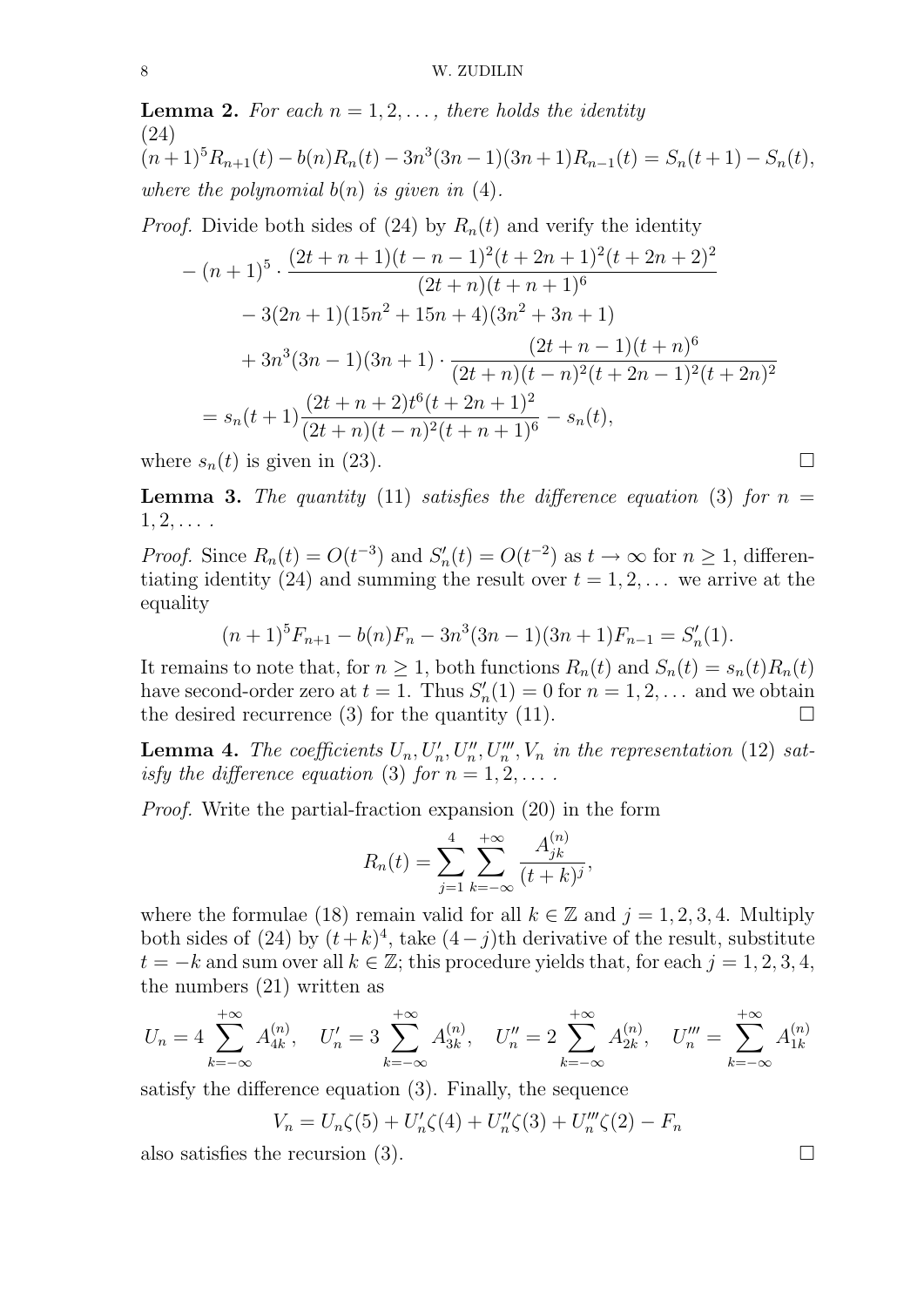Since

$$
R_0(t) = \frac{2}{t^3}, \qquad R_1(t) = -\frac{4}{t^4} + \frac{4}{(t+1)^4} + \frac{12}{t^3} + \frac{12}{(t+1)^3} - \frac{13}{t^2} + \frac{13}{(t+1)^2},
$$

in accordance with (21), (22) we obtain

$$
U'_0 = 6, \quad U_0 = U''_0 = U'''_0 = V_0 = 0,
$$
  

$$
U'_1 = 72, \quad V_1 = 78, \quad U_1 = U''_1 = U'''_1 = 0,
$$

hence as a consequence of Lemma 4 we arrive at the following result.

Lemma 5. There holds the equality

$$
F_n = U'_n \zeta(4) - V_n,
$$

where  $D_n U'_n \in \mathbb{Z}$  and  $D_n^5 V_n \in \mathbb{Z}$ .

The sequences  $u_n := U'_n$  $v'_n/6$  and  $v_n := V_n/6$  satisfy the difference equation (3) and initial conditions (5); the fact  $|F_n| \to 0$  as  $n \to \infty$ , which yields the limit relation (7), will be proved in Section 4. This completes our proof of Theorem 1.

The conclusion (6) of Theorem 1 is far from being precise; in fact, (experimentally) there hold the inclusions

$$
u_n \in \mathbb{Z}, \qquad D_n^4 v_n \in \mathbb{Z},
$$

and, moreover, there exists the sequence of positive integers  $\Phi_n$ ,  $n = 0, 1, 2, \ldots$ , such that

$$
\Phi_n^{-1}u_n \in \mathbb{Z}, \qquad \Phi_n^{-1}D_n^4v_n \in \mathbb{Z}.
$$

This sequence can be determined as follows: if  $\nu_p$  is the order of prime p in  $(3n)!/n!^3$ , then

$$
\Phi_n := \prod_p p^{\lfloor \nu_p/2 \rfloor};
$$

here and below  $|x|$  and  $\{x\} := x - |x|$  denote respectively the integral and here and below  $\lfloor x \rfloor$  and  $\{x\} := x - \lfloor x \rfloor$  denote respectively the integral and<br>fractional parts of a real number x. For primes  $p > \sqrt{3n}$  we obtain the explicit (simple) formula

$$
\lfloor \nu_p/2 \rfloor = \begin{cases} 1 & \text{if } \{n/p\} \in \left[\frac{2}{3}, 1\right), \\ 0 & \text{otherwise}, \end{cases}
$$

hence

$$
\lim_{n \to \infty} \frac{\log \Phi_n}{n} = \psi(1) - \psi\left(\frac{2}{3}\right) = 0.74101875...,
$$

where  $\psi(x) := \Gamma'(x)/\Gamma(x)$ . Thus, we obtain that the linear forms

(25) 
$$
\Phi_n^{-1} D_n^4 (u_n \zeta(4) - v_n) \stackrel{?}{\in} \mathbb{Z} \zeta(4) + \mathbb{Z}
$$

do not tend to 0 as  $n \to \infty$ .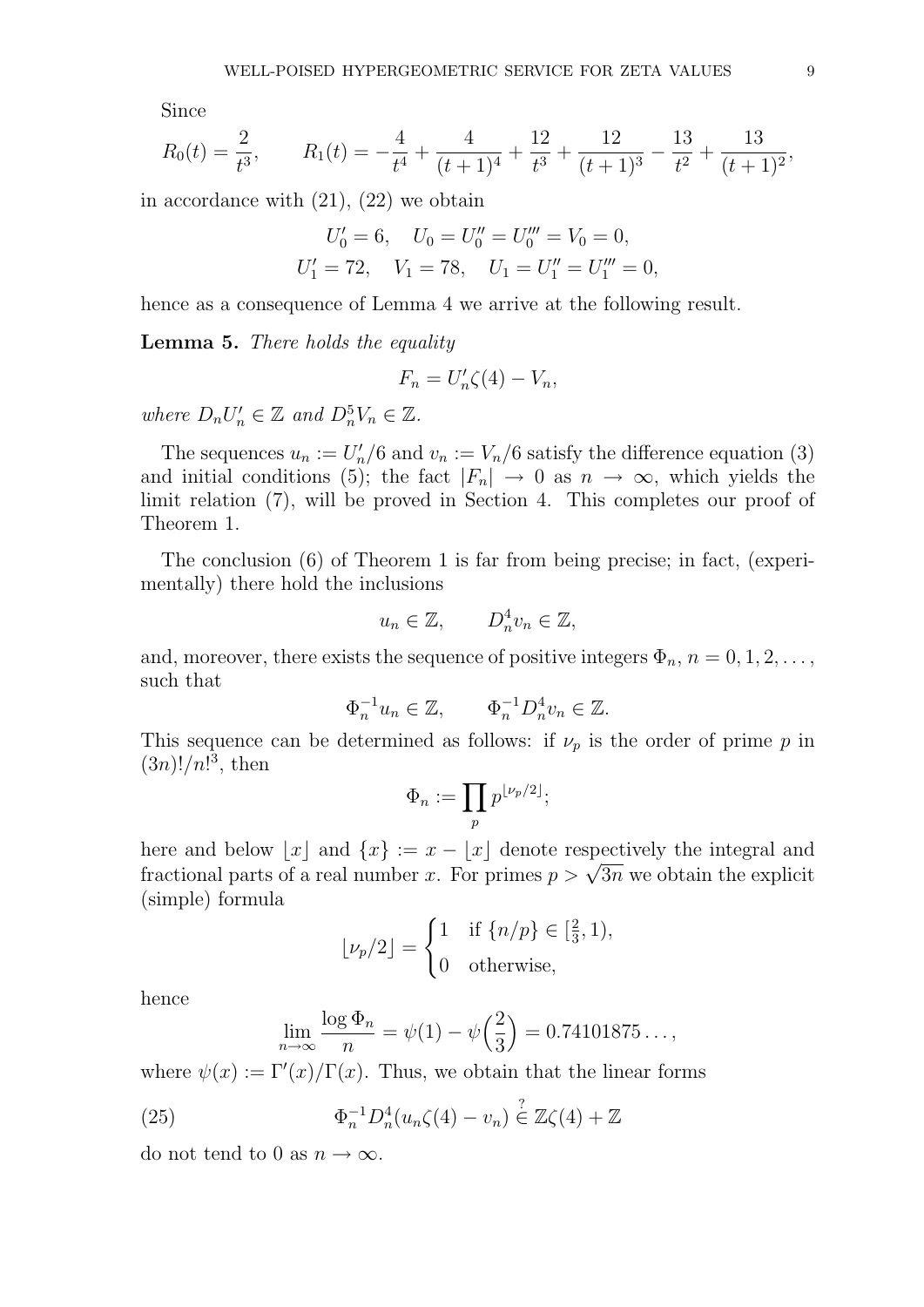#### 10 W. ZUDILIN

### 3. Well-poised hypergeometric construction

Consider the set of eight positive integral parameters

(26) 
$$
\mathbf{h} = (h_0, h_{-1}; h_1, h_2, h_3, h_4, h_5, h_6),
$$
  
(26) where  $h_{-1} = 2 + 3h_0 - (h_1 + h_2 + h_3 + h_4 + h_5 + h_6),$   
satisfying the conditions

(27) 
$$
h_0 - h_{-1} < h_j < \frac{1}{2}h_0, \qquad j = 1, 2, 3, 4, 5, 6,
$$

and assign to  $h$  the rational function

$$
R(t) = R(\boldsymbol{h}; t) := (-1)^{h_0} \gamma(\boldsymbol{h}) \cdot (h_0 + 2t) \cdot \frac{\prod_{j=-1}^{6} \Gamma(h_j + t)}{\prod_{j=-1}^{6} \Gamma(1 + h_0 - h_j + t)}
$$
  
\n
$$
= (-1)^{h_0} \cdot (h_0 + 2t)
$$
  
\n
$$
\times \Gamma(1 + h_0 - h_1 - h_2) \frac{\Gamma(h_1 + t)}{\Gamma(1 + h_0 - h_2 + t)}
$$
  
\n
$$
\times \Gamma(1 + h_0 - h_1 - h_5) \frac{\Gamma(h_5 + t)}{\Gamma(1 + h_0 - h_1 + t)}
$$
  
\n
$$
\times \Gamma(1 + h_0 - h_2 - h_4) \frac{\Gamma(h_2 + t)}{\Gamma(1 + h_0 - h_4 + t)}
$$
  
\n(28)  
\n
$$
\times \Gamma(1 + h_0 - h_3 - h_6) \frac{\Gamma(h_6 + t)}{\Gamma(1 + h_0 - h_3 + t)}
$$
  
\n
$$
\times \frac{1}{\Gamma(h_3)} \frac{\Gamma(h_3 + t)}{\Gamma(1 + t)}
$$
  
\n
$$
\times \frac{1}{\Gamma(h_2 - h_0 + h_4)} \frac{\Gamma(h_4 + t)}{\Gamma(1 + h_0 - h_{-1} + t)}
$$
  
\n
$$
\times \frac{1}{\Gamma(h_5)} \frac{\Gamma(h_0 + t)}{\Gamma(1 + h_0 - h_5 + t)}
$$
  
\n
$$
\times \frac{1}{\Gamma(h_{-1} - h_0 + h_6)} \frac{\Gamma(h_{-1} + t)}{\Gamma(1 + h_0 - h_6 + t)}.
$$

In the last representation we pick out the rational functions

$$
\Gamma(b-a)\frac{\Gamma(a+t)}{\Gamma(b+t)} = \frac{(b-a-1)!}{(t+a)(t+a+1)\cdots(t+b-1)}
$$
if  $a < b$ ,  

$$
\frac{1}{\Gamma(1+a-b)}\frac{\Gamma(a+t)}{\Gamma(b+t)} = \frac{(t+b)(t+b+1)\cdots(t+a-1)}{(a-b)!}
$$
if  $a \ge b$ ,

of the form (15), (13), having some nice arithmetic properties ([Zu4], Section 7).

It is easy to verify that, due to (26), for the rational function (28) the difference of numerator and denominator degrees is equal to 3, hence

(29) 
$$
R(t) = O(t^{-3}) \quad \text{as} \quad t \to \infty.
$$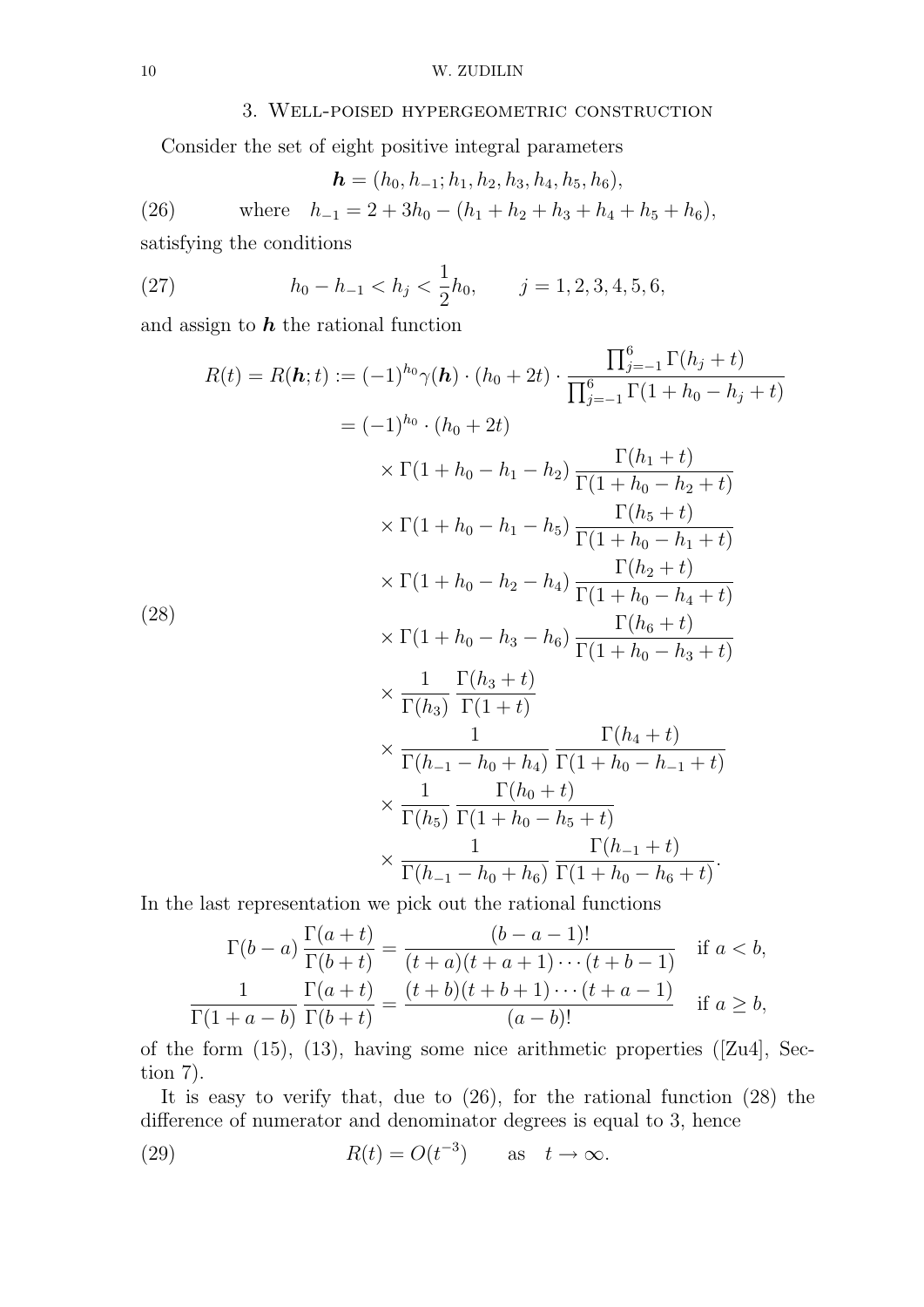The series

(30) 
$$
F(\mathbf{h}) := -\sum_{t=t_0}^{\infty} \frac{d}{dt} R(\mathbf{h}; t)
$$
  
with any  $t_0 \in \mathbb{Z}$ ,  $1 - \min_{1 \le j \le 6} \{h_j\} \le t_0 \le 1 - \max\{0, h_0 - h_{-1}\},$ 

produces a linear form in 1 and  $\zeta(4)$ .

**Lemma 6.** The quantity  $F(h)$  is a linear form in 1 and  $\zeta(4)$  with rational coefficients.

*Proof.* Order the parameters  $h_1, \ldots, h_6$  as  $h_1^* \leq \cdots \leq h_6^*$  $_{6}^{*}$  and consider the partial-fraction expansion of the rational function (28):

(31) 
$$
R(t) = \sum_{j=1}^{4} \sum_{k=h_{j+2}^*}^{h_0 - h_{j+2}^*} \frac{A_{jk}}{(t+k)^j},
$$

where

(32) 
$$
A_{jk} = \frac{1}{(4-j)!} \frac{d^{4-j}}{dt^{4-j}} (R(t)(t+k)^4)|_{t=-k} \in \mathbb{Q}
$$
  
for  $k = h_{j+2}^*, \dots, h_0 - h_{j+2}^*$  and  $j = 1, 2, 3, 4$ .

Then we obtain

$$
F(\boldsymbol{h}) = \sum_{t=1-h_1^*} \sum_{j=1}^4 \sum_{k=h_{j+2}^*}^{h_0 - h_{j+2}^*} \frac{jA_{jk}}{(t+k)^{j+1}} = \sum_{j=1}^4 \sum_{k=h_{j+2}^*}^{h_0 - h_{j+2}^*} jA_{jk} \left( \sum_{l=1}^\infty - \sum_{l=1}^{k-h_1^*} \right) \frac{1}{l^{j+1}}
$$
  
= 
$$
\sum_{j=1}^4 A_j \zeta(j+1) - A_0,
$$

with

$$
A_j=j\sum_{k=h_{j+2}^*}^{h_0-h_{j+2}^*}A_{jk},\quad j=1,2,3,4,\qquad A_0=\sum_{j=1}^4\sum_{k=h_{j+2}^*}^{h_0-h_{j+2}^*}jA_{jk}\sum_{l=1}^{k-h_1^*}\frac{1}{l^{j+1}},
$$

and the well-poised origin of the series (30) (namely, the property  $R(-t-h_0) =$  $-R(t)$ , hence  $A_{jk} = (-1)^{j-1} A_{j,h_0-k}$  by (32), cf. [Zu4], Section 8, with  $r = 2$ and  $q = 6$ ) yields  $A_2 = A_4 = 0$ , while the residue sum theorem accompanied with (29) implies  $A_1 = 0$  (cf. [Ne1], Lemma 1).

*Remark.* The question of denominators of the rational numbers  $A_3$  and  $A_0$  that appear as the coefficients in  $F(h)$  can be solved by application of Nesterenko's denominator theorem [Ne3] (announced by Yu. Nesterenko in his Caen's talk).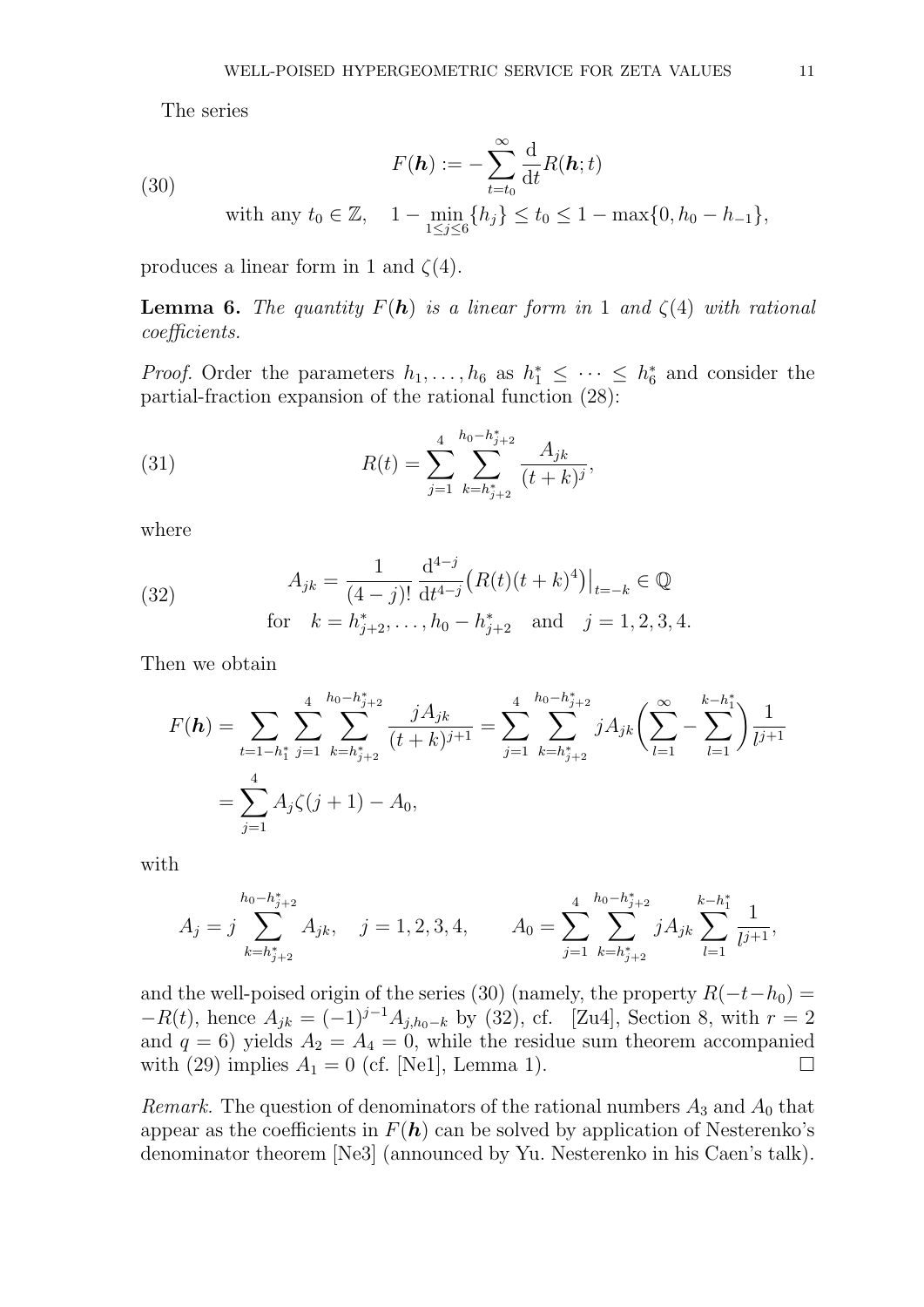Namely, consider the set

$$
\mathcal{N} := \{h_3 - 1, h_{-1} - h_0 + h_4 - 1, h_5 - 1, h_{-1} - h_0 + h_6 - 1, h_0 - 2h_1, h_0 - 2h_2, h_0 - h_1 - h_2, h_0 - h_1 - h_3, h_0 - h_1 - h_4, h_0 - h_1 - h_6, h_0 - h_2 - h_3, h_0 - h_2 - h_5, h_0 - h_2 - h_6, h_0 - h_3 - h_5, h_0 - h_4 - h_5, h_0 - h_4 - h_6, h_0 - h_1^* - h_3^*, h_0 - h_1^* - h_3^*, h_0 - h_1^* - h_4^*, h_0 - h_1^* - h_5^*, h_0 - h_1^* - h_6^* \},
$$

then,

(33) 
$$
D_{m_1}D_{m_2}D_{m_3}D_{m_4}D_{m_5}\cdot F(\mathbf{h})\in\mathbb{Z}\zeta(4)+\mathbb{Z},
$$

where  $m_1 \geq \cdots \geq m_5$  are the five successive maxima of the set  $\mathcal{N}$ .

Unfortunately, we have not succeeded in using the inclusion (33) for arithmetic applications; actually, our experimental calculations show that the stronger inclusion for the linear forms  $F(h)$ , indicated at the beginning of Section 6, holds.

Using standard arguments, the property (29) and the fact that  $R(t)$  has second-order zeros at integers  $t = 1 - h_1^*$  $_1^*, \ldots, -\max\{0, h_0 - h_{-1}\},$  one deduces the following hypergeometric-integral representation of the series (30).

**Lemma 7** (cf. [Ne1], Lemma 2). There holds the equality

(34)

$$
F(\mathbf{h}) = \frac{1}{2\pi i} \int_{t_1 - i\infty}^{t_1 + i\infty} R(\mathbf{h}; t) \left(\frac{\pi}{\sin \pi t}\right)^2 dt
$$
  
= 
$$
\frac{(-1)^{h_{-1}} \gamma(\mathbf{h})}{\pi i} \int_{t_1 - i\infty}^{t_1 + i\infty} \frac{\Gamma(h_0 + t) \Gamma(1 + \frac{1}{2}h_0 + t) \Gamma(h_{-1} + t) \Gamma(h_1 + t)}{\Gamma(\frac{1}{2}h_0 + t) \Gamma(1 + h_0 - h_1 + t)}
$$

$$
\times \frac{\Gamma(h_2 + t) \cdots \Gamma(h_6 + t) \cdot \Gamma(h_{-1} - h_0 - t) \Gamma(-t)}{\Gamma(1 + h_0 - h_2 + t) \cdots \Gamma(1 + h_0 - h_6 + t)} dt,
$$

with any  $t_1 \in \mathbb{R}$ ,  $1 - h_1^* < t_1 < -\max\{0, h_0 - h_{-1}\}.$ 

The series (30) as well as the corresponding hypergeometric integral (34) are known in the theory of hypergeometric functions and integrals as very-wellpoised objects, i.e., one can split their top and bottom parameters in pairs such that

$$
h_0 + 1 = (1 + \frac{1}{2}h_0) + \frac{1}{2}h_0 = h_{-1} + (1 + h_0 - h_{-1}) = \dots = h_6 + (1 + h_0 - h_6)
$$

and the second parameter has the special form  $1 + \frac{1}{2}h_0$ .

*Remark.* As it is easily seen, the sequence  $F_n$  of Section 2 corresponds (after a suitable shift of the summation parameter  $t$ ) to the choice

(35) 
$$
h_0 = h_{-1} = 3n + 2, \qquad h_1 = h_2 = h_3 = h_4 = h_5 = h_6 = n + 1
$$

of the parameters **h**. Hence the equalities  $U_n = U_n'' = U_n''' = 0$  in the representation (12) can be deduced from Lemma 6.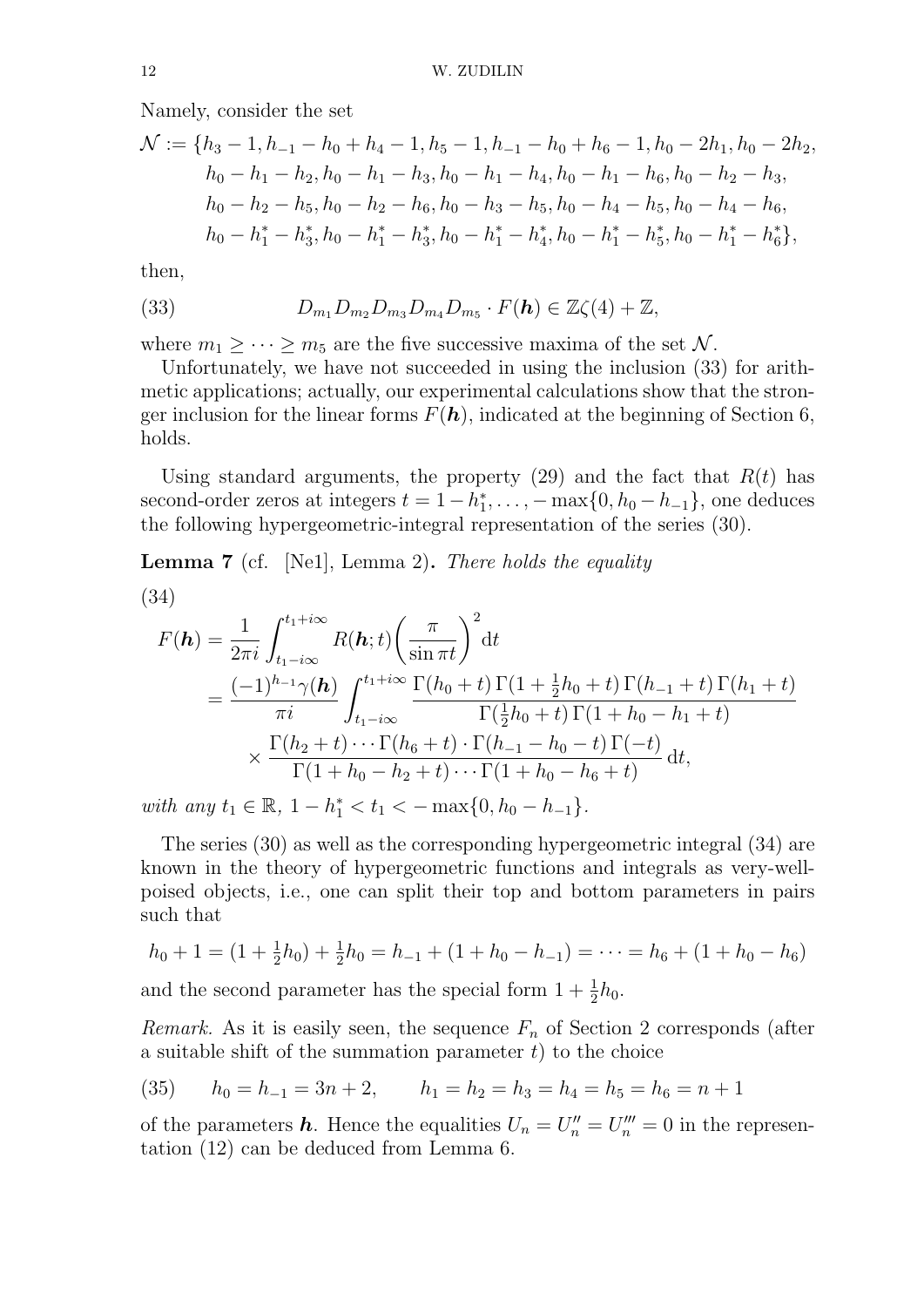#### 4. ASYMPTOTICS

We take the new set of positive parameters

(36) 
$$
\boldsymbol{\eta} = (\eta_0, \eta_{-1}; \eta_1, \ldots, \eta_6)
$$

satisfying the conditions

(37) 
$$
4\eta_0 = \sum_{j=-1}^6 \eta_j, \qquad \eta_0 - \eta_{-1} < \eta_j < \frac{1}{2}\eta_0, \quad j = 1, 2, 3, 4, 5, 6,
$$

and for each  $n = 0, 1, 2, \ldots$  relate them with the old parameters by the formulae

(38) 
$$
h_0 = \eta_0 n + 2
$$
,  $h_{-1} = \eta_{-1} n + 2$ ,  $h_j = \eta_j n + 1$ ,  $j = 1, 2, ..., 6$ .

Then Lemma 6 yields that the quantities  $F_n = F_{n,n} := F(h)$  are linear forms in 1 and  $\zeta(4)$  with rational coefficients, say

$$
F_n = F_{n,\eta} = u_n \zeta(4) - v_n, \qquad n = 0, 1, 2, \dots,
$$

and the goal of this section is to determine the asymptotic behaviour of these linear forms as well as their coefficients  $u_n$  and  $v_n$  as  $n \to \infty$ .

To the set (36) assign the polynomial

(39) 
$$
\prod_{j=-1}^{6} (\tau - \eta_j) - \prod_{j=-1}^{6} (\tau - \eta_0 + \eta_j)
$$

and the function

$$
f_0(\tau) := \sum_{j=-1}^{6} \eta_j \log(\eta_j - \tau)
$$
  
 
$$
- (\eta_0 - \eta_{-1}) \log(\tau - \eta_0 + \eta_{-1}) - \sum_{j=1}^{6} (\eta_0 - \eta_j) \log(\eta_0 - \eta_j - \tau)
$$
  
 
$$
+ (\eta_0 - \eta_1 - \eta_2) \log(\eta_0 - \eta_1 - \eta_2) + (\eta_0 - \eta_1 - \eta_5) \log(\eta_0 - \eta_1 - \eta_5)
$$
  
 
$$
+ (\eta_0 - \eta_2 - \eta_4) \log(\eta_0 - \eta_2 - \eta_4) + (\eta_0 - \eta_3 - \eta_6) \log(\eta_0 - \eta_3 - \eta_6)
$$
  
 
$$
- \eta_3 \log \eta_3 - (\eta_{-1} - \eta_0 + \eta_4) \log(\eta_{-1} - \eta_0 + \eta_4)
$$
  
 
$$
- \eta_5 \log \eta_5 - (\eta_{-1} - \eta_0 + \eta_6) \log(\eta_{-1} - \eta_0 + \eta_6)
$$

defined in the cut  $\tau$ -plane  $\mathbb{C} \setminus (-\infty, \max\{0, \eta_0 - \eta_{-1}\}] \cup [\eta_1^*]$  $\eta_1^*, +\infty$ ), where  $\eta_1^* \leq$  $\eta_2^* \leq \cdots \leq \eta_6^*$  denotes the ordered version of the set  $\eta_1, \eta_2, \ldots, \eta_6$ .

The first condition in (37) implies that (39) is a fifth-degree polynomial; moreover, the symmetry under substitution  $\tau \mapsto \eta_0 - \tau$  and the second condition in (37) yield that this polynomial has zeros

$$
\frac{\eta_0}{2}, \ \frac{\eta_0}{2} \pm s_0, \text{ and } \frac{\eta_0}{2} \pm is_1,
$$
  
where 
$$
\frac{\eta_0}{2} - s_0 \in (\max\{0, \eta_0 - \eta_{-1}\}, \eta_1^*), \ s_1 \in (0, +\infty).
$$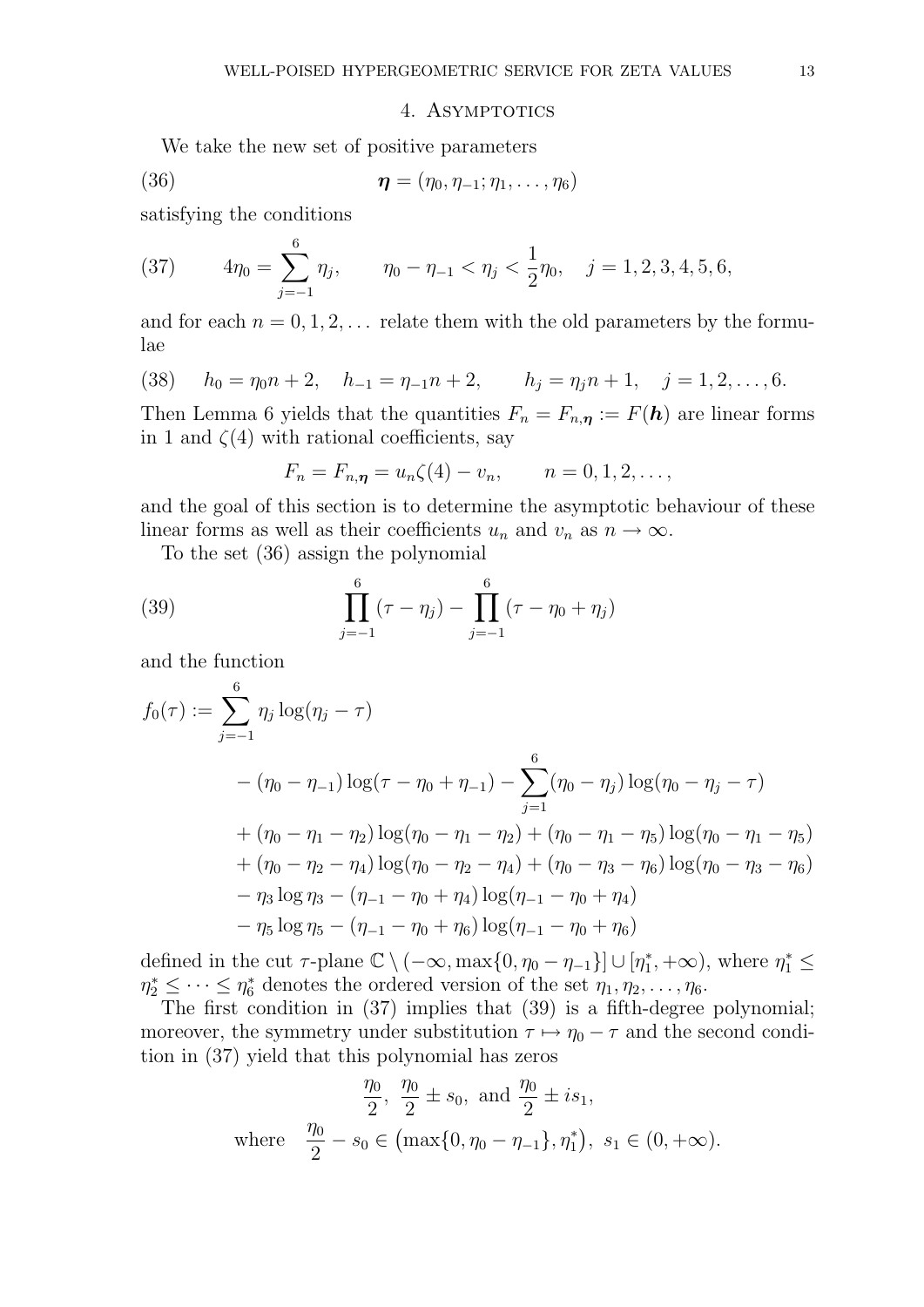The last four zeros can be easily determined by solving a certain biquadratic (in terms of  $\eta_0/2 - \tau$ ) equation. Set

(40) 
$$
\tau_0 := \frac{\eta_0}{2} - s_0
$$
 and  $\tau_1 := \frac{\eta_0}{2} + is_1.$ 

Proposition 1. The following limit relations hold:

(41) 
$$
C_0 := -\lim_{n \to \infty} \frac{\log |F_n|}{n} = -f_0(\tau_0),
$$

(42) 
$$
C_1 := \limsup_{n \to \infty} \frac{\log |u_n|}{n} = \limsup_{n \to \infty} \frac{\log |v_n|}{n} = \text{Re } f_0(\tau_1).
$$

*Proof.* The proof is based on application of the saddle-point method to the integral representation of Lemma 7 for the quantities  $F_n$  and a similar integral representation (see formula (48) below) for the coefficients  $u_n$ ; the fact that both limits in (42) are equal follows immediately from the limit relation

$$
\lim_{n \to \infty} \frac{v_n}{u_n} = \lim_{n \to \infty} \frac{u_n \zeta(4) - F_n}{u_n} = \zeta(4) \neq 0
$$

since  $-C_0 < 0 < C_1$  under the conditions (37).

Without loss of generality, we will restrict ourselves to the 'most symmetric' case (35), i.e.,

(43) 
$$
\eta_0 = \eta_{-1} = 3
$$
 and  $\eta_1 = \cdots = \eta_6 = 1$ ,

that corresponds to the linear forms in  $1, \zeta(4)$  constructed in Section 2.

In the case (43), the zeros (40) of the corresponding polynomial (39) are as follows:

$$
\tau_0 = \frac{3}{2} - 3^{1/4} \cos \frac{\pi}{12} = \frac{3}{2} - \sqrt{\frac{3}{4} + \frac{\sqrt{3}}{2}} = 0.22877012...,
$$
  

$$
\tau_1 = \frac{3}{2} + i3^{1/4} \sin \frac{\pi}{12} = \frac{3}{2} + \sqrt{\frac{3}{4} - \frac{\sqrt{3}}{2}} = 1.5 + i0.34062501....
$$

By Lemma 7,

$$
F_n = \frac{(-1)^n}{2\pi i} \int_{t_1 - i\infty}^{t_1 + i\infty} (3n + 2 + 2t) \frac{\Gamma(3n + 2 + t)^2 \Gamma(n + 1 + t)^6 \Gamma(-t)^2}{\Gamma(2n + 2 + t)^6} dt
$$
  
= 
$$
\frac{(-1)^n}{2\pi i} \int_{t_1 - i\infty}^{t_1 + i\infty} \frac{(3n + 2 + 2t)(3n + 1 + t)^2 (3n + t)^2 (n + t)^6}{(2n + 1 + t)^6 (2n + t)^6}
$$
  

$$
\times \frac{\Gamma(3n + t)^2 \Gamma(n + t)^6 \Gamma(-t)^2}{\Gamma(2n + t)^6} dt,
$$

with any  $t_1 \in \mathbb{R}, -n < t_1 < 0$ . Using the asymptotic formula

$$
\log \Gamma(z) = \left(z - \frac{1}{2}\right) \log z - z + \log \sqrt{2\pi} + O(|z|^{-1})
$$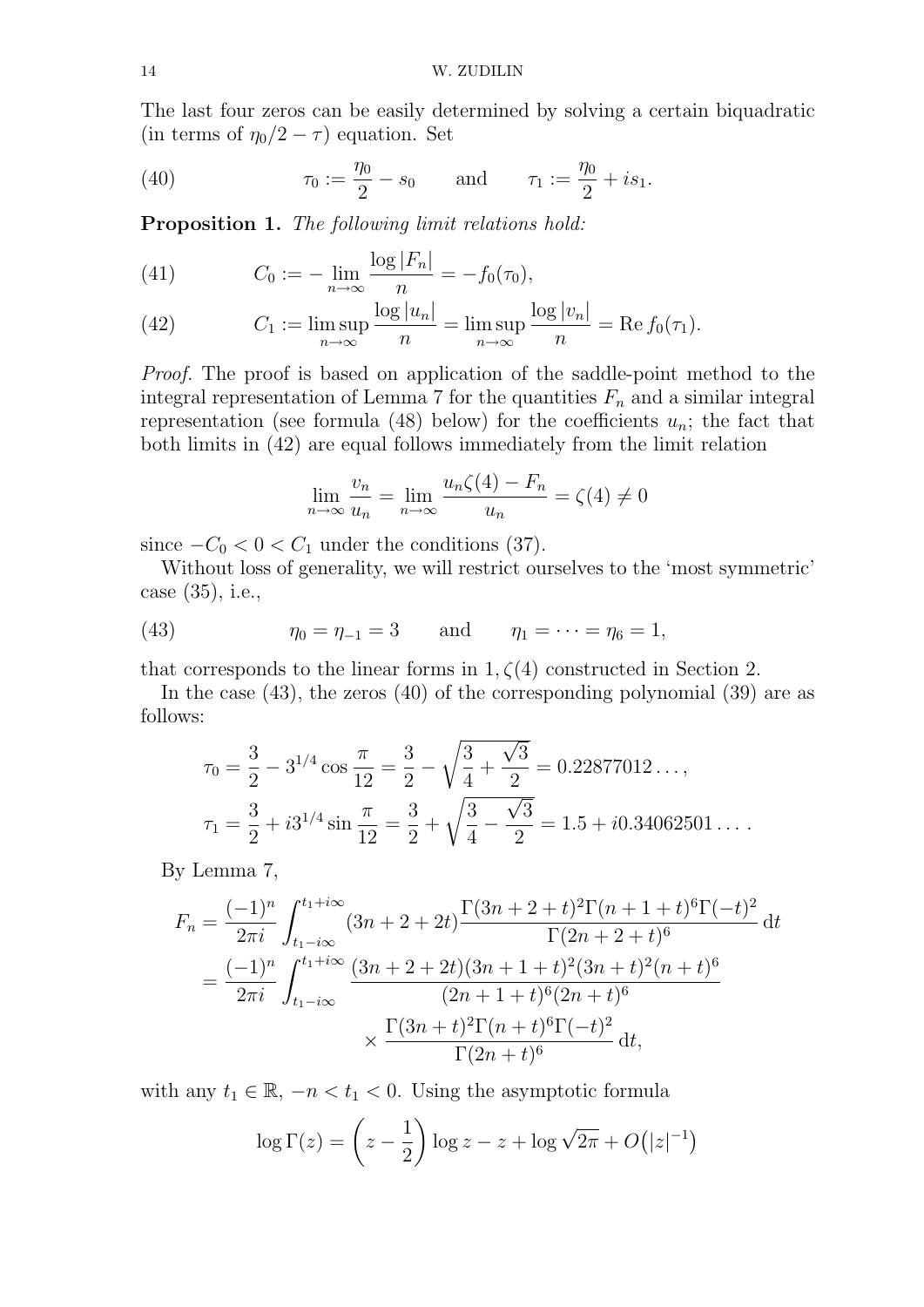for  $z \in \mathbb{C}$  with Re  $z = \text{const} > 0$ , taking  $t_1 = -n\tau_0$  and changing variables  $t = -n\tau$ , after necessary transformations we obtain

(44) 
$$
F_n = \frac{2\pi (-1)^n}{in^2} \int_{\tau_0 - i\infty}^{\tau_0 + i\infty} \frac{(3 - 2\tau)(3 - \tau)^3 (1 - \tau)^3}{\tau (2 - \tau)^9} e^{nf(\tau)} (1 + O(n^{-1})) d\tau
$$

as  $n \to \infty$ , where

$$
f(\tau) := 2(3 - \tau) \log(3 - \tau) + 6(1 - \tau) \log(1 - \tau) + 2\tau \log \tau - 6(2 - \tau) \log(2 - \tau).
$$

Since

(45) 
$$
f'(\tau) = \log \frac{\tau^2 (2 - \tau)^6}{(3 - \tau)^2 (1 - \tau)^6}
$$

and  $\tau_0$  is a zero of the polynomial (39) (which is  $(\tau - 3)^2(\tau - 1)^6 - \tau^2(\tau - 2)^6$  in the restricted case), we conclude that  $f'(\tau_0) = 0$  and  $\tau_0$  is the unique maximum of the function  $\text{Re } f(\tau)$  on the contour. Thus the integral (44) is determined by the contribution of the saddle-point  $\tau_0$  (see [Br], Section 5.7):

$$
F_n = \frac{(-1)^n (2\pi)^{3/2}}{n^{5/2}} \cdot \frac{(3 - 2\tau_0)(3 - \tau_0)^3 (1 - \tau_0)^3}{\tau_0 (2 - \tau_0)^9} \cdot |f''(\tau_0)|^{-1/2} \cdot e^{nf(\tau_0)} (1 + O(n^{-1})),
$$

hence

$$
\lim_{n \to \infty} \frac{\log |F_n|}{n} = f(\tau_0) = f(\tau_0) - \tau_0 f'(\tau_0) =: f_0(\tau_0)
$$
\n
$$
= \log \frac{(3 - \tau_0)^6 (1 - \tau_0)^6}{(2 - \tau_0)^{12}} = 3 \log(2\sqrt{3} - 3) =: -C_0.
$$

This proves the limit relation (41).

In the neighbourhood of  $t = -k$ , where  $k = n + 1, \ldots, 2n + 1$ , the function  $R(t)$  has the expansion

$$
R(t) = \frac{A_{4k}}{(t+k)^4} + \frac{A_{3k}}{(t+k)^3} + \frac{A_{2k}}{(t+k)^2} + \frac{A_{1k}}{t+k} + O(1)
$$

by (31). On the other hand,

$$
\left(\frac{\sin \pi t}{\pi}\right)^2 = \left(\frac{\sin \pi (t+k)}{\pi}\right)^2 = (t+k)^2 + O\left((t+k)^4\right)
$$

about  $t = -k$  for  $k \in \mathbb{Z}$ . Therefore,

$$
\text{Res}_{t=-k} \bigg( \bigg( \frac{\sin \pi t}{\pi} \bigg)^2 R(t) \bigg) = \begin{cases} A_{3k} & \text{if } k=n+1, \dots, 2n+1, \\ 0 & \text{for other } k \in \mathbb{Z}, \end{cases}
$$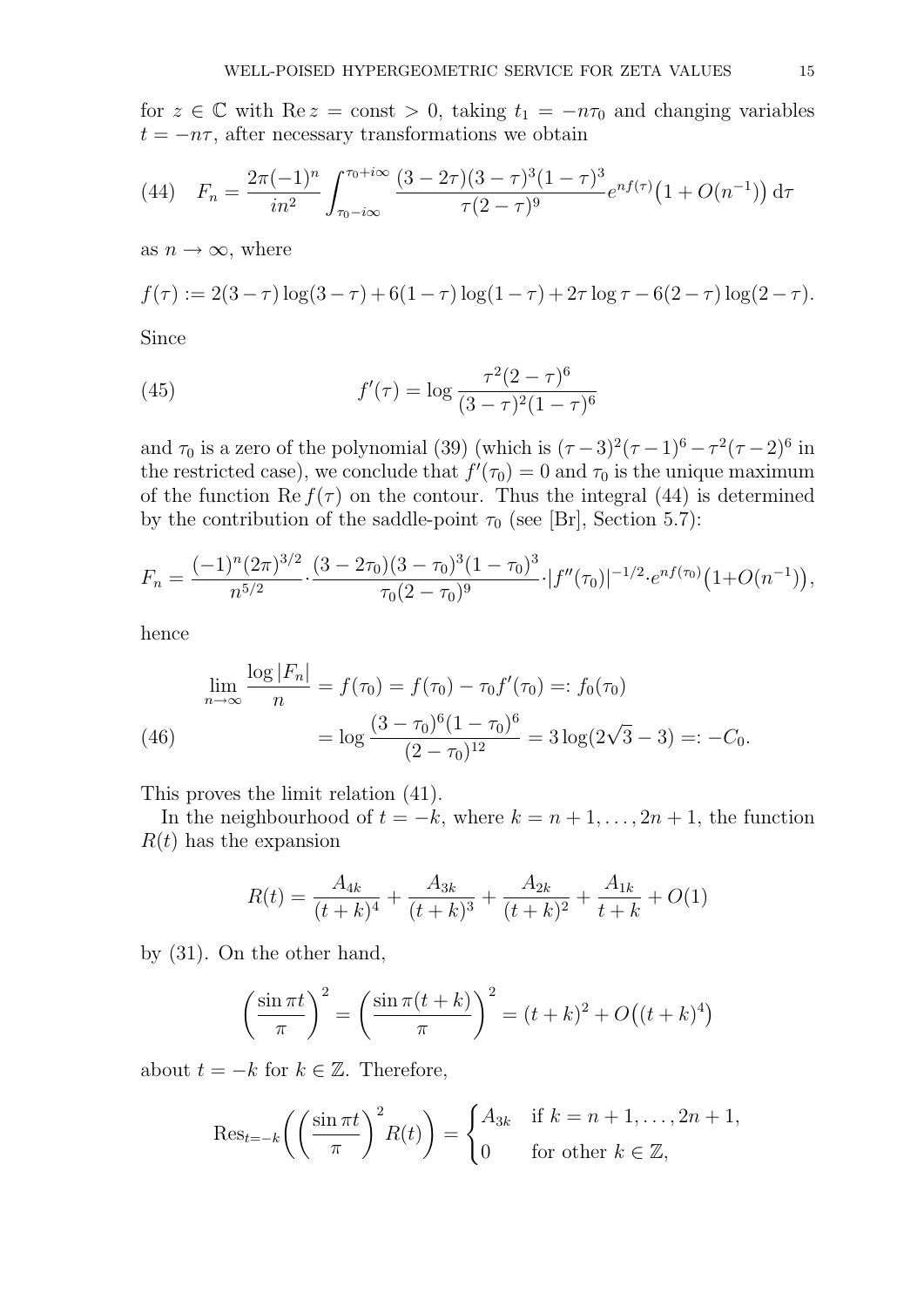#### 16 W. ZUDILIN

and if  $\mathcal L$  is a closed clockwise contour surrounding points  $t = -n-1, \ldots, -2n-1$ 1, then

(47)  
\n
$$
\frac{1}{3}u_n = \sum_{k=n+1}^{2n+1} A_{3k} = -\frac{1}{2\pi i} \oint_C \left(\frac{\sin \pi t}{\pi}\right)^2 R(t) dt
$$
\n
$$
= -\frac{(-1)^n}{2\pi i} \oint_C \left(\frac{\sin \pi t}{\pi}\right)^4 (3n+2+2t)
$$
\n
$$
\times \frac{\Gamma(3n+2+t)^2 \Gamma(n+1+t)^6 \Gamma(-t)^2}{\Gamma(2n+2+t)^6} dt.
$$

Taking the rectangle with vertices  $\pm it_2 \pm N$ , for some fixed real  $t_2 > 0$  and any  $N > 2n + 1$ , as the contour  $\mathcal L$  and using the estimates

$$
\left| \frac{\sin \pi t}{t} \right| \le \frac{e^{\pi t_2}}{\pi}, \qquad R(t) = O(N^{-3}) \quad \text{as } N \to \infty
$$

on the lateral sides of the rectangle, from (47) we deduce that

$$
u_n = -\frac{3(-1)^n}{2\pi i} \left( \int_{it_2-N}^{it_2+N} + \int_{-it_2+N}^{-it_2-N} \right) \left( \frac{\sin \pi t}{\pi} \right)^4
$$
  
 
$$
\times (3n + 2 + 2t) \frac{\Gamma(3n + 2 + t)^2 \Gamma(n + 1 + t)^6 \Gamma(-t)^2}{\Gamma(2n + 2 + t)^6} dt + O(N^{-2}),
$$

where the constant in  $O(N^{-2})$  depends on  $t_2$  only. Tending  $N \to \infty$  and making the substitution  $t \mapsto -t - h_0 = -t - (3n + 2)$  in the first integral, we obtain

(48)  

$$
u_n = -\frac{3(-1)^n}{\pi i} \int_{-it_2+\infty}^{-it_2-\infty} \left(\frac{\sin \pi t}{\pi}\right)^4 (3n+2+2t)
$$

$$
\times \frac{\Gamma(3n+2+t)^2 \Gamma(n+1+t)^6 \Gamma(-t)^2}{\Gamma(2n+2+t)^6} dt
$$

(cf. [Zu2], Lemma 3.1). Finally, take  $t_2 = -ns_1 = -n \operatorname{Im} \tau_1$ , change the variable  $t = -n\tau$  and apply the asymptotic formula

$$
\log \Gamma(z) = \left(z - \frac{1}{2}\right) \log z - z + \log \sqrt{2\pi} + O(|z|^{-1}) + O(e^{-2\pi |\operatorname{Im} z|})
$$
  
for  $z \in \mathbb{C}$ ,  $|\operatorname{Im} z| \ge y_0 > 0$ 

(see [Br], Section 6.5, and [Zu2], Lemma 3.2), to get from  $(48)$  the expansion

$$
u_n = \frac{12\pi(-1)^n}{in^2} \int_{is_1-\infty}^{is_1+\infty} \frac{(3-2\tau)(3-\tau)^3(1-\tau)^3}{\tau(2-\tau)^9} e^{nf(\tau)} \times \left(\frac{\sin\pi n\tau}{\pi}\right)^4 \left(1 + O(n^{-1}) + O(e^{-2\pi n s_1})\right) d\tau.
$$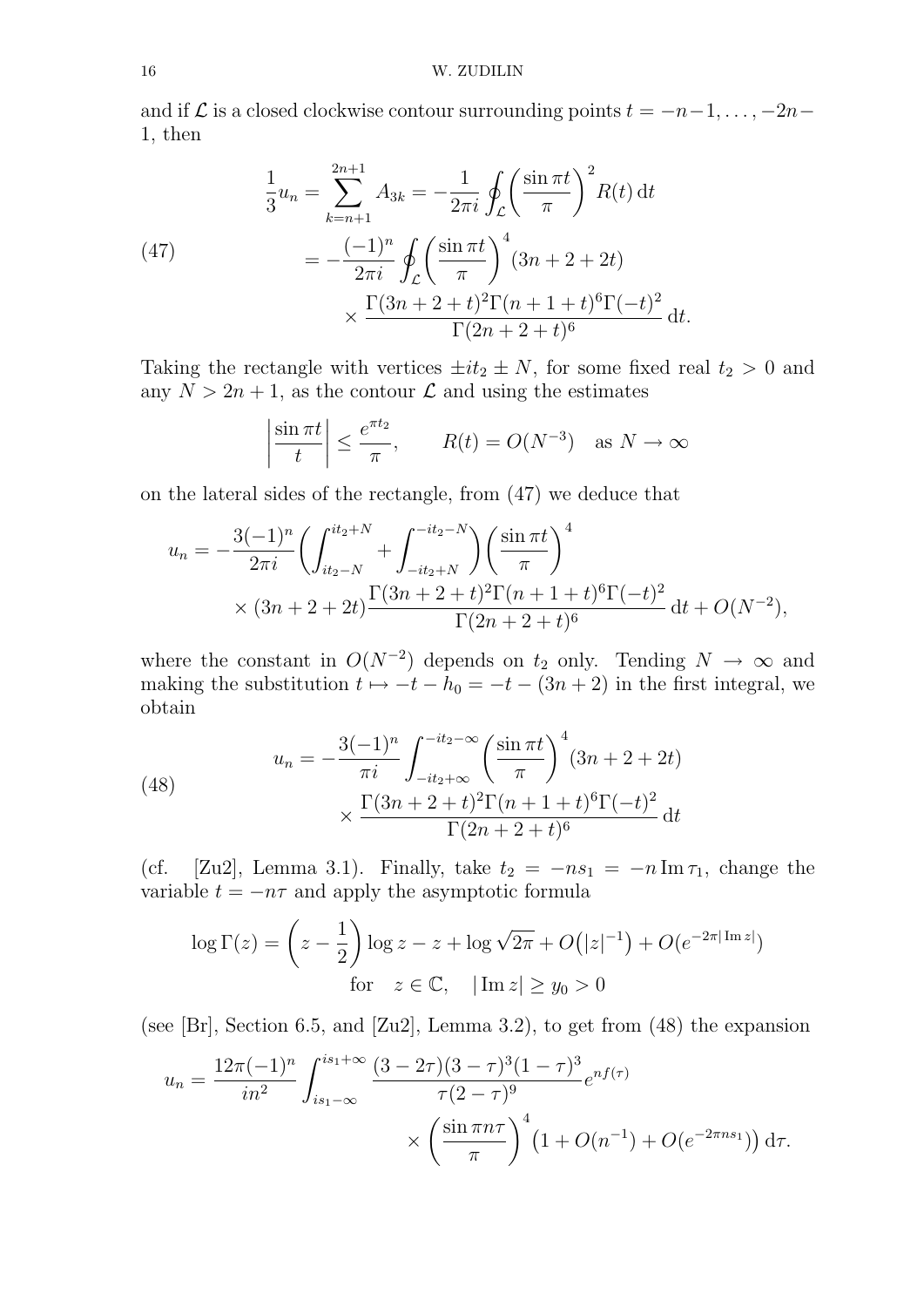Since

$$
\left| \left( \frac{\sin \pi n \tau}{\pi} \right)^4 - \frac{e^{-4\pi i n \tau}}{(2\pi)^4} \right| = \left| \frac{e^{-4\pi i n \tau}}{(2\pi)^4} \right| \cdot \left| -4e^{2\pi i n \tau} + 6e^{4\pi i n \tau} - 4e^{6\pi i n \tau} + e^{8\pi i n \tau} \right|
$$
  
<  $15e^{-2\pi n s_1} \cdot \left| \frac{e^{-4\pi i n \tau}}{(2\pi)^4} \right|$ 

for  $\tau \in \mathbb{C}$  with  $\text{Im } \tau = s_1 > 0$ , we obtain

(49)  

$$
u_n = \frac{3(-1)^n}{4\pi^3 in^2} \int_{is_1-\infty}^{is_1+\infty} \frac{(3-2\tau)(3-\tau)^3(1-\tau)^3}{\tau(2-\tau)^9} e^{n(f(\tau)-4\pi i\tau)}
$$

$$
\times \left(1 + O(n^{-1}) + O(e^{-2\pi n s_1})\right) d\tau.
$$

By (45) and the definition of the point  $\tau_1$  (that is the zero of the polynomial (39)), hence  $f'(\tau_1) - 4\pi i \tau_1 = 0$ , we conclude that  $\tau = \tau_1$  is the unique maximum of the function  $\text{Re}(f(\tau) - 4\pi i \tau)$  on the line Im  $\tau = s_1$ . Therefore, the saddle-point method says that the asymptotics of the integral in (49) is determined by the contribution of the point  $\tau = \tau_1$  that yields the desired limit relation

$$
\limsup_{n \to \infty} \frac{\log |u_n|}{n} = \text{Re}\, f(\tau_1) = \text{Re}(f(\tau_1) - \tau_1 f'(\tau_1)) =: \text{Re}\, f_0(\tau_1)
$$
\n
$$
= \log \frac{|3 - \tau_1|^6 |1 - \tau_1|^6}{|2 - \tau_1|^{12}} = 3 \log(2\sqrt{3} + 3) =: C_1.
$$

The proof of Proposition 1 is complete.

*Remark.* The limit relation (46) yields that  $|F_n| \to 0$  as  $n \to \infty$ , and this is the fact that we have promised to prove for Theorem 1 (see the paragraph after Lemma 5). To be honest, the fact, that the asymptotics of the linear forms and their coefficients in the case (35) is determined by the zeros  $(3 \pm 2\sqrt{3})^3$  of a quadratic polynomial with integral coefficients, gave us the idea to look for a second-order difference equation.

### 5. GROUP STRUCTURE FOR  $\zeta(4)$

This section can be viewed as a continuation of the story in [Zu4], Sections 4–6, where we explain the Rhin–Viola group structures for  $\zeta(2)$  and  $\zeta(3)$  by means of classical hypergeometric identities.

$$
\Box
$$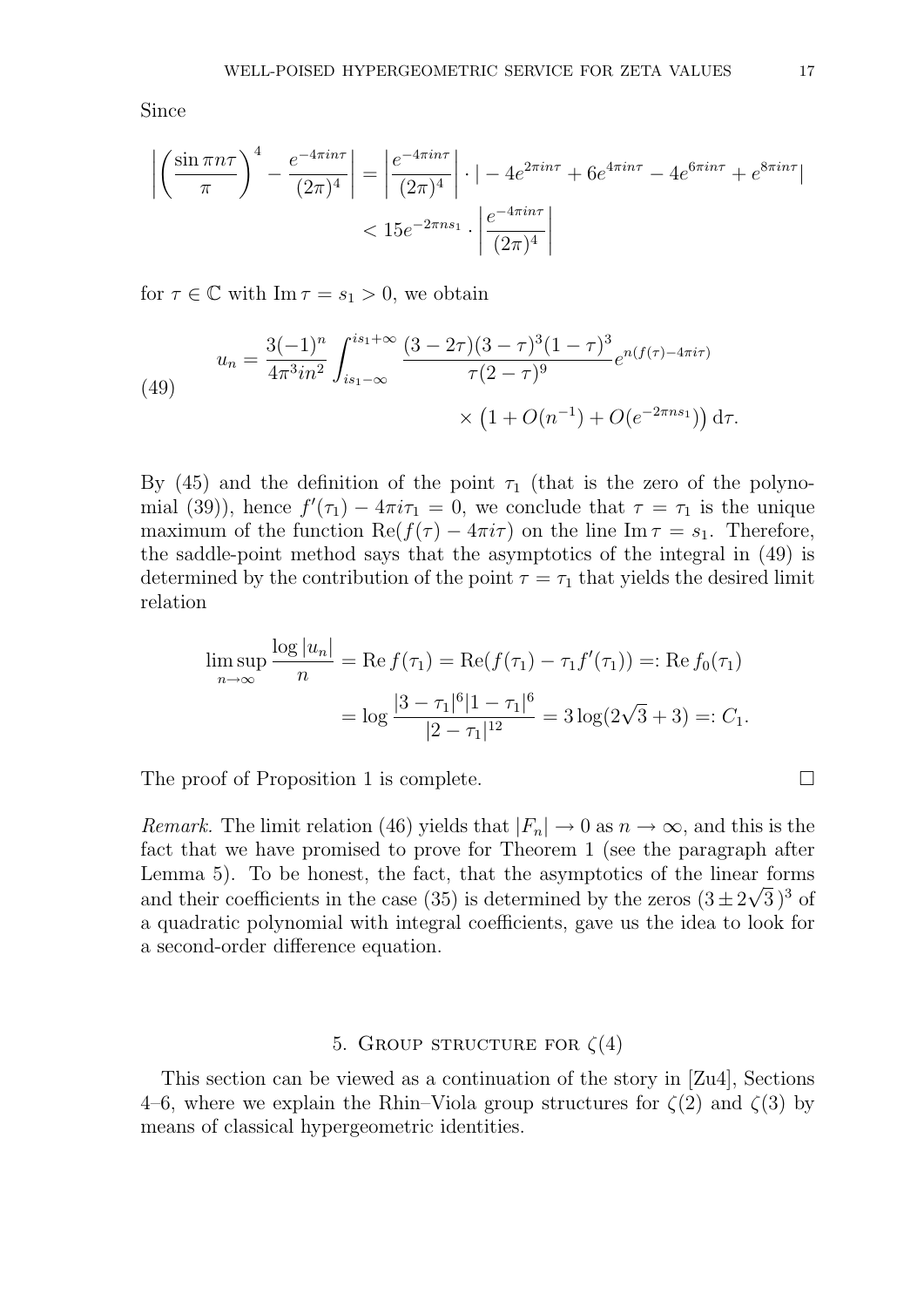Proposition 2 (Bailey's integral transform [Ba], Section 6.8, formula (1)). There holds the identity

(50)  
\n
$$
\frac{1}{2\pi i} \int_{-i\infty}^{i\infty} \frac{\Gamma(a+t)\Gamma(1+\frac{1}{2}a+t)\Gamma(b+t)\Gamma(c+t)\Gamma(d+t)\Gamma(e+t)}{\Gamma(\frac{1}{2}a+t)\Gamma(1+a-c+t)\Gamma(1+a-d+t)\Gamma(1+a-e+t)} \times \frac{\Gamma(f+t)\Gamma(g+t)\Gamma(h+t)\Gamma(b-a-t)\Gamma(-t)}{\Gamma(1+a-f+t)\Gamma(1+a-g+t)\Gamma(1+a-h+t)} dt \n= \frac{\Gamma(c)\Gamma(d)\Gamma(e)\Gamma(f+b-a)\Gamma(g+b-a)\Gamma(h+b-a)}{\Gamma(k+c-a)\Gamma(k+d-a)\Gamma(k+e-a)\Gamma(1+a-g-h)} \times \Gamma(1+a-f-h)\Gamma(1+a-f-g) \n\times \frac{1}{2\pi i} \int_{-i\infty}^{i\infty} \frac{\Gamma(k+t)\Gamma(1+\frac{1}{2}k+t)\Gamma(b+t)\Gamma(k+c-a+t)\Gamma(k+d-a+t)}{\Gamma(\frac{1}{2}k+t)\Gamma(1+a-c+t)\Gamma(1+a-d+t)\Gamma(1+a-e+t)} \n\times \frac{\Gamma(k+e-a+t)\Gamma(f+t)\Gamma(g+t)\Gamma(h+t)\Gamma(b-k-t)\Gamma(-t)}{\Gamma(1+k-f+t)\Gamma(1+k-g+t)\Gamma(1+k-h+t)} dt,
$$

where  $k = 1 + 2a - c - d - e$ , and the parameters are connected by the relation

$$
2 + 3a = b + c + d + e + f + g + h.
$$

By Lemma 7 the transform (50) rearranges the parameters  $h$  as follows: (51)

$$
\mathfrak{b} = \mathfrak{b}_{123} \colon \mathbf{h} \mapsto (1 + 2h_0 - h_1 - h_2 - h_3, h_{-1}; 1 + h_0 - h_2 - h_3, 1 + h_0 - h_1 - h_3,
$$
  

$$
1 + h_0 - h_1 - h_2, h_4, h_5, h_6).
$$

Consider the set of 27 complementary parameters  $e$ ,

(52) 
$$
e_{jk} = h_0 - h_j - h_k, \quad 1 \le j < k \le 6, \qquad e_{0k} = h_k - 1, \quad 1 \le k \le 6,
$$

$$
\overline{e}_{0k} = h_{-1} - h_0 + h_k - 1 = 1 + 2h_0 - (h_1 + \dots + h_6) + h_k, \quad 1 \le k \le 6,
$$

and set

$$
H(\mathbf{e}) := F(\mathbf{h}).
$$

Then Bailey's transform can be written as follows:

(53) 
$$
H(e) = \frac{\Gamma(e_{01} + 1) \Gamma(e_{02} + 1) \Gamma(e_{12} + 1) \Gamma(\overline{e}_{05} + 1)}{\Gamma(e_{23} + 1) \Gamma(e_{13} + 1) \Gamma(e_{03} + 1) \Gamma(e_{46} + 1)} H(\mathfrak{b}\mathbf{e}),
$$

where  $\mathfrak b$  from (51) is the following second-order permutation of the parameters (52):

(54) 
$$
\mathfrak{b} = (e_{01} e_{23})(e_{02} e_{13})(e_{03} e_{12})(\overline{e}_{04} e_{56})(\overline{e}_{05} e_{46})(\overline{e}_{06} e_{45}).
$$

We can also write the transform (53) in the form

(55) 
$$
\frac{H(e)}{\Pi_1(e)} = \frac{H(\mathfrak{b}e)}{\Pi_1(\mathfrak{b}e)}, \quad \text{where} \quad \Pi_1(e) := e_{01}! \, e_{02}! \, e_{12}! \, \overline{e}_{05}! \, .
$$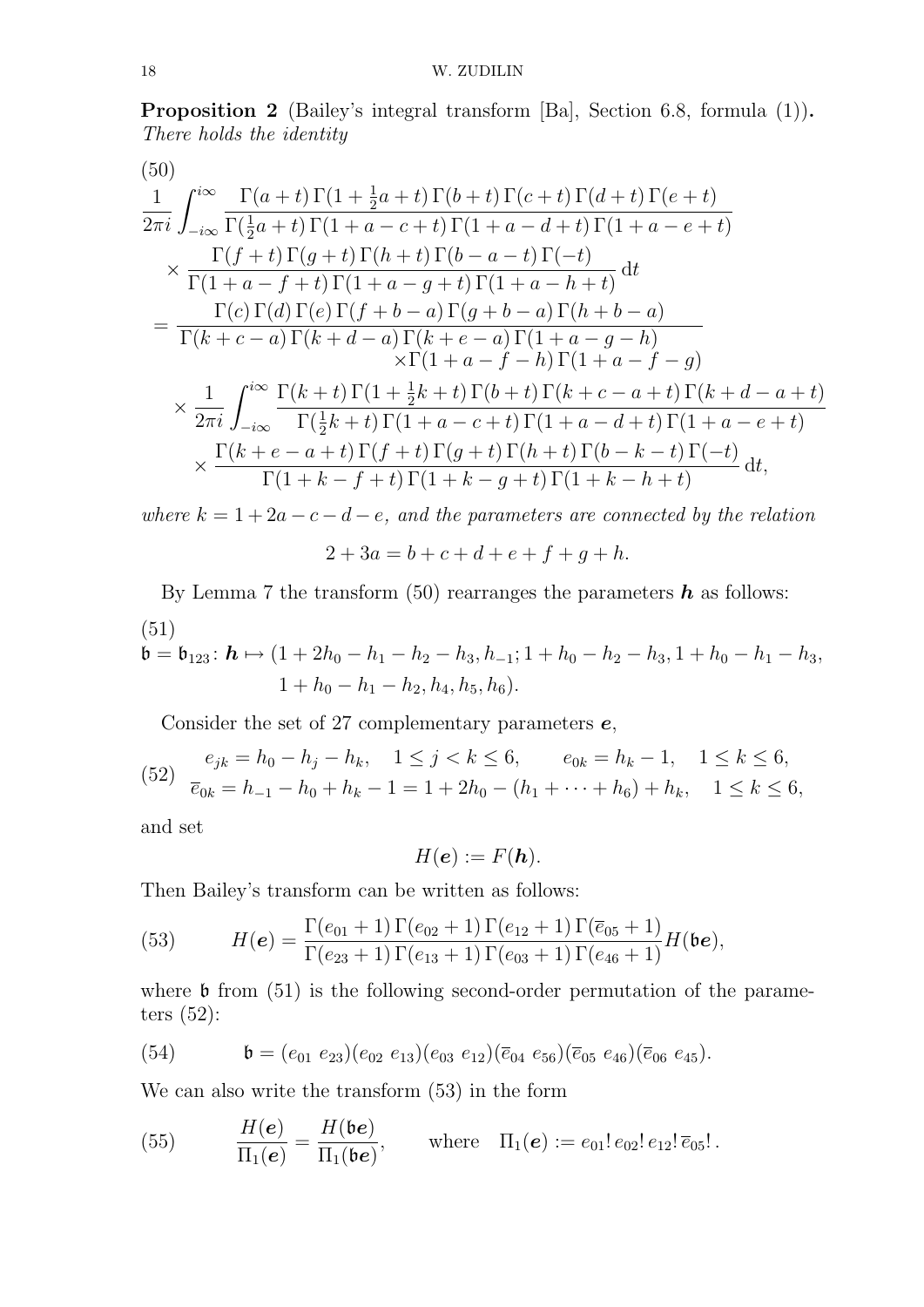Further, the  $h$ -trivial group (i.e., the group of permutations of the parameters  $h_1, h_2, \ldots, h_6$  is generated by second-order permutations of  $h_k$ ,  $1 \leq k \leq 5$ , and  $h_6$ . The action of these five permutations on the set  $(52)$  is as follows:

\n
$$
\mathfrak{h}_1 = (h_1 \ h_6) = (e_{01} \ e_{06})(\overline{e}_{01} \ \overline{e}_{06})(e_{12} \ e_{26})(e_{13} \ e_{36})(e_{14} \ e_{46})(e_{15} \ e_{56}),
$$
\n

\n\n $\mathfrak{h}_2 = (h_2 \ h_6) = (e_{02} \ e_{06})(\overline{e}_{02} \ \overline{e}_{06})(e_{12} \ e_{16})(e_{23} \ e_{36})(e_{24} \ e_{46})(e_{25} \ e_{56}),$ \n

\n\n $\mathfrak{h}_3 = (h_3 \ h_6) = (e_{03} \ e_{06})(\overline{e}_{03} \ \overline{e}_{06})(e_{13} \ e_{16})(e_{23} \ e_{26})(e_{34} \ e_{46})(e_{35} \ e_{56}),$ \n

\n\n $\mathfrak{h}_4 = (h_4 \ h_6) = (e_{04} \ e_{06})(\overline{e}_{04} \ \overline{e}_{06})(e_{14} \ e_{16})(e_{24} \ e_{26})(e_{34} \ e_{36})(e_{45} \ e_{56}),$ \n

\n\n $\mathfrak{h}_5 = (h_5 \ h_6) = (e_{05} \ e_{06})(\overline{e}_{05} \ \overline{e}_{06})(e_{15} \ e_{16})(e_{25} \ e_{26})(e_{35} \ e_{36})(e_{45} \ e_{46}),$ \n

and the quantity

(57) 
$$
\frac{\Gamma(e_{03}+1)\Gamma(\overline{e}_{04}+1)\Gamma(e_{05}+1)\Gamma(\overline{e}_{06}+1)}{\Gamma(e_{12}+1)\Gamma(e_{15}+1)\Gamma(e_{24}+1)\Gamma(e_{36}+1)}\cdot H(\mathbf{e})
$$

(due to the definition (28)) is stable under the action of (56). Setting (58)  $\mathcal{E} = \mathcal{E}(\boldsymbol{e}) := \{e_{01}, e_{02}, e_{04}, e_{06}, \overline{e}_{01}, \overline{e}_{02}, \overline{e}_{03}, \overline{e}_{05}, e_{12}, e_{15}, e_{24}, e_{36}\}\$ and combining the above stability results we arrive at the following fact.

Lemma 8. The quantity

$$
\frac{H(\boldsymbol{e})}{\Pi(\boldsymbol{e})}, \quad where \quad \Pi(\boldsymbol{e}) := \prod_{e_{jk} \in \mathcal{E}} e_{jk}!,
$$

is stable under the action of the group

$$
\mathfrak{G}:=\langle \mathfrak{b},\mathfrak{h}_1,\mathfrak{h}_2,\mathfrak{h}_3,\mathfrak{h}_4,\mathfrak{h}_5\rangle.
$$

Moreover, the quantities  $h_{-1}$  and

$$
\Sigma(\boldsymbol{e}) := \sum_{e_{jk} \in \mathcal{E}} e_{jk}
$$

are also G-stable.

*Proof.* Routine calculations show the stability of  $H(e)/\Pi(e)$  under the action of  $\mathfrak{b}, \mathfrak{h}_1, \mathfrak{h}_2, \mathfrak{h}_3, \mathfrak{h}_4, \mathfrak{h}_5$  with a help of (55) and (57). Hence  $H(\mathbf{e})/\Pi(\mathbf{e})$  is stable under the action of the **e**-permutation group generated by these six permutations (54), (56).

The stability of  $h_{-1}$  under the action of (56) is obvious, and b does not change the parameter  $h_{-1}$  by (51). Finally,

$$
\Sigma(e) = 12h_0 - 4(h_1 + h_2 + h_3 + h_4 + h_5 + h_6) = 4h_{-1} - 8
$$

that yields the stability of  $\Sigma(e)$  under the action of  $\mathfrak{G}$ . The proof is complete.  $\Box$ 

With the help of a  $C^{++}$  program we have discovered that the group  $\mathfrak{G}$  consists of 51840 elements, hence the left factor  $\mathfrak{G}/\mathfrak{S}_6$  includes 51840/6! = 72 left cosets; here  $\mathfrak{S}_6$  is identified with the *h*-trivial group  $\langle \mathfrak{h}_1, \mathfrak{h}_2, \mathfrak{h}_3, \mathfrak{h}_4, \mathfrak{h}_5 \rangle$ . It is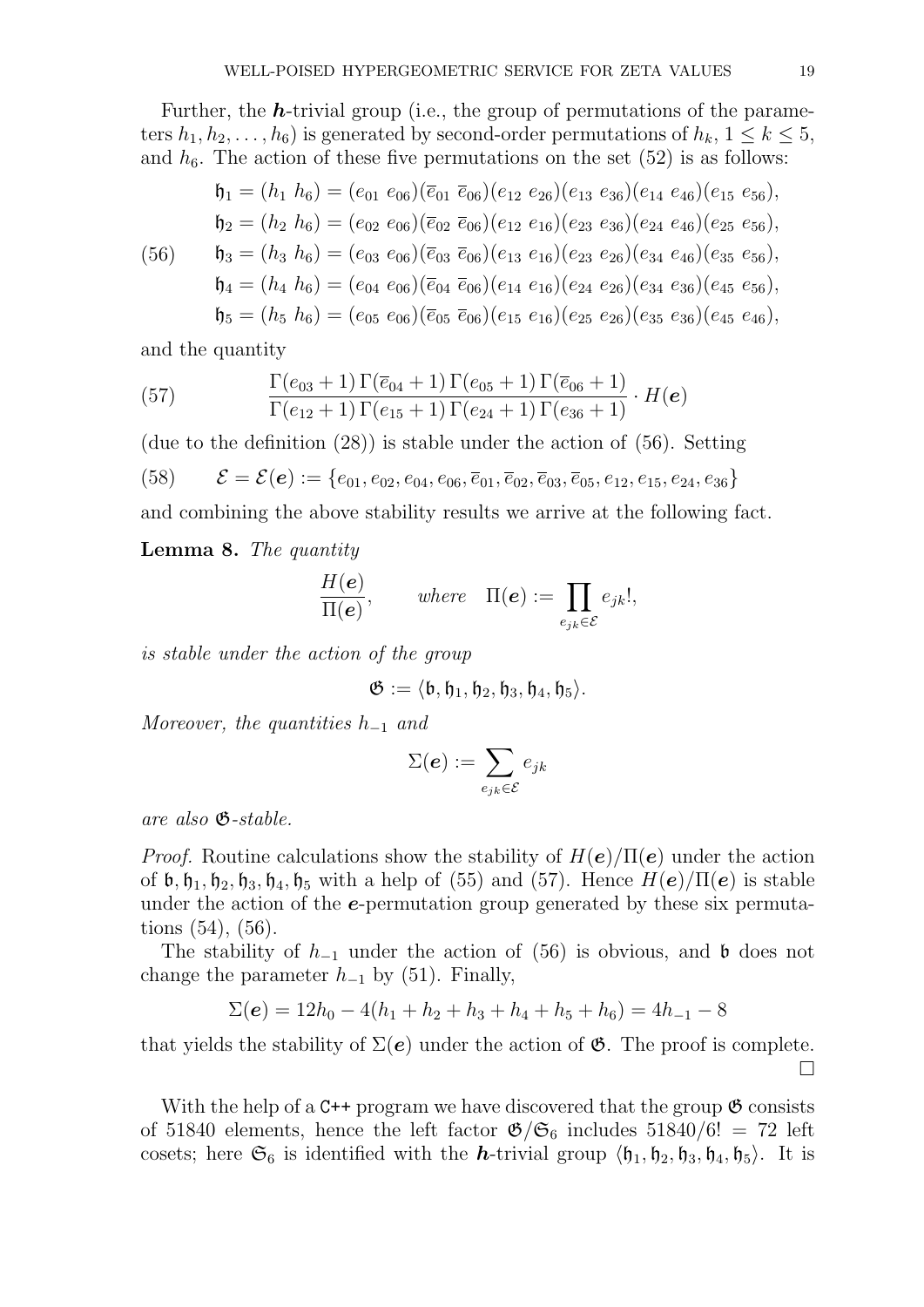interesting to mention that the group  $\mathfrak{G}_0$  acting trivially on the set (58) consists of just 4 elements:  $\mathfrak{g}_0 = id$ ,

$$
\mathfrak{g}_1 = (\mathfrak{h}_3 \mathfrak{h}_1 \mathfrak{h}_2 \mathfrak{h}_5 \mathfrak{b} \mathfrak{h}_1 \mathfrak{h}_4 \mathfrak{h}_5 \mathfrak{b} \mathfrak{h}_1)^3
$$
  
\n
$$
= (e_{01} \overline{e}_{02})(e_{02} \overline{e}_{01})(e_{03} \overline{e}_{06})(e_{04} \overline{e}_{05})(e_{05} \overline{e}_{04})(e_{06} \overline{e}_{03})
$$
  
\n
$$
(e_{13} e_{26})(e_{14} e_{25})(e_{15} e_{24})(e_{16} e_{23})(e_{34} e_{56})(e_{35} e_{46}),
$$
  
\n
$$
\mathfrak{g}_2 = (\mathfrak{h}_1 \mathfrak{h}_2 \mathfrak{h}_4 \mathfrak{h}_2 \mathfrak{b} \mathfrak{h}_3 \mathfrak{h}_5 \mathfrak{h}_1 \mathfrak{h}_2)^3
$$
  
\n
$$
= (e_{01} e_{24})(e_{02} \overline{e}_{03})(e_{03} e_{46})(e_{04} \overline{e}_{05})(e_{05} e_{26})(e_{06} \overline{e}_{01})
$$
  
\n
$$
(\overline{e}_{02} e_{15})(\overline{e}_{04} e_{13})(\overline{e}_{06} e_{35})(e_{12} e_{36})(e_{14} e_{56})(e_{25} e_{34}),
$$
  
\n
$$
\mathfrak{g}_3 = \mathfrak{h}_1 \mathfrak{h}_2 \mathfrak{b} \mathfrak{h}_3 \mathfrak{h}_1 \mathfrak{h}_5 \mathfrak{h}_2 \mathfrak{h}_3 \mathfrak{b} = \mathfrak{g}_1 \mathfrak{g}_2
$$
  
\n
$$
= (e_{01} e_{15})(e_{02} e_{06})(e_{03} e_{35})(e_{05} e_{13})(\overline{e}_{01} \overline{e}_{03})(\overline{e}_{02} e_{24})
$$
  
\n
$$
(\overline{e}_{04} e_{26})(\overline{e}_{06} e_{46})(e_{12}
$$

Remark. In the most symmetric case (35) all complementary parameters (52) are equal to n that means that any permutation from  $\mathfrak G$  does not change the quantity  $F(\mathbf{h})$ . This fact explains why do we dub this case as 'most symmetric'.

### 6. Denominators of linear forms

As we have mentioned in Remark to Lemma 6, 'trivial' arithmetic (33) of the linear forms  $H(e) = F(h)$  does not lead us to a qualitative result for  $\zeta(4)$ . We are able to estimate the irrationality measure of  $\zeta(4)$  under the following condition, which we have checked numerically for several values of  $h$ satisfying  $(26)$  and  $(27)$ .

# **Denominator Conjecture.** There holds the inclusion<sup>4</sup>

$$
D_{m_1}D_{m_2}D_{m_3}D_{m_4}\cdot\Phi^{-1}(\boldsymbol{e})\cdot H(\boldsymbol{e})\in\mathbb{Z}\zeta(4)+\mathbb{Z},
$$

where  $m_1 \geq m_2 \geq m_3 \geq m_4$  are the four successive maxima of the set **e** in (52) and

$$
\Phi(\bm{e}) := \prod_{p > \sqrt{h_{-1}}} p^{\nu_p}
$$

with

$$
\nu_p := \left\lfloor \frac{1}{2} \left\lfloor \frac{1}{4} \sum_{e_{jk} \in \mathcal{E}} \frac{e_{jk}}{p} \right\rfloor - \frac{1}{8} \sum_{e_{jk} \in \mathcal{E}} \left\lfloor \frac{e_{jk}}{p} \right\rfloor \right\rfloor = \left\lfloor \frac{1}{2} \left\lfloor \frac{h_{-1} - 2}{p} \right\rfloor - \frac{1}{8} \sum_{e_{jk} \in \mathcal{E}} \left\lfloor \frac{e_{jk}}{p} \right\rfloor \right\rfloor.
$$

If this conjecture is true, then taking any element  $\mathfrak{g} \in \mathfrak{G}$  and writing conclusion of Lemma 8 as

$$
D_{m_1}D_{m_2}D_{m_3}D_{m_4}H(\boldsymbol{e})=D_{m_1}D_{m_2}D_{m_3}D_{m_4}\Phi^{-1}(\mathfrak{g}\boldsymbol{e})H(\mathfrak{g}\boldsymbol{e})\cdot\frac{\Pi(\boldsymbol{e})\Phi(\mathfrak{g}\boldsymbol{e})}{\Pi(\mathfrak{g}\boldsymbol{e})}
$$

<sup>&</sup>lt;sup>4</sup>In the most symmetric case (35) this conjecture reduces to the conjecture (25) of Section 2.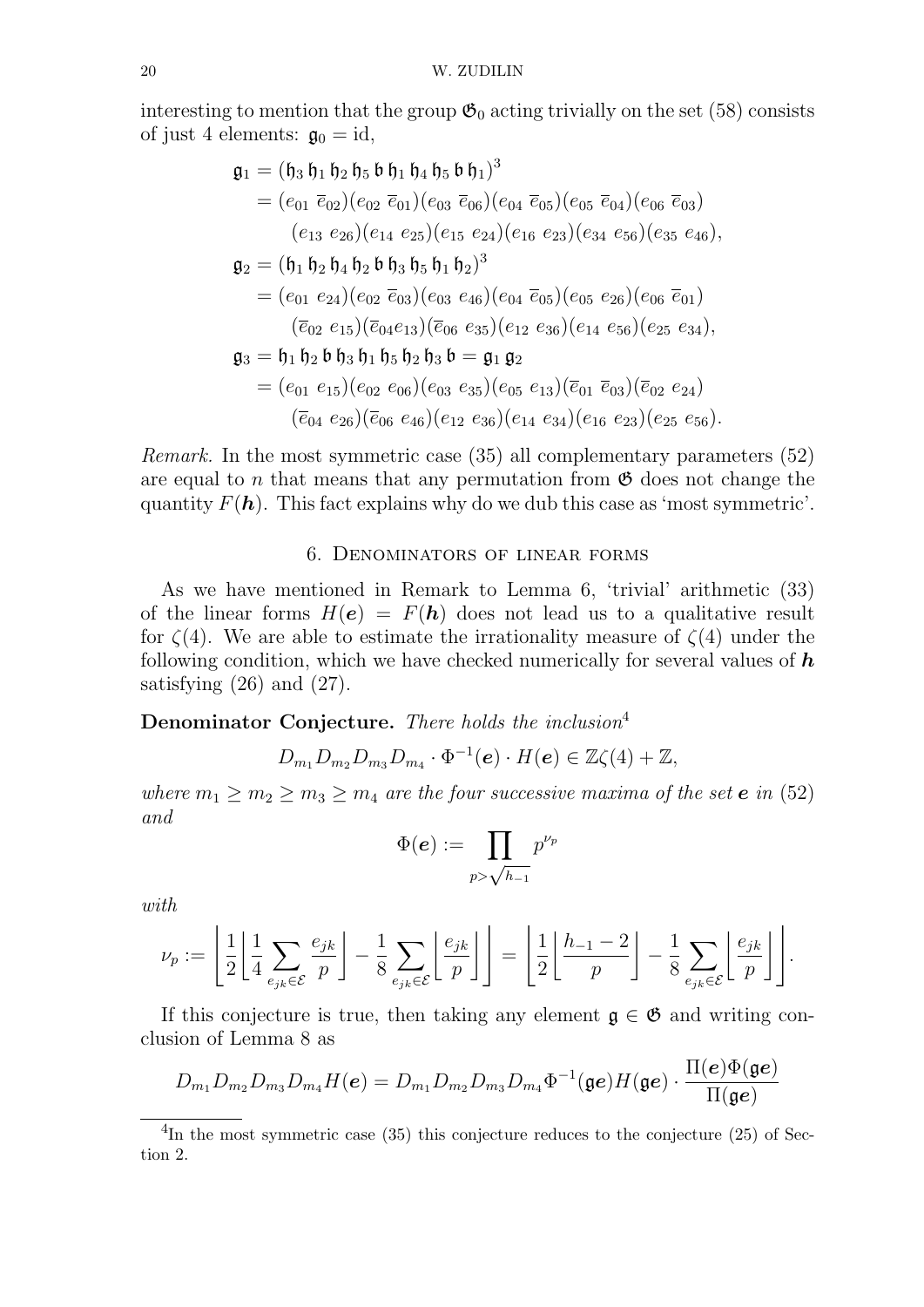we deduce that, for any prime  $p > \sqrt{h_{-1}}$ ,

$$
\operatorname{ord}_p(D_{m_1}D_{m_2}D_{m_3}D_{m_4}H(\mathbf{e})) \ge \operatorname{ord}_p\frac{\Pi(\mathbf{e})\Phi(\mathbf{g}\mathbf{e})}{\Pi(\mathbf{g}\mathbf{e})}
$$
  

$$
= \sum_{e_{jk}\in\mathcal{E}} \left\lfloor \frac{e_{jk}}{p} \right\rfloor - \sum_{e'_{jk}\in\mathbf{g}\mathcal{E}} \left\lfloor \frac{e'_{jk}}{p} \right\rfloor + \left\lfloor \frac{1}{2} \left\lfloor \frac{h_{-1}-2}{p} \right\rfloor - \frac{1}{8} \sum_{e'_{jk}\in\mathbf{g}\mathcal{E}} \left\lfloor \frac{e'_{jk}}{p} \right\rfloor \right\rfloor,
$$

where  $\mathfrak{g}\mathcal{E} = \mathcal{E}(\mathfrak{g}e)$  and  $\text{ord}_p(u\zeta(4)-v) := \min\{\text{ord}_p u, \text{ord}_p v\}$  for rational numbers  $u, v$ . Finally, setting

$$
\Lambda(e) = \prod_{p > \sqrt{h_{-1}}} p^{\lambda_p}
$$

with

$$
\lambda_p := \max_{\mathfrak{g} \in \mathfrak{G}} \left( \sum_{e_{jk} \in \mathcal{E}} \left\lfloor \frac{e_{jk}}{p} \right\rfloor - \sum_{e'_{jk} \in \mathfrak{g} \mathcal{E}} \left\lfloor \frac{e'_{jk}}{p} \right\rfloor + \left\lfloor \frac{1}{2} \left\lfloor \frac{h_{-1} - 2}{p} \right\rfloor - \frac{1}{8} \sum_{e'_{jk} \in \mathfrak{g} \mathcal{E}} \left\lfloor \frac{e'_{jk}}{p} \right\rfloor \right\rfloor \right),
$$

from (59) we obtain the inclusion

(60) 
$$
D_{m_1}D_{m_2}D_{m_3}D_{m_4}\cdot\Lambda^{-1}(e)\cdot H(e)\in\mathbb{Z}\zeta(4)+\mathbb{Z}.
$$

Now, to each  $n = 0, 1, 2, \ldots$  assign the parameters **h** in accordance with (38) and set

$$
e_{jk} = \eta_0 - \eta_j - \eta_k, \quad 1 \le j < k \le 6, \qquad e_{0k} = \eta_k, \quad 1 \le k \le 6,
$$
\n
$$
\overline{e}_{0k} = \eta_{-1} - \eta_0 + \eta_k = 2\eta_0 - (\eta_1 + \dots + \eta_6) + \eta_k, \quad 1 \le k \le 6,
$$

so that the set of complementary parameters  $e \cdot n$  corresponds to the set h. Then, in the above notation, we can write the inclusion (60) as

$$
D_{m_1n}D_{m_2n}D_{m_3n}D_{m_4n} \cdot \Lambda^{-1}(en) \cdot H(en) \in \mathbb{Z}\zeta(4) + \mathbb{Z}.
$$

The asymptotic behaviour of the linear forms  $H(en) \in \mathbb{Q}\zeta(4) + \mathbb{Q}$  and their coefficients as  $n \to \infty$  is determined by Proposition 1; in addition,

$$
\lim_{n \to \infty} \frac{\log(D_{m_1n}D_{m_2n}D_{m_3n}D_{m_4n})}{n} = m_1 + m_2 + m_3 + m_4
$$

by the consequence (2) of the prime number theorem, while the Chudnovsky– Rukhadze–Hata arithmetic lemma (see, e.g., [Zu2], Lemma 4.4) yields

$$
\lim_{n \to \infty} \frac{\log \Lambda(en)}{n} = \int_0^1 \lambda(x) \, \mathrm{d}\psi(x),
$$

where

$$
\lambda(x) := \max_{\mathfrak{g} \in \mathfrak{G}} \bigg( \sum_{e_{jk} \in \mathcal{E}} \lfloor e_{jk} x \rfloor - \sum_{e'_{jk} \in \mathfrak{g} \mathcal{E}} \lfloor e'_{jk} x \rfloor + \left\lfloor \frac{1}{2} \lfloor \eta_{-1} x \rfloor - \frac{1}{8} \sum_{e'_{jk} \in \mathfrak{g} \mathcal{E}} \lfloor e'_{jk} x \rfloor \right\rfloor \bigg)
$$

is a 1-periodic function.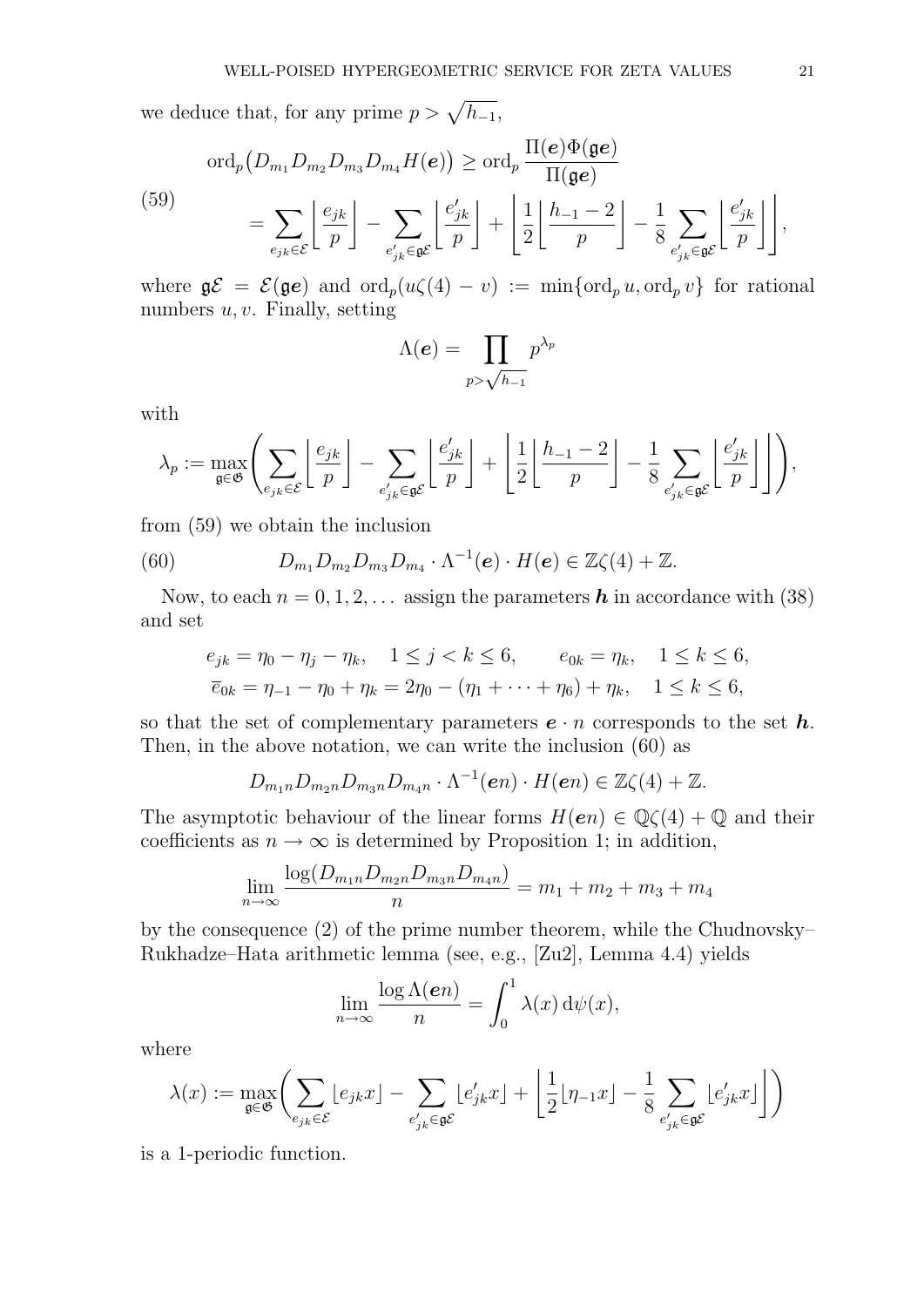Recalling the notation of Proposition 1 and combining its results with saying above, as in [RV2], the proof of Theorem 5.1, we arrive at the following statement.

Proposition 3. Under the denominator conjecture, let

$$
C_0 = -f_0(\tau_0), \qquad C_1 = \text{Re } f_0(\tau_1),
$$
  

$$
C_2 = m_1 + m_2 + m_3 + m_4 - \int_0^1 \lambda(x) \, d\psi(x).
$$

If  $C_0 > C_2$ , then the irrationality exponent of  $\zeta(4)$  satisfies the estimate

$$
\mu(\zeta(4)) \le \frac{C_0 + C_1}{C_0 - C_2}.
$$

Recall that the *irrationality exponent*  $\mu = \mu(\alpha)$  of a real irrational number  $\alpha$ is the least possible exponent such that for any  $\varepsilon > 0$  the inequality

$$
\left|\alpha - \frac{p}{q}\right| \le \frac{1}{q^{\mu+\varepsilon}}
$$

has only finitely many solutions in integers  $p, q$  with  $q > 0$ .

With a help of Proposition 3 we are able to state the following conditional result.

**Theorem 3.** The irrationality exponent of  $\zeta(4)$  satisfies the estimate

(61) 
$$
\mu(\zeta(4)) \le 25.38983113...
$$

provided that the denominator conjecture holds.

*Proof.* Taking  $\eta = (68, 57, 22, 23, 24, 25, 26, 27)$  we obtain

$$
\tau_0 = 11.83684636..., \qquad C_0 = -f_0(\tau_0) = 37.85606933...,
$$
  
\n
$$
\tau_1 = 34 + i6.34312459..., \qquad C_1 = \text{Re } f_0(\tau_1) = 104.96178579...,
$$

and

$$
C_2 = m_1 + m_2 + m_3 + m_4 - \int_0^1 \lambda(x) \, d\psi(x)
$$
  
= 27 + 26 + 25 + 24 - 69.76893283... = 32.23106716....

Thus, application of Proposition 3 yields the desired estimate (61).  $\Box$ 

The estimate (61) can be compared with the 'best known' estimate

$$
\mu(\zeta(4)) \le 204.94259587\dots,
$$

which follows from the general result of Yu. Aleksentsev [Al] on approximations of  $\pi$  by algebraic numbers.<sup>5</sup>

<sup>&</sup>lt;sup>5</sup>In fact, the result of [Al] is proved for approximations of  $\pi$  by algebraic numbers of sufficiently large degree.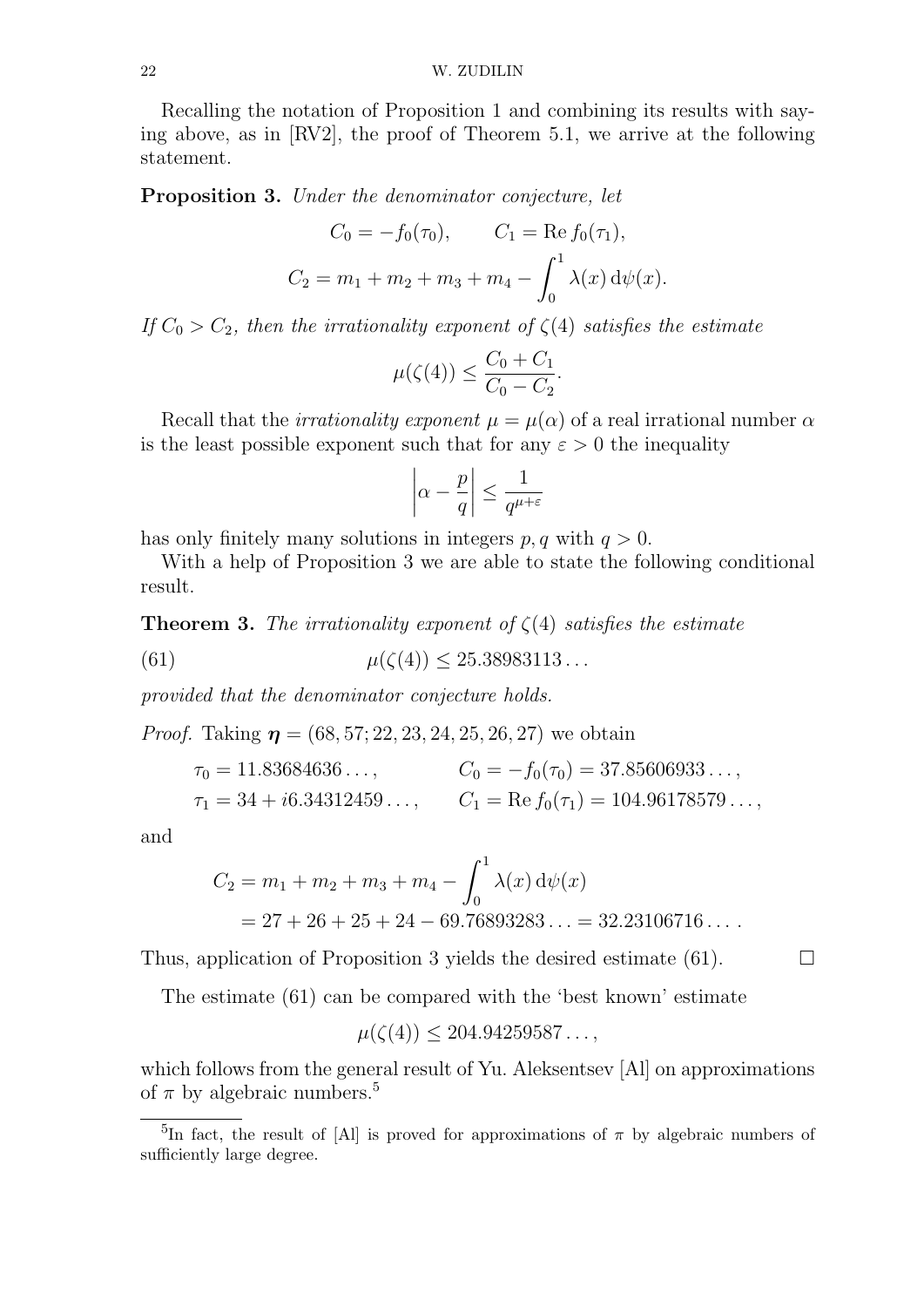#### 7. Further difference equations for zeta values

A natural very-well-poised generalization of Ball's sequence (9),

(62) 
$$
F_{k,n} := n!^{k-1} \sum_{t=1}^{\infty} (2t+n) \frac{(t-1)\cdots(t-n) \cdot (t+n+1)\cdots(t+2n)}{t^{k+1}(t+1)^{k+1}\cdots(t+n)^{k+1}}
$$

$$
\times (-1)^{(k-1)(t+n+1)}
$$

$$
\in \begin{cases} \mathbb{Q}\zeta(k) + \mathbb{Q}\zeta(k-2) + \dots + \mathbb{Q}\zeta(2) + \mathbb{Q} & \text{for } k \ge 2 \text{ even,} \\ \mathbb{Q}\zeta(k) + \mathbb{Q}\zeta(k-2) + \dots + \mathbb{Q}\zeta(3) + \mathbb{Q} & \text{for } k \ge 2 \text{ odd,} \end{cases}
$$

where  $n = 1, 2, \ldots$ , gives rise for searching difference equations satisfied by both linear forms  $F_{k,n}$  and their rational coefficients. Applying Zeilberger's algorithm of creative telescoping in the manner of Section 2 we deduce the following result for the linear forms

(63) 
$$
F_{5,n} = u_n \zeta(5) + w_n \zeta(3) - v_n.
$$

**Theorem 4.** The numbers  $u_n, w_n, v_n$  in the representation (63) are positive rationals satisfying the third-order difference equation

(64)  
\n
$$
(n+1)(n+2)^{5}b_{0}(n)u_{n+2} - b_{1}(n)u_{n+1} - b_{2}(n)u_{n}
$$
\n
$$
+ 2(2n+1)n^{5}b_{0}(n+1)u_{n-1} = 0,
$$
\n
$$
u_{0} = 2, \quad w_{0} = 0, \quad v_{0} = 0, \quad u_{1} = 18, \quad w_{1} = 66, \quad v_{1} = 98,
$$
\n
$$
u_{2} = 938, \quad w_{2} = \frac{6125}{2}, \quad v_{2} = \frac{74463}{16},
$$

where

$$
b_0(n) = 41218n^3 + 48459n^2 + 20010n + 2871,
$$
  
\n
$$
b_1(n) = 2(n + 1)(3874492n^8 + 33613836n^7 + 123666762n^6 + 250134420n^5
$$
  
\n
$$
+ 301587620n^4 + 220011738n^3 + 94372815n^2 + 21917736n + 2131500),
$$
  
\n
$$
b_2(n) = 2(48802112n^9 + 350188128n^8 + 1080631646n^7 + 1882848690n^6
$$
  
\n
$$
+ 2045758212n^5 + 1442754107n^4 + 663248761n^3 + 192486369n^2
$$
  
\n
$$
+ 32136756n + 2360484).
$$

The characteristic polynomial  $\lambda^3 - 188\lambda^2 - 2368\lambda + 4$  of the difference equation (64) determines the asymptotic behaviour of the linear forms (63) and their coefficients as  $n \to \infty$ .

A similar (but quite cumbersome) fourth-order recursion with characteristic polynomial  $\lambda^4 - 828\lambda^3 - 132246\lambda^2 + 260604\lambda - 27$  has been discovered by us for the linear forms  $F_{7,n}$  and their coefficients. These recursions allow us to verify the inclusions

$$
D_n^5 F_{5,n} \in \mathbb{Z}\zeta(5) + \mathbb{Z}\zeta(3) + \mathbb{Z}, \qquad D_n^7 F_{7,n} \in \mathbb{Z}\zeta(7) + \mathbb{Z}\zeta(5) + \mathbb{Z}\zeta(3) + \mathbb{Z}
$$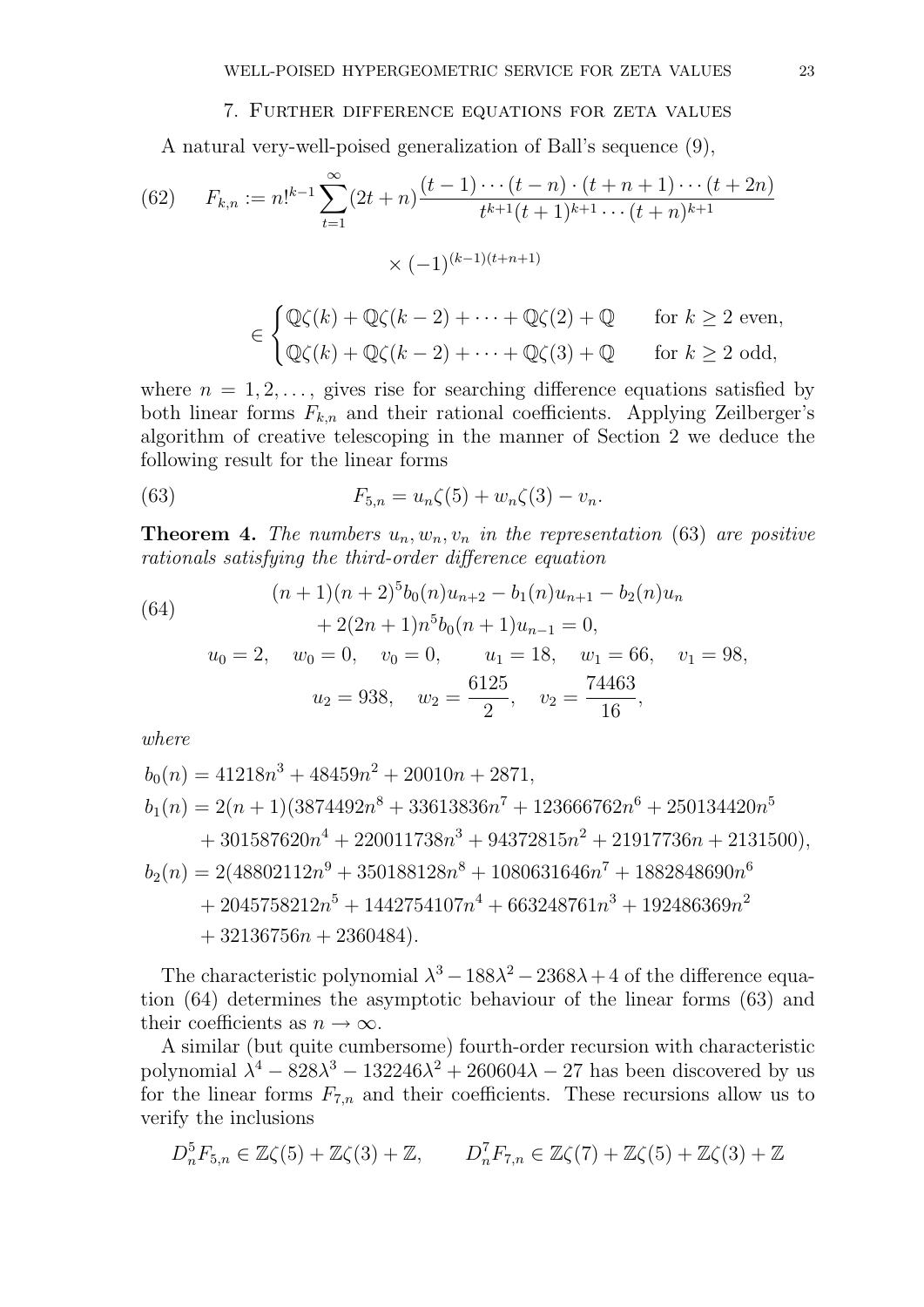up to  $n = 1000$ , although we are able to prove that

(65) 
$$
D_n^{k+1} \widetilde{\Phi}_n^{-1} F_{k,n} \in \mathbb{Z}\zeta(k) + \mathbb{Z}\zeta(k-2) + \cdots + \mathbb{Z}\zeta(3) + \mathbb{Z} \text{ for } k \text{ odd,}
$$
  
where

(66)

$$
\widetilde{\Phi}_n := \prod_{\substack{p < n \\ \{n/p\} \in [\frac{2}{3}, 1)}} p, \qquad \lim_{n \to \infty} \frac{\log \widetilde{\Phi}_n}{n} = \psi(1) - \psi\left(\frac{2}{3}\right) - \frac{1}{2} = 0.24101875\dots,
$$

using our arithmetic results [Zu2], Lemmas 4.2–4.4.

Another story deals with the quantities

$$
\widetilde{F}_n := \frac{1}{2} \sum_{t=1}^{\infty} \frac{\mathrm{d}^2}{\mathrm{d}t^2} \bigg( (2t+n) \bigg( \frac{(t-1)\cdots(t-n) \cdot (t+n+1)\cdots(t+2n)}{(t(t+1)\cdots(t+n))^2} \bigg)^3 \bigg)
$$
\n
$$
= \widetilde{u}_n \zeta(7) + \widetilde{w}_n \zeta(5) - \widetilde{v}_n,
$$

where  $\tilde{u}_n, \tilde{w}_n, \tilde{v}_n$  are positive rationals. We have discovered a (quite cumbersome) fourth-order difference equation satisfied by  $\tilde{u}_n, \tilde{w}_n, \tilde{v}_n$ ; its characteristic polynomial is

$$
\lambda^4 + 9264\lambda^3 - 12116166\lambda^2 - 752300\lambda - 19683 \qquad (19683 = 3^9).
$$

As we have proved in [Zu2], Proposition 4.1, the following inclusions hold:

 $D_n^8$  $\frac{8}{n} \cdot \widetilde{\Phi}_n^{-3} \cdot \widetilde{F}_n \in \mathbb{Z}\zeta(7) + \mathbb{Z}\zeta(5) + \mathbb{Z},$ 

where  $\Phi_n$  is given in (66), while our calculations up to  $n = 1000$  with a help of the recursion mentioned above show that

$$
D_n^7 \cdot \widetilde{\Phi}_n^{-2} \cdot \widetilde{F}_n \in \mathbb{Z}\zeta(7) + \mathbb{Z}\zeta(5) + \mathbb{Z}.
$$

What is a trick that makes arithmetic as it is?

### 8. Multiple-integral representation of very-well-poised hypergeometric series

In [Zu4], Section 9, we conjecture, for integer  $k \geq 2$ , the coincidence of the very-well-poised hypergeometric series (62) and the multiple integral

(67) 
$$
J_{k,n} := \int \cdots \int \frac{x_1^n (1-x_1)^n x_2^n (1-x_2)^n \cdots x_k^n (1-x_k)^n}{Q_k(x_1, x_2, \ldots, x_k)^{n+1}} dx_1 dx_2 \cdots dx_k,
$$

where  $Q_0 := 1$  and

(68) 
$$
Q_k = Q_k(x_1, x_2, \dots, x_k) := 1 - (1 - (\dots)(1 - (1 - x_k)x_{k-1}) \dots )x_2)x_1
$$

$$
= 1 - x_1 Q_{k-1}(x_2, \dots, x_k) = Q_{k-1}(x_1, \dots, x_{k-1}) + (-1)^k x_1 x_2 \dots x_k
$$

for  $k \geq 1$ . The integrals  $J_{2,n}$  and  $J_{3,n}$  have been studied by F. Beukers [Be1] in the connection with Apéry's proof of the irrationality of  $\zeta(2)$  and  $\zeta(3)$ . In [Zu4], we prove the coincidence of  $F_{3,n}$  and  $J_{3,n}$  with the help of Bailey's identity ([Ba], Section 6.3, formula (2)) and Nesterenko's integral theorem ([Ne2], Theorem 2), and use similar arguments for showing that  $F_{2,n} = J_{2,n}$ . For general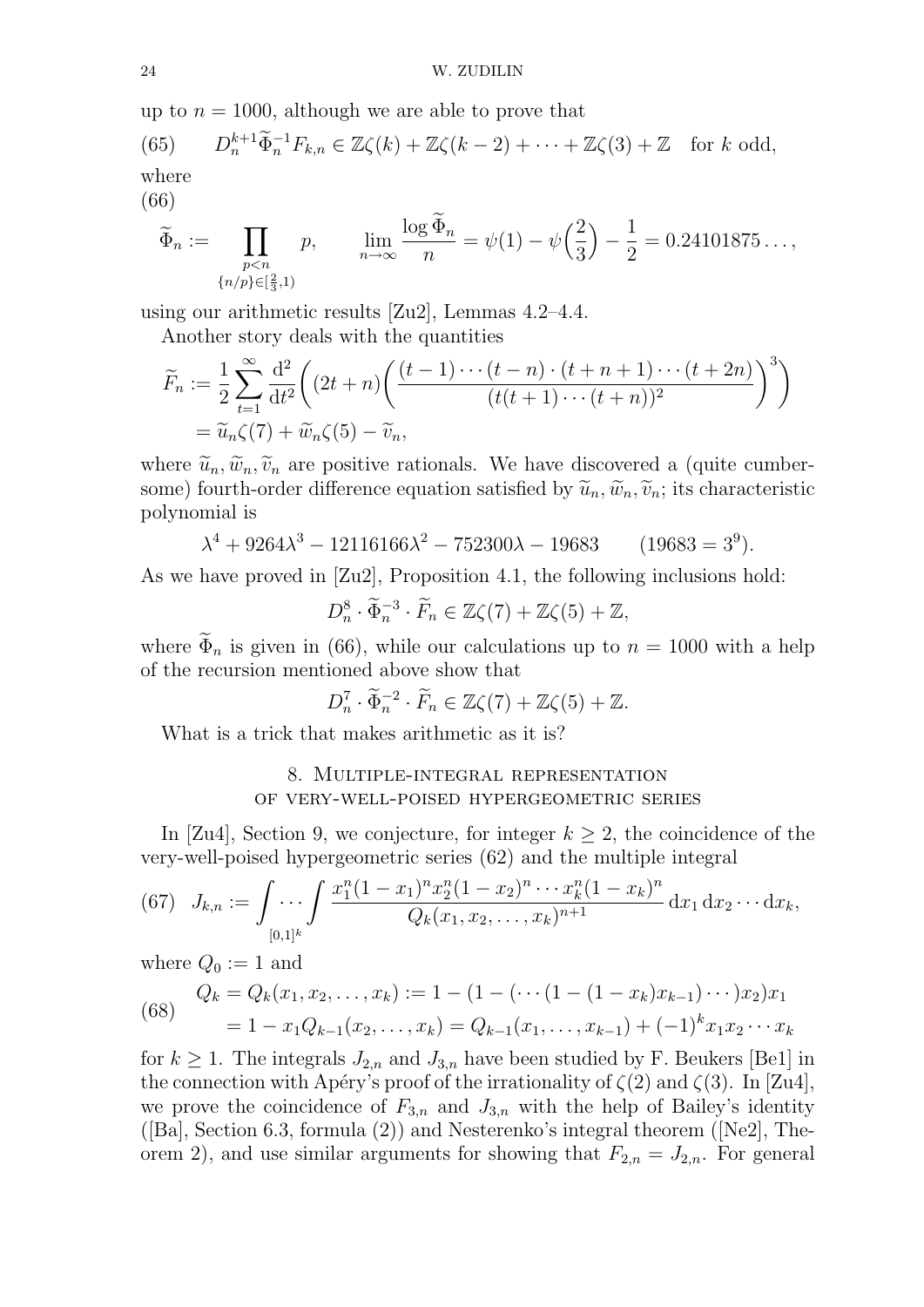integer  $k \geq 2$ , the integrals (67) are introduced by O. Vasilenko [VaO] who states several results for  $J_{k,0}$ . The cases  $k = 4, 5$  and an arbitrary integer n in (67) are developed by D. Vasilyev [VaD]; in particular, he conjectures the inclusions

$$
D_n^k J_{k,n} \in \mathbb{Z}\zeta(k) + \mathbb{Z}\zeta(k-2) + \cdots + \mathbb{Z}\zeta(3) + \mathbb{Z} \text{ for } k \text{ odd}
$$

(cf. (65)), and proves them if  $k = 5$ .

There is a regular way to obtain difference equations for the quantities (67); it is a part of the general WZ-theory developed by H. Wilf and D. Zeilberger [WZ]. However, difference equations for  $J_{4,n}$  and  $J_{5,n}$  by these means are out of calculative abilities of our computer, so we cannot use a 'routine matter' to verify the identity  $F_{k,n} = J_{k,n}$  even when  $k = 4, 5$ .

The aim of this section is to deduce the desired coincidence of (62) and (67) from a general analytic result on a multiple-integral representation of verywell-poised hypergeometric series.<sup>6</sup>

Consider two objects: very-well-poised hypergeometric series

(69)

$$
F_k(\boldsymbol{h}) = F_k(h_0; h_1, \dots, h_k) := \frac{\Gamma(1+h_0) \prod_{j=1}^k \Gamma(h_j)}{\prod_{j=1}^k \Gamma(1+h_0-h_j)}
$$
  
\$\times\_{k+2}F\_{k+1}\left(h\_0, 1 + \frac{1}{2}h\_0, \quad h\_1, \quad \dots, \quad h\_k\$  
= 
$$
\sum_{\mu=0}^{\infty} (h_0 + 2\mu) \frac{\prod_{j=0}^k \Gamma(h_j + \mu)}{\prod_{j=0}^k \Gamma(1+h_0-h_j + \mu)} (-1)^{(k+1)\mu},
$$

and multiple integrals

(70)  

$$
J_k(\boldsymbol{a}, \boldsymbol{b}) = J_k \begin{pmatrix} a_0, a_1, \dots, a_k \\ b_1, \dots, b_k \end{pmatrix}
$$

$$
:= \int \dots \int \frac{\prod_{j=1}^k x_j^{a_j - 1} (1 - x_j)^{b_j - a_j - 1}}{Q_k(x_1, x_2, \dots, x_k)^{a_0}} dx_1 dx_2 \cdots dx_k.
$$

**Theorem 5.** For each  $k \geq 1$ , there holds the identity

(71)  
\n
$$
\frac{\prod_{j=1}^{k+1} \Gamma(1 + h_0 - h_j - h_{j+1})}{\Gamma(h_1) \Gamma(h_{k+2})} \cdot F_{k+2}(h_0; h_1, \dots, h_{k+2})
$$
\n
$$
= J_k \binom{h_1, \quad h_2, \quad h_3, \quad \dots, \quad h_{k+1}}{1 + h_0 - h_3, 1 + h_0 - h_4, \dots, 1 + h_0 - h_{k+2}},
$$

 $6$ As it is mentioned by G. E. Andrews in [An], Section 16, "an entire survey paper could be written just on integrals connected with well-poised series". The following theorem would extend this survey a little bit.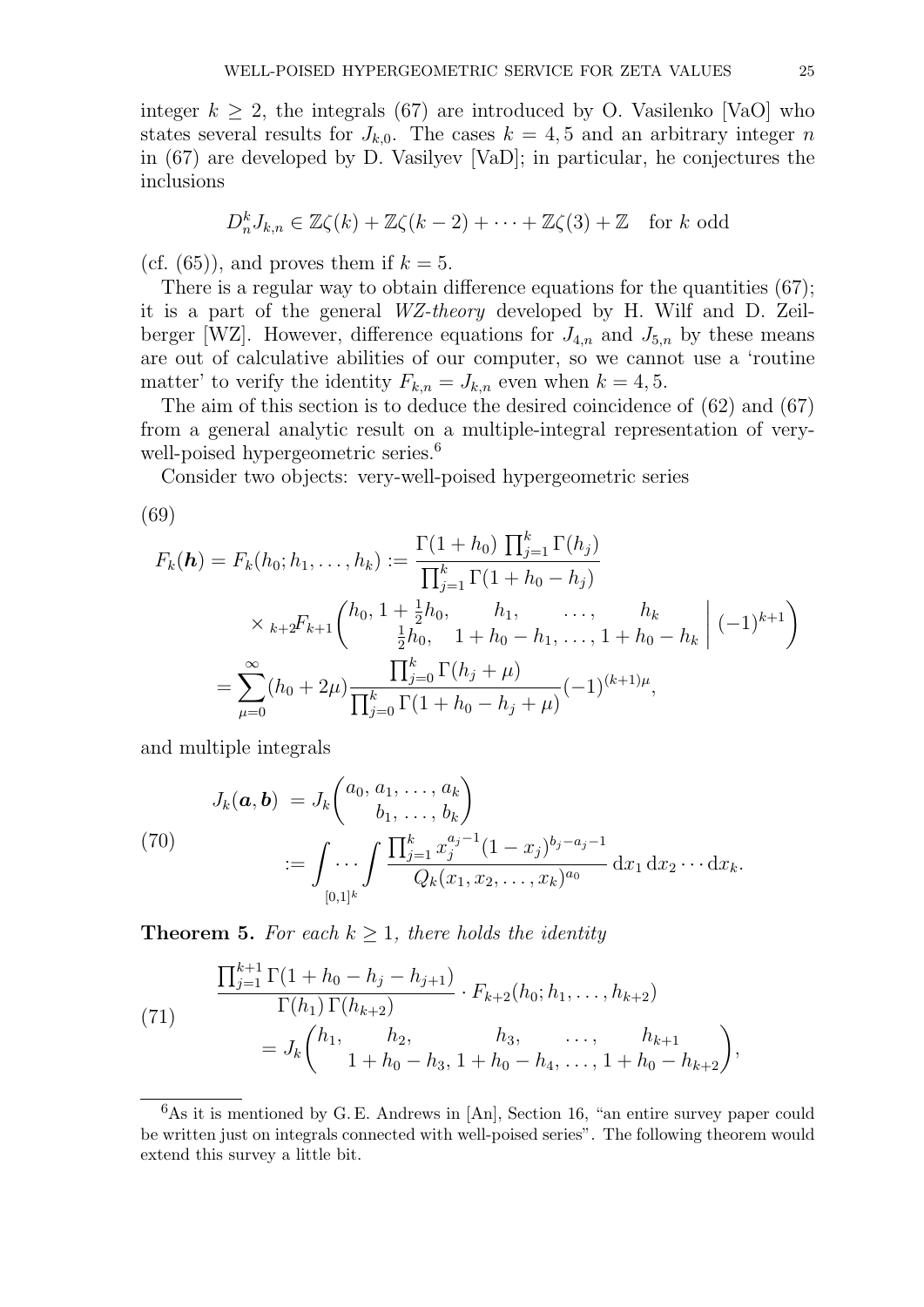provided that

(72) 
$$
1 + \text{Re } h_0 > \frac{2}{k+1} \cdot \sum_{j=1}^{k+2} \text{Re } h_j,
$$

(73) 
$$
\text{Re}(1 + h_0 - h_{j+1}) > \text{Re } h_j > 0 \quad \text{for} \quad j = 2, ..., k+1,
$$

(74) 
$$
h_1, h_{k+2} \neq 0, -1, -2, \ldots
$$

Remark. Condition (72) is required for the absolute convergence of the series (69) in the unit circle (and, in particular, at the point  $(-1)^{k+1}$ ), while condition (73) ensures the convergence of the corresponding multiple integral (70). The restriction (74) can be removed by the theory of analytic continuation if we write  $\Gamma(h_i + \mu)/\Gamma(h_i)$  for  $j = 1, k + 2$  as Pochhammer's symbol  $(h_i)_{\mu}$  when summing in  $(69)$ .

In the case of *integral* parameters  $h$ , the quantities (69) are known to be Q-linear forms in even/odd zeta values depending on parity of  $k \geq 4$  (see [Zu4], Section 9]. Therefore, if positive integral parameters  $\boldsymbol{a}$  and  $\boldsymbol{b}$  satisfy the additional condition

(75) 
$$
b_1 + a_2 = b_2 + a_3 = \cdots = b_{k-1} + a_k,
$$

then the quantities (70) are Q-linear forms in even/odd zeta values. Specialization  $a_j = n + 1$  and  $b_j = 2n + 2$  gives one the desired coincidence of (62) and (67). The choice  $a_j = rn + 1$  and  $b_j = (r + 1)n + 2$  in (70) (or, equivalently,  $h_0 = (2r + 1)n + 2$  and  $h_j = rn + 1$  for  $j = 1, ..., k + 2$  in (69)) with the integer  $r \geq 1$  depending on a given odd integer k presents almost the same linear forms in odd zeta values as considered by T. Rivoal in [Ri1] for proving his remarkable result on infiniteness of irrational numbers in the set  $\zeta(3), \zeta(5), \zeta(7), \ldots$ .

In addition, we have to mention, under hypothesis (75), the obvious stability of the quantity

$$
\frac{F_{k+2}(h_0; h_1, \ldots, h_{k+2})}{\prod_{j=1}^{k+2} \Gamma(h_j)} = \frac{J_k(\mathbf{a}, \mathbf{b})}{\prod_{j=2}^{k+1} \Gamma(h_j) \cdot \prod_{j=1}^{k+1} \Gamma(1 + h_0 - h_j - h_{j+1})}
$$
\n
$$
= \frac{J_k(\mathbf{a}, \mathbf{b})}{\prod_{j=1}^k \Gamma(a_j) \cdot \Gamma(b_1 + a_2 - a_0 - a_1) \cdot \prod_{j=1}^k \Gamma(b_j - a_j)}
$$

under the action of the (h-trivial) group  $\mathfrak{G}_k$  of order  $(k+2)!$  containing all permutations of the parameters  $h_1, \ldots, h_{k+2}$ . This fact can be applied for number-theoretic applications as in [RV1], [RV2] and Sections 5, 6 above. In the cases  $k = 2$  and  $k = 3$  the change of variables  $(x_{k-1}, x_k) \mapsto (1-x_k, 1-x_{k-1})$ in (70) produces an additional transformation  $\mathfrak b$  of both (70) and (69); for  $k \geq 4$ this transformation is not yet available since condition (75) is broken. The groups  $\langle \mathfrak{G}_2, \mathfrak{b} \rangle$  and  $\langle \mathfrak{G}_3, \mathfrak{b} \rangle$  of orders 120 and 1920 respectively are known: see [Ba], Sections 3.6 and 7.5, for a hypergeometric-series origin and [RV1], [RV2] for a multiple-integral explanation. G. Rhin and C. Viola make a use of these groups to discover nice estimates for the irrationality measures of  $\zeta(2)$  and  $\zeta(3)$ .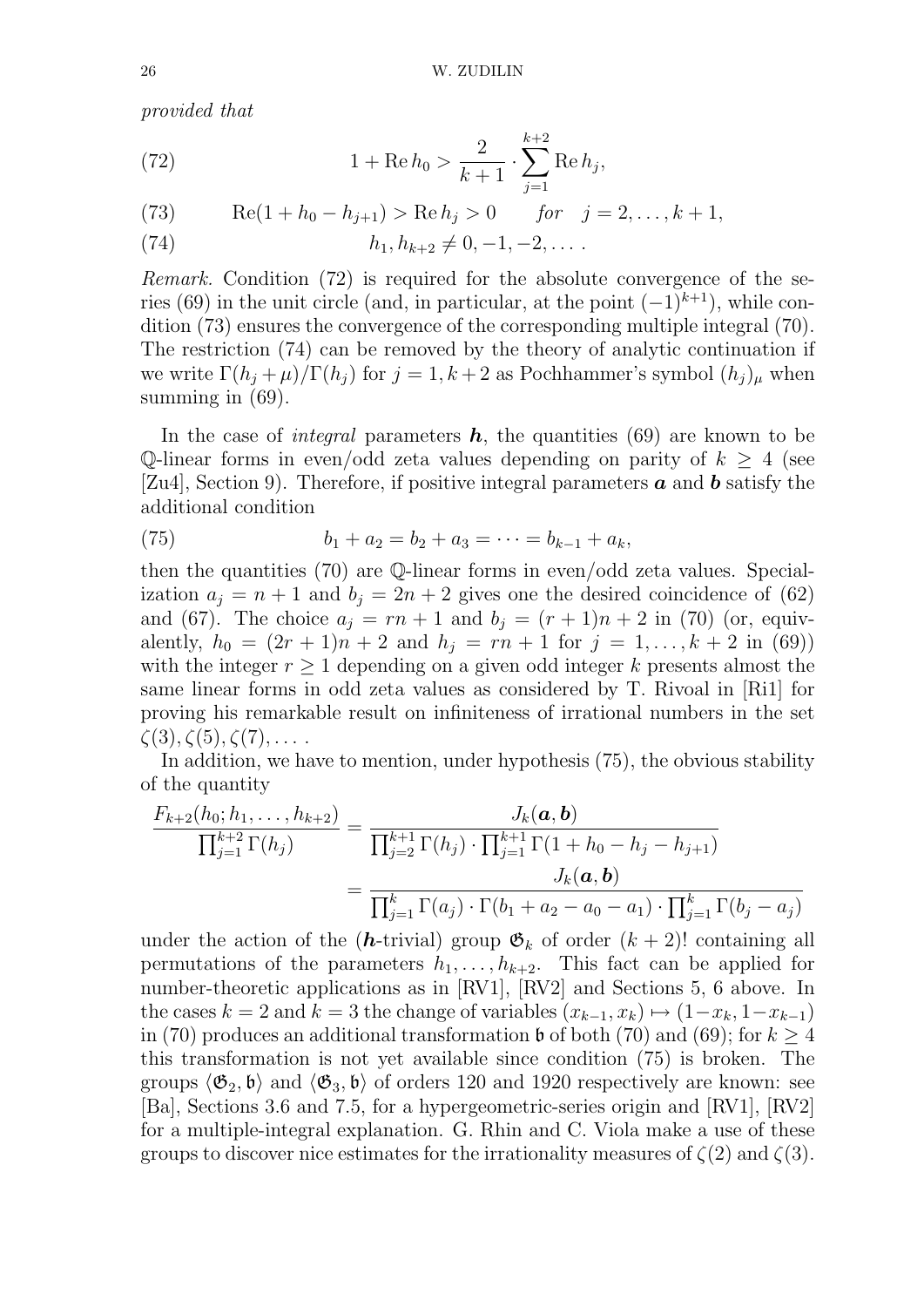Finally, we want to note that the group  $\mathfrak{G}_k$  can be easily interpretated as the permutation group of the parameters

 $e_{0l} = h_l - 1, \quad 1 \le l \le k+2, \qquad e_{jl} = h_0 - h_j - h_l, \quad 1 \le j < l \le k+2,$ as in Section 5 (see [Zu4], Section 9, for details).

**Lemma 9.** Theorem 5 is true if  $k = 1$ .

Proof. Thanks to a limiting case of Dougall's theorem,

(76) 
$$
F_3(h_0; h_1, h_2, h_3) = \frac{\Gamma(h_1) \Gamma(h_2) \Gamma(h_3) \Gamma(1 + h_0 - h_1 - h_2 - h_3)}{\Gamma(1 + h_0 - h_1 - h_2) \Gamma(1 + h_0 - h_1 - h_3)} \times \Gamma(1 + h_0 - h_2 - h_3)
$$

(see, e.g., [Ba], Section 4.4, formula (1)), provided that  $1 + \text{Re } h_0 > \text{Re}(h_1 +$  $(h_2 + h_3)$  and  $h_j$  is not a non-positive integer for  $j = 1, 2, 3$ . On the other hand, the integral on the right of (71) has Euler type, that is

$$
J_1 \binom{h_1, \quad h_2}{1 + h_0 - h_3} = \int_0^1 \frac{x^{h_2 - 1} (1 - x)^{h_0 - h_2 - h_3}}{(1 - x)^{h_1}} dx
$$
  
= 
$$
\frac{\Gamma(h_2) \Gamma(1 + h_0 - h_1 - h_2 - h_3)}{\Gamma(1 + h_0 - h_1 - h_3)},
$$

provided that  $1 + \text{Re } h_0 > \text{Re}(h_1 + h_2 + h_3)$  and  $\text{Re } h_2 > 0$ . Therefore, multiplying equality (76) by the required product of gamma-functions we deduce identity (71) if  $k = 1$ .

Remark. If we arrange about  $J_0(a_0)$  to be 1, the claim of Theorem 5 remains valid if  $k = 0$  thanks to another consequence of Dougall's theorem ([Ba], Section 4.4, formula (3)).

**Lemma 10** ([Ne2], Section 3.2). Let  $a_0, a, b \in \mathbb{C}$  and  $t_0 \in \mathbb{R}$  be numbers satisfying the conditions

 $\text{Re } a_0 > t_0 > 0$ ,  $\text{Re } a > t_0 > 0$ , and  $\text{Re } b > \text{Re } a_0 + \text{Re } a$ .

Then for any non-zero  $z \in \mathbb{C} \setminus (1, +\infty)$  the following identity holds:

(77) 
$$
\int_0^1 \frac{x^{a-1}(1-x)^{b-a-1}}{(1-zx)^{a_0}} dx = \frac{\Gamma(b-a)}{\Gamma(a_0)} \cdot \frac{1}{2\pi i} \int_{-t_0-i\infty}^{-t_0+i\infty} \frac{\Gamma(a_0+t)\Gamma(a+t)\Gamma(-t)}{\Gamma(b+t)} (-z)^t dt,
$$

where  $(-z)^t = |z|^t e^{it \arg(-z)}$ ,  $-\pi < \arg(-z) < \pi$  for  $z \in \mathbb{C} \setminus [0, +\infty)$  and  $arg(-z) = \pm \pi$  for  $z \in (0,1]$ . The integral on the right-hand side of (77) converges absolutely. In addition, if  $|z| \leq 1$ , both integrals in (77) can be identified with the absolutely convergent Gauss hypergeometric series

$$
\frac{\Gamma(a)\Gamma(b-a)}{\Gamma(b)} \cdot {}_2F_1\left(\begin{matrix}a_0, a \\ b\end{matrix}\bigg| z\right) = \frac{\Gamma(b-a)}{\Gamma(a_0)} \sum_{\nu=0}^{\infty} \frac{\Gamma(a_0+\nu)\Gamma(a+\nu)}{\nu!\Gamma(b+\nu)} z^{\nu}.
$$

Set  $\varepsilon_k = 0$  for k even and  $\varepsilon_k = 1$  or  $-1$  for k odd.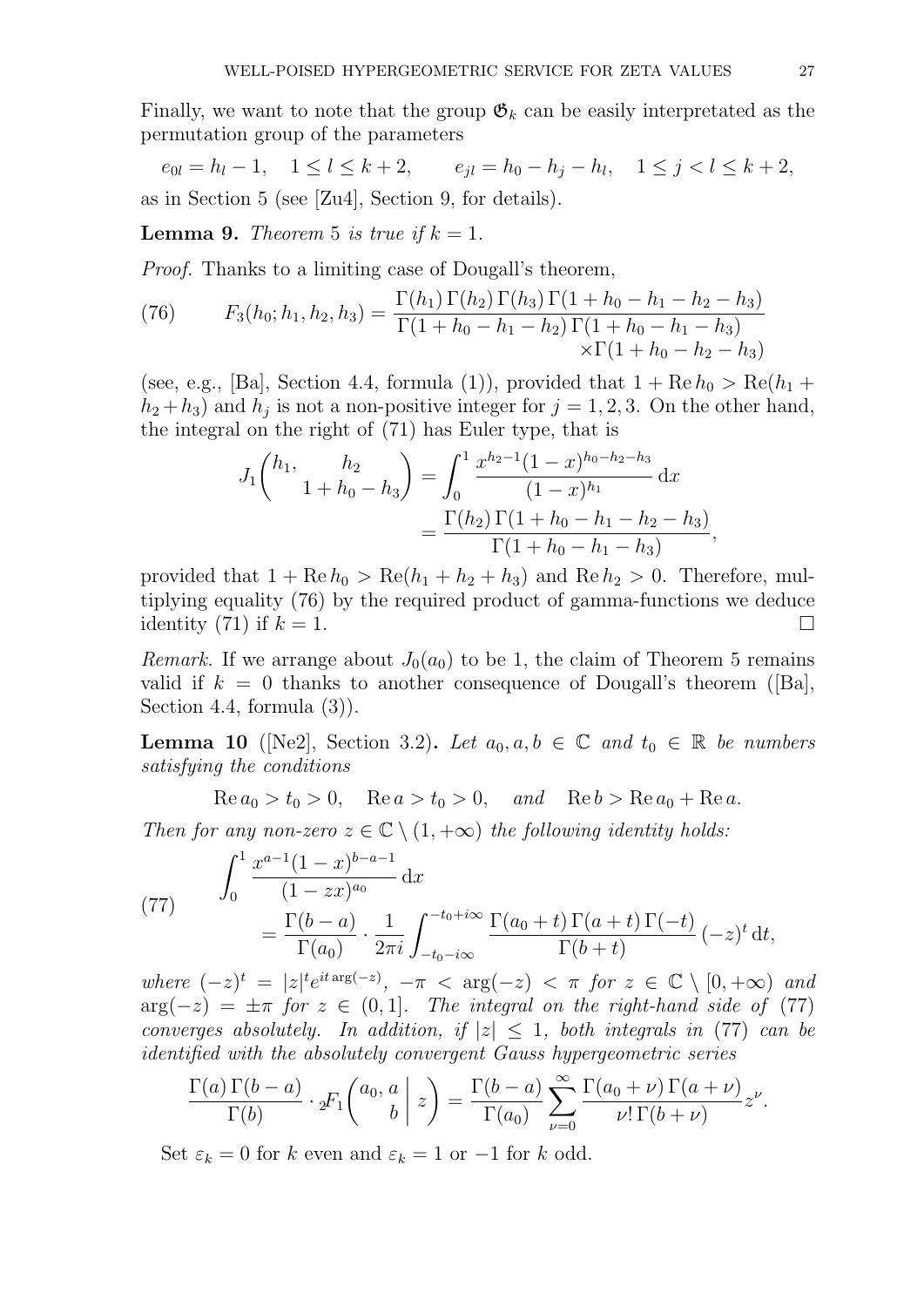**Lemma 11.** For each integer  $k \geq 2$ , there holds the relation

$$
J_k\begin{pmatrix} a_0, a_1, \dots, a_{k-1}, a_k \\ b_1, \dots, b_{k-1}, b_k \end{pmatrix}
$$
  
= 
$$
\frac{\Gamma(b_k - a_k)}{\Gamma(a_0)} \cdot \frac{1}{2\pi i} \int_{-t_0 - i\infty}^{-t_0 + i\infty} \frac{\Gamma(a_0 + t) \Gamma(a_k + t) \Gamma(-t)}{\Gamma(b_k + t)}
$$
  

$$
\times e^{\varepsilon_k \pi i t} \cdot J_{k-1}\begin{pmatrix} a_0 + t, a_1 + t, \dots, a_{k-1} + t \\ b_1 + t, \dots, b_{k-1} + t \end{pmatrix} dt,
$$

provided that  $\text{Re } a_0 > t_0 > 0$ ,  $\text{Re } a_k > t_0 > 0$ ,  $\text{Re } b_k > \text{Re } a_0 + \text{Re } a_k$ , and the integral on the left converges.

Proof. We start with mentioning that the first recursion in (68) and inductive arguments yield the inequality (78)

$$
0 < Q_k(x_1, x_2,..., x_k) < 1
$$
 for  $(x_1, x_2,..., x_k) \in (0,1)^k$  and  $k \ge 1$ .

By the second recursion in (68),  $Q_k = Q_{k-1} \cdot (1 - zx_k)$  for  $k \ge 2$ , where

$$
z = \frac{(-1)^{k+1}x_1 \cdots x_{k-1}}{Q_{k-1}(x_1, \ldots, x_{k-1})}.
$$

For each  $(x_1, \ldots, x_{k-1}) \in (0,1)^{k-1}$ , the number z is real with the property  $z < 0$  for k even and  $0 < z < 1$  for k odd, since in the last case we have

$$
z = \frac{x_1 \cdots x_{k-1}}{Q_{k-1}(x_1, \ldots, x_{k-2}, x_{k-1})} = \frac{x_1 \cdots x_{k-1}}{Q_{k-2}(x_1, \ldots, x_{k-2}) + x_1 \cdots x_{k-1}} < 1
$$

by (78). Therefore, splitting the integral (70) over  $[0,1]^k = [0,1]^{k-1} \times [0,1]$ and applying Lemma 10 to the integral

$$
\int_0^1 \frac{x_k^{a_k-1} (1-x_k)^{b_k-a_k-1}}{(1-zx_k)^{a_0}} \,\mathrm{d}x_k
$$

we arrive at the desired relation.  $\square$ 

*Proof of Theorem* 5. The case  $k = 1$  is considered in Lemma 9. Therefore we will assume that  $k \geq 2$ , identity (71) holds for  $k-1$ , and, in addition, that

(79) 
$$
1 + \text{Re } h_0 > \frac{2}{k} \cdot \sum_{j=1}^{k+1} \text{Re } h_j, \qquad \text{Re } h_{k+2} < 1.
$$

The restrictions (79) can be easily removed from the final result by the theory of analytic continuation.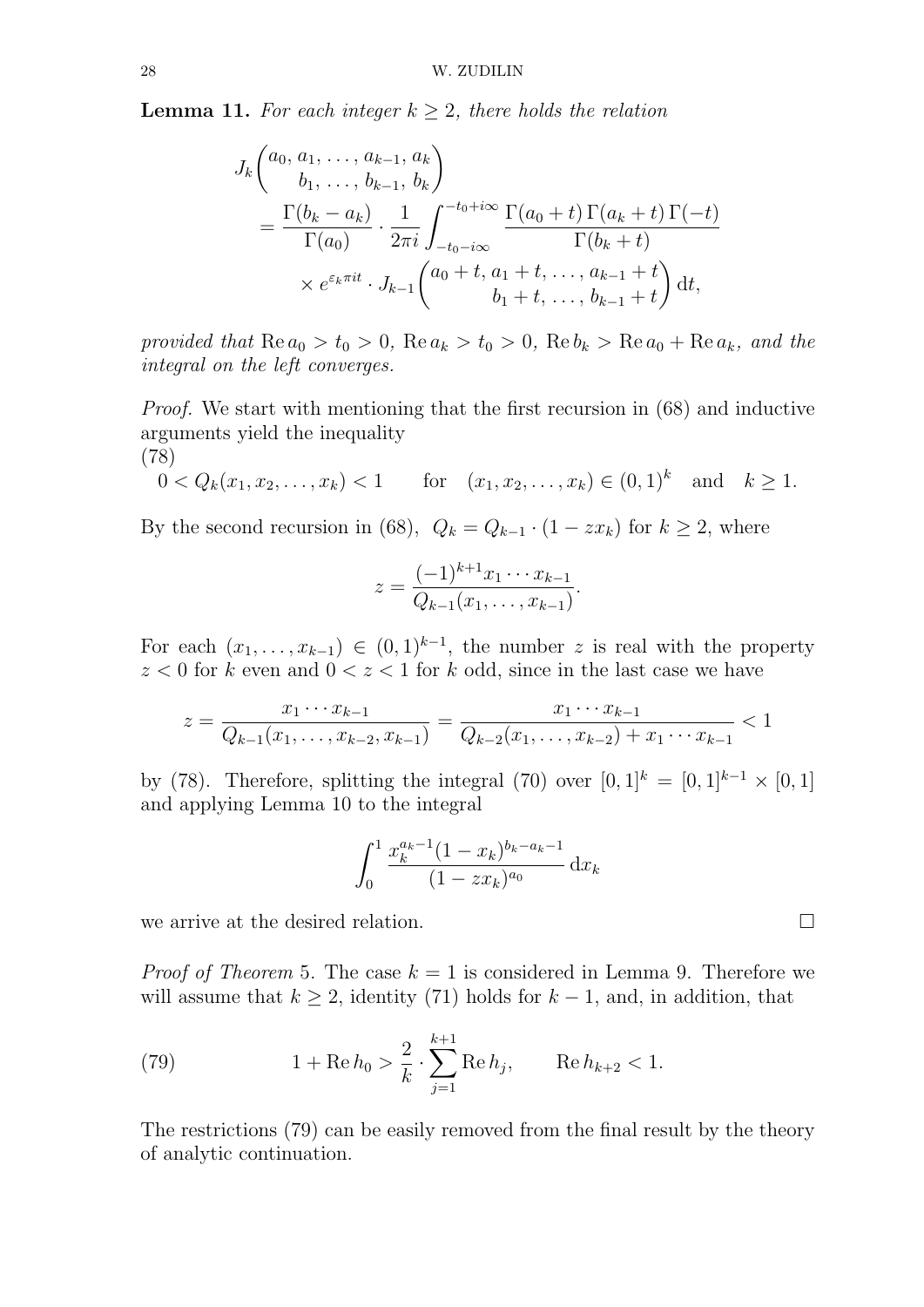By the inductive hypothesis, for  $t \in \mathbb{C}$  with  $\text{Re } t < 0$ , we deduce that

$$
J_{k-1}\begin{pmatrix} h_1+t, & h_2+t, & h_3+t, & \dots, & h_k+t \\ 1+h_0-h_3+t, & 1+h_0-h_4+t, & \dots, & 1+h_0-h_{k+1}+t \end{pmatrix}
$$
  
= 
$$
\frac{\prod_{j=1}^k \Gamma(1+h_0-h_j-h_{j+1})}{\Gamma(h_1+t)\Gamma(h_{k+1}+t)} \cdot F_{k+1}(h_0+2t; h_1+t, \dots, h_{k+1}+t)
$$
  
(80)  
= 
$$
\frac{\prod_{j=1}^k \Gamma(1+h_0-h_j-h_{j+1})}{\Gamma(h_1+t)\Gamma(h_{k+1}+t)} \cdot \frac{1}{2\pi i} \int_{-s_0-i\infty}^{-s_0+i\infty} (h_0+2t+2s)
$$
  

$$
\times \frac{\Gamma(h_0+2t+s)\prod_{j=1}^{k+1}\Gamma(h_j+t+s)\Gamma(-s)}{\prod_{j=1}^{k+1}\Gamma(1+h_0-h_j+t+s)} e^{\varepsilon_{k-1}\pi is} ds,
$$

where the real number  $s_0 > 0$  satisfies the conditions

 $\text{Re}(h_0+2t) > s_0$ ,  $\text{Re}(1+\frac{1}{2}h_0+t) > s_0$ ,  $\text{Re}(h_j+t) > s_0$  for  $j = 1, ..., k+1$ ,

and the absolute convergence of the last Barnes-type integral follows from [Ne2], Lemma 3. Shifting the variable  $t + s \mapsto s$  in (80) (with a help of the equality  $e^{\varepsilon_k \pi i t} \cdot e^{\varepsilon_{k-1} \pi i s} = e^{\varepsilon_{k-1} \pi i (t+s)} \cdot e^{\varepsilon_1 \pi i t}$ , applying Lemma 11, and interchanging double integration (thanks to the absolute convergence of the integrals) we conclude that

$$
J_k \binom{h_1, h_2, h_3, \dots, h_k, h_{k+1}}{1 + h_0 - h_3, 1 + h_0 - h_4, \dots, 1 + h_0 - h_{k+1}, 1 + h_0 - h_{k+2}}
$$
  
= 
$$
\frac{\prod_{j=1}^{k+1} \Gamma(1 + h_0 - h_j - h_{j+1})}{\Gamma(h_1)}
$$
  

$$
\times \frac{1}{2\pi i} \int_{-s_1 - i\infty}^{-s_1 + i\infty} (h_0 + 2s) \frac{\prod_{j=1}^{k+1} \Gamma(h_j + s)}{\prod_{j=1}^{k+1} \Gamma(1 + h_0 - h_j + s)} e^{\varepsilon_{k-1}\pi i s}
$$
  

$$
\times \frac{1}{2\pi i} \int_{-t_0 - i\infty}^{-t_0 + i\infty} \frac{\Gamma(-s + t) \Gamma(h_0 + s + t) \Gamma(-t)}{\Gamma(1 + h_0 - h_{k+2} + t)} e^{\varepsilon_1 \pi i t} dt ds,
$$

where  $s_1 = s_0 + t_0$ . Since  $\text{Re } h_{k+2} < 1$  and  $h_{k+2} \neq 0, -1, -2, \ldots$ , the last Barnes-type integral has the following closed form by Lemma 10:

$$
\frac{1}{2\pi i} \int_{-t_0 - i\infty}^{-t_0 + i\infty} \frac{\Gamma(-s+t) \Gamma(h_0 + s+t) \Gamma(-t)}{\Gamma(1+h_0 - h_{k+2} + t)} e^{\pm \pi i t} dt
$$
\n
$$
= \frac{\Gamma(-s)}{\Gamma(1-h_{k+2} - s)} \int_0^1 \frac{x^{h_0 + s - 1} (1-x)^{-h_{k+2} - s}}{(1-x)^{-s}} dx
$$
\n
$$
= \frac{\Gamma(-s)}{\Gamma(1-h_{k+2} - s)} \cdot \frac{\Gamma(h_0 + s) \Gamma(1-h_{k+2})}{\Gamma(1+h_0 - h_{k+2} + s)}
$$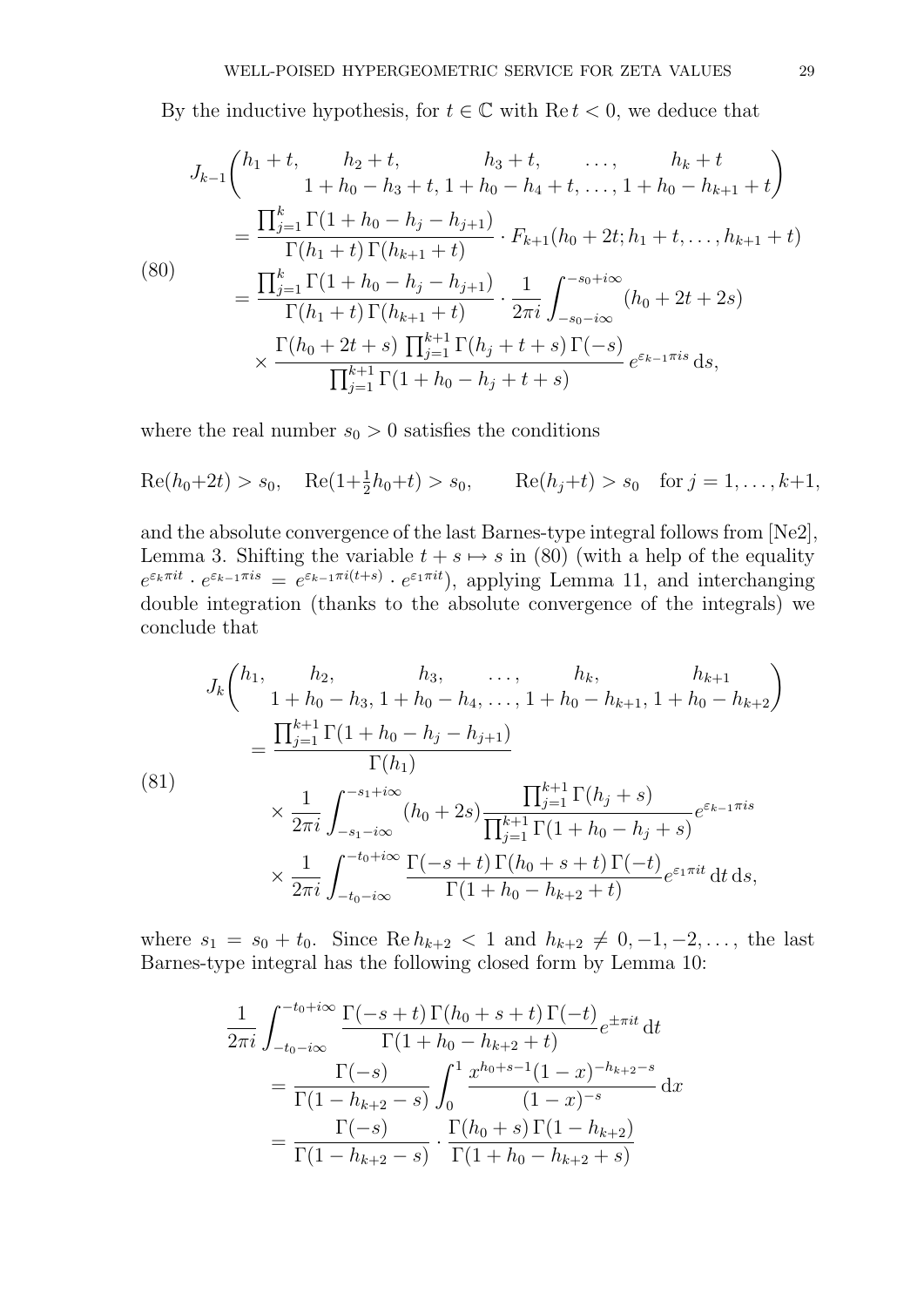$$
= \frac{\Gamma(h_0+s)\Gamma(h_{k+2}+s)\Gamma(-s)}{\Gamma(h_{k+2})\Gamma(1+h_0-h_{k+2}+s)} \cdot \frac{\sin \pi(h_{k+2}+s)}{\sin \pi h_{k+2}} \n= \frac{\Gamma(h_0+s)\Gamma(h_{k+2}+s)\Gamma(-s)}{\Gamma(h_{k+2})\Gamma(1+h_0-h_{k+2}+s)} \n\times \left(e^{\pi is} \cdot \frac{1-i\cot \pi h_{k+2}}{2} + e^{-\pi is} \cdot \frac{1+i\cot \pi h_{k+2}}{2}\right).
$$

Substituting this final expression in (81) we obtain

$$
J_{k}\begin{pmatrix} h_{1}, & h_{2}, & h_{3}, & \dots, & h_{k}, & h_{k+1} \\ 1 + h_{0} - h_{3}, 1 + h_{0} - h_{4}, & \dots, 1 + h_{0} - h_{k+1}, 1 + h_{0} - h_{k+2} \end{pmatrix}
$$
  
= 
$$
\frac{\prod_{j=1}^{k+1} \Gamma(1 + h_{0} - h_{j} - h_{j+1})}{\Gamma(h_{1}) \Gamma(h_{k+2})}
$$
  

$$
\times \left( \frac{1 - i \cot \pi h_{k+2}}{4\pi i} \int_{-s_{1} - i\infty}^{-s_{1} + i\infty} (h_{0} + 2s) \right)
$$
  

$$
\times \frac{\prod_{j=0}^{k+2} \Gamma(h_{j} + s) \Gamma(-s)}{\prod_{j=1}^{k+2} \Gamma(1 + h_{0} - h_{j} + s)} e^{(\varepsilon_{k-1} + 1)\pi is} ds
$$
  
+ 
$$
\frac{1 + i \cot \pi h_{k+2}}{4\pi i} \int_{-s_{1} - i\infty}^{-s_{1} + i\infty} (h_{0} + 2s)
$$
  

$$
\times \frac{\prod_{j=0}^{k+2} \Gamma(h_{j} + s) \Gamma(-s)}{\prod_{j=1}^{k+2} \Gamma(1 + h_{0} - h_{j} + s)} e^{(\varepsilon_{k-1} - 1)\pi is} ds \bigg).
$$

If k is even, we take  $\varepsilon_{k-1} = -1$  in the first integral and  $\varepsilon_{k-1} = 1$  in the second one. Therefore the both integrals are equal to

$$
\int_{-s_1 - i\infty}^{-s_1 + i\infty} (h_0 + 2s) \frac{\prod_{j=0}^{k+2} \Gamma(h_j + s) \Gamma(-s)}{\prod_{j=1}^{k+2} \Gamma(1 + h_0 - h_j + s)} e^{\varepsilon_k \pi i s} ds = 2\pi i \cdot F_{k+2}(h_0; h_1, \dots, h_{k+2})
$$

that gives the desired identity (71). The proof of Theorem 5 is complete.  $\Box$ 

Another family of multiple integrals

(82) 
$$
S(z) := \int \cdots \int \frac{\prod_{j=1}^{k} x_j^{a_j - 1} (1 - x_j)^{b_j - a_j - 1}}{\prod_{i=1}^{m} (1 - z x_1 x_2 \cdots x_{r_i})^{c_i}} dx_1 dx_2 \cdots dx_k,
$$

$$
1 \le r_1 < r_2 < \cdots < r_m = k,
$$

is known due to works of V. Sorokin [So2], [So3]. Recently, S. Zlobin [Zl1], [Zl2] has proved (in more general settings) that the integrals (70) can be reduced to the form (82) with  $z = 1$ . Therefore, Theorem 5 gives one a way to reduce the integrals  $S(1)$  to the very-well-poised hypergeometric series (69) under certain conditions on the parameters  $a_j$ ,  $b_j$ ,  $c_i$ , and  $r_i$  in (82). In addition, Zlobin [Zl1] shows that, for integral parameters in (82) satisfying natural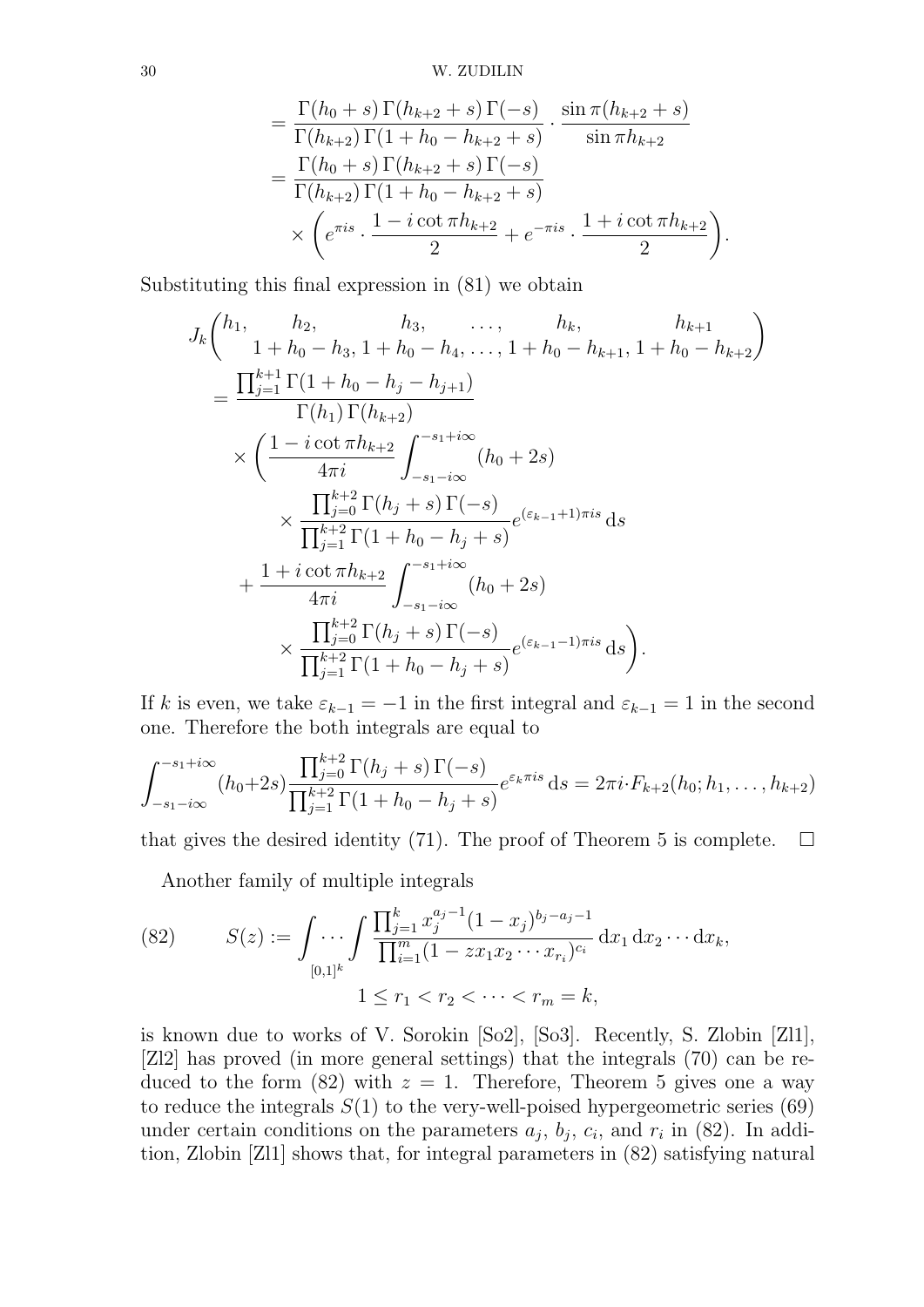restrictions of convergence, the integral  $S(z)$  is a  $\mathbb{Q}[z^{-1}]$ -linear combination of modified multiple polylogarithms

$$
\sum_{n_1 \ge n_2 \ge \dots \ge n_l \ge 1} \frac{z^{n_1}}{n_1^{s_1} n_2^{s_2} \cdots n_l^{s_l}} \quad \text{with} \quad s_j \ge 1, \ s_j \in \mathbb{Z}, \ j = 1, \dots, l,
$$

where  $0 \le s_1 + s_2 + \cdots + s_l \le k$  and  $0 \le l \le m$ .

Following a spirit of this section, we would like to finish the paper with the following

**Problem.** Find a multiple integral over  $[0,1]^5$  that represents the series (30) (or, equivalently, the integral (34)) of Section 3.

#### **REFERENCES**

- [Al] YU. M. ALEKSENTSEV, On the measure of approximation for the number  $\pi$  by algebraic numbers, Mat. Zametki [Math. Notes] 66:4 (1999), 483–493.
- [An] G. E. ANDREWS, The well-poised thread: An organized chronicle of some amazing summations and their implications, The Ramanujan J. 1:1 (1997), 7–23.
- [Ap] R. Apéry, Irrationalité de  $\zeta(2)$  et  $\zeta(3)$ , Astérisque 61 (1979), 11–13.
- [Ba] W. N. BAILEY, *Generalized hypergeometric series*, Cambridge Math. Tracts 32 (Cambridge Univ. Press, Cambridge, 1935); 2nd reprinted edition (Stechert-Hafner, New York–London, 1964).
- [BR] K. BALL, T. RIVOAL, Irrationalité d'une infinité de valeurs de la fonction zêta aux entiers impairs, Invent. Math. 146:1 (2001), 193–207.
- [Be1] F. BEUKERS, A note on the irrationality of  $\zeta(2)$  and  $\zeta(3)$ , Bull. London Math. Soc. 11:3 (1979), 268–272.
- [Be2] F. BEUKERS, Padé approximations in number theory, Lecture Notes in Math. 888 (Springer-Verlag, Berlin, 1981), 90–99.
- [Be3] F. BEUKERS, Irrationality proofs using modular forms, Astérisque 147–148 (1987), 271–283.
- [Be4] F. Beukers, On Dwork's accessory parameter problem, Math. Z. 241:2 (2002), 425–444.
- [Br] N. G. de Bruijn, Asymptotic methods in analysis (North-Holland Publ., Amsterdam, 1958).
- $[C<sub>O</sub>]$  H. COHEN, Accélération de la convergence de certaines récurrences linéaires, Séminaire de Théorie des nombres de Bordeaux (Année 1980–81), exposé 16, 2 pages.
- [Gu] L. A. GUTNIK, On the irrationality of certain quantities involving  $\zeta(3)$ , Uspekhi Mat. Nauk [Russian Math. Surveys] 34:3 (1979), 190; Acta Arith. 42:3 (1983), 255–264.
- [Han] J. HANCL, A simple proof of the irrationality of  $\pi^4$ , Amer. Math. Monthly 93 (1986), 374–375.
- [Hat] M. Hata, Legendre type polynomials and irrationality measures, J. Reine Angew. Math. **407**:1 (1990), 99-125.
- [JT] W. B. JONES, W. J. THRON, *Continued fractions. Analytic theory and applications*, Encyclopaedia Math. Appl. Section: Analysis 11 (Addison-Wesley, London, 1980).
- [Ne1] YU. V. NESTERENKO, A few remarks on  $\zeta(3)$ , Mat. Zametki [Math. Notes] 59:6 (1996), 865–880.
- [Ne2] Yu. V. Nesterenko, Integral identities and constructions of approximations to zeta values, Actes des 12èmes rencontres arithmétiques de Caen (June 29–30, 2001), J. Théor. Nombres Bordeaux, this issue (2003).
- [Ne3] Yu. V. Nesterenko, Arithmetic properties of values of the Riemann zeta function and generalized hypergeometric functions, in preparation (2002).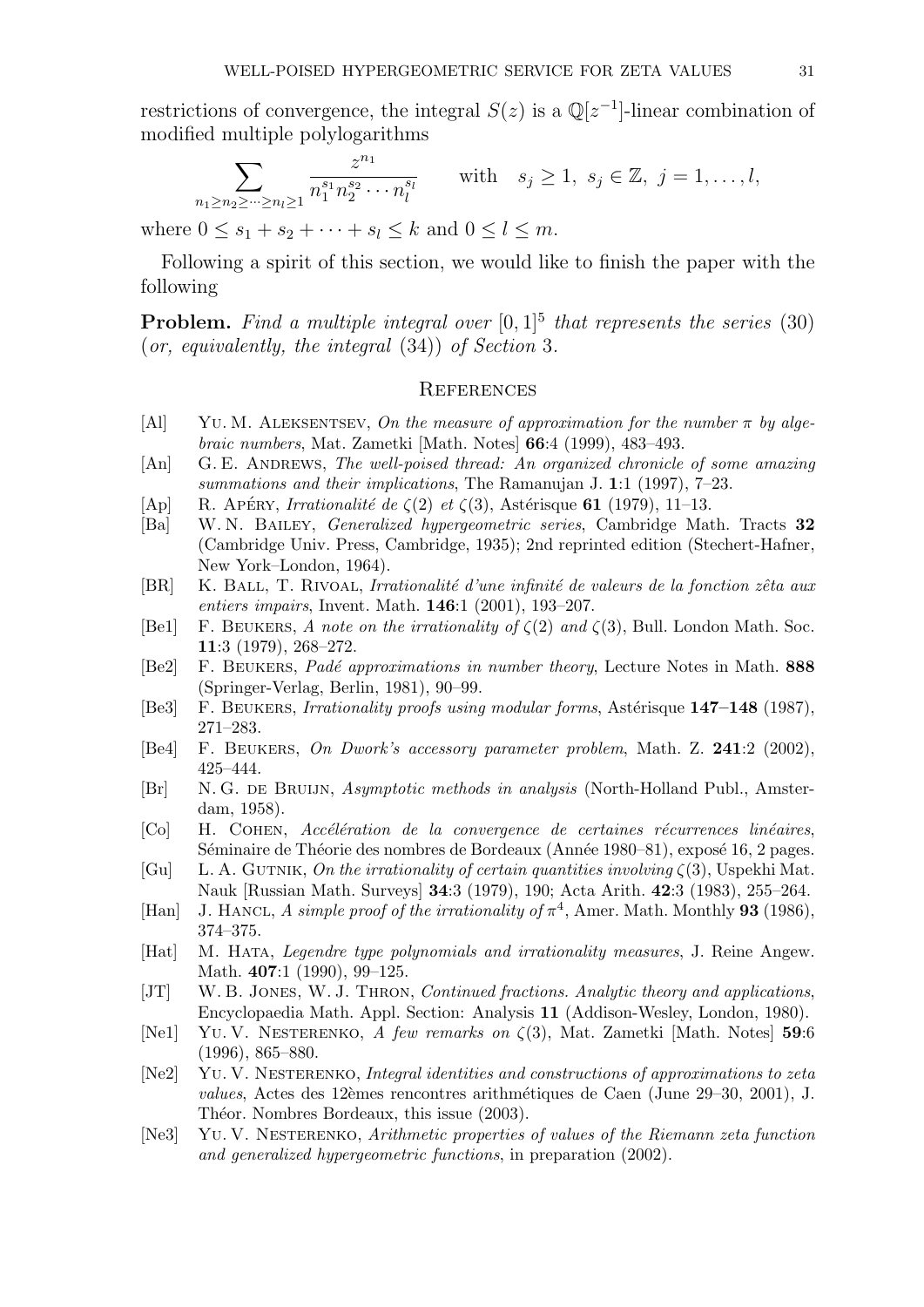- [PWZ] M. PETKOVŠEK, H. S. WILF, D. ZEILBERGER,  $A = B(A, K)$ . Peters, Ltd., Wellesley, MA, 1997).
- [Po] A. VAN DER POORTEN, A proof that Euler missed... Apéry's proof of the irrationality of  $\zeta(3)$ , An informal report, Math. Intelligencer 1:4 (1978/79), 195–203.
- [RV1] G. RHIN, C. VIOLA, On a permutation group related to  $\zeta(2)$ , Acta Arith. 77:1 (1996), 23–56.
- [RV2] G. RHIN, C. VIOLA, The group structure for  $\zeta(3)$ , Acta Arith. **97**:3 (2001), 269–293.
- [Ri1] T. RIVOAL, La fonction zêta de Riemann prend une infinité de valeurs irrationnelles aux entiers impairs, C. R. Acad. Sci. Paris Sér. I Math.  $331:4$  (2000), 267–270.
- [Ri2] T. RIVOAL, Propriétés diophantiennes des valeurs de la fonction zêta de Riemann aux entiers impairs, Thèse de Doctorat (Univ. de Caen, Caen, 2001).
- [Ri3] T. RIVOAL, Séries hypergéométriques et irrationalité des valeurs de la fonction zêta, Journées arithmétiques (Lille, July, 2001), J. Théor. Nombres Bordeaux, to appear (2003).
- [So1] V. N. SOROKIN, *Hermite–Padé approximations for Nikishin's systems and irrational*ity of  $\zeta(3)$ , Uspekhi Mat. Nauk [Russian Math. Surveys] 49:2 (1994), 167–168.
- [So2] V. N. SOROKIN, A transcendence measure of  $\pi^2$ , Mat. Sb. [Russian Acad. Sci. Sb. Math.] 187:12 (1996), 87–120.
- [So3] V. N. SOROKIN, Apéry's theorem, Vestnik Moskov. Univ. Ser. I Mat. Mekh. [Moscow Univ. Math. Bull.] 53:3 (1998), 48–52.
- [So4] V. N. SOROKIN, One algorithm for fast calculation of  $\pi^4$ , Preprint (Russian Academy of Sciences, M. V. Keldysh Institute for Applied Mathematics, Moscow, 2002), 59 pages; http://www.wis.kuleuven.ac.be/applied/intas/Art5.pdf.
- [VaO] O. N. Vasilenko, Certain formulae for values of the Riemann zeta-function at integral points, Number theory and its applications, Proceedings of the science-theoretic conference (Tashkent, September 26–28, 1990), 27 (Russian).
- [VaD] D. V. Vasilyev, On small linear forms for the values of the Riemann zeta-function at odd points, Preprint no. 1 (558) (Nat. Acad. Sci. Belarus, Institute Math., Minsk, 2001).
- [Vi] C. Viola, Birational transformations and values of the Riemann zeta-function, Actes des 12èmes rencontres arithmétiques de Caen (June 29–30, 2001), J. Théor. Nombres Bordeaux, this issue (2003).
- [WZ] H.S. WILF, D. ZEILBERGER, An algorithmic proof theory for hypergeometric (ordinary and "q") multisum/integral identities, Invent. Math.  $108:3$  (1992), 575–633.
- [Zl1] S. A. ZLOBIN, Integrals expressible as linear forms in generalized polylogarithms, Mat. Zametki [Math. Notes] 71:5 (2002), 782–787.
- [Zl2] S. A. Zlobin, On some integral identities, Uspekhi Mat. Nauk [Russian Math. Surveys] 57:3 (2002), 153–154.
- [Zu1] W. ZUDILIN, Difference equations and the irrationality measure of numbers, Collection of papers: Analytic number theory and applications, Trudy Mat. Inst. Steklov [Proc. Steklov Inst. Math.] 218 (1997), 165–178.
- [Zu2] W. ZUDILIN, Irrationality of values of Riemann's zeta function, Izv. Ross. Akad. Nauk Ser. Mat. [Russian Acad. Sci. Izv. Math.] 66:3 (2002), 49–102.
- [Zu3] W. V. ZUDILIN, One of the numbers  $\zeta(5), \zeta(7), \zeta(9), \zeta(11)$  is irrational, Uspekhi Mat. Nauk [Russian Math. Surveys] 56:4 (2001), 149–150.
- [Zu4] W. ZUDILIN, Arithmetic of linear forms involving odd zeta values, J. Théor. Nombres Bordeaux, submitted for publication (2002).
- [Zu5] W. ZUDILIN, An elementary proof of Apéry's theorem, E-print math.NT/0202159 (February 2002).